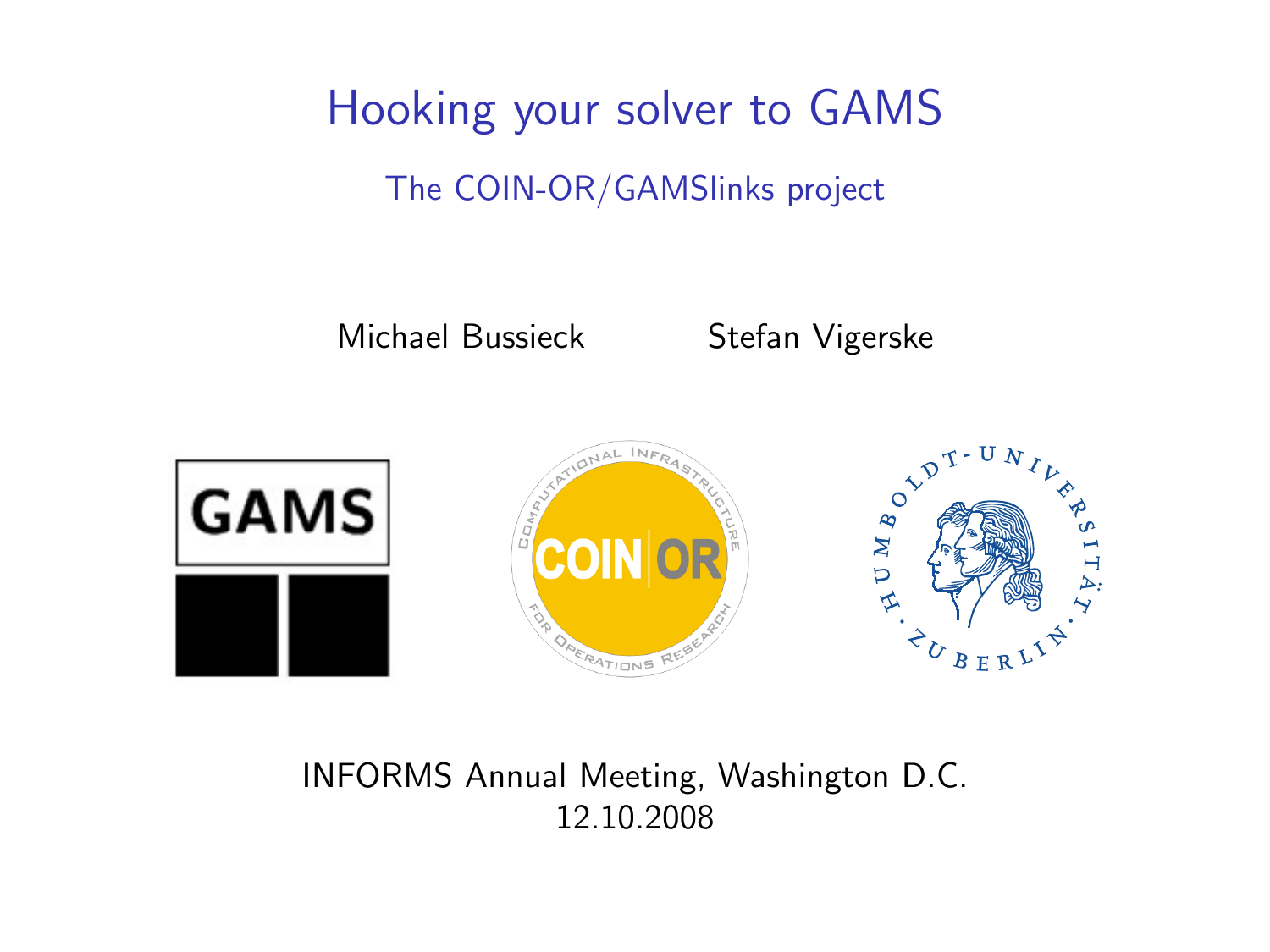#### **Overview**

#### **1** [Introduction](#page-2-0)

2 [Why to interface a solver with GAMS?](#page-9-0) [Branch-Cut-Heuristic Facility](#page-9-0)

[Quality assurance](#page-23-0)

[Benchmarking](#page-29-0)

<sup>3</sup> [Hooking up your solver to GAMS](#page-44-0) [Write your own GAMS interface](#page-44-0)

4 [Current Developments](#page-57-0)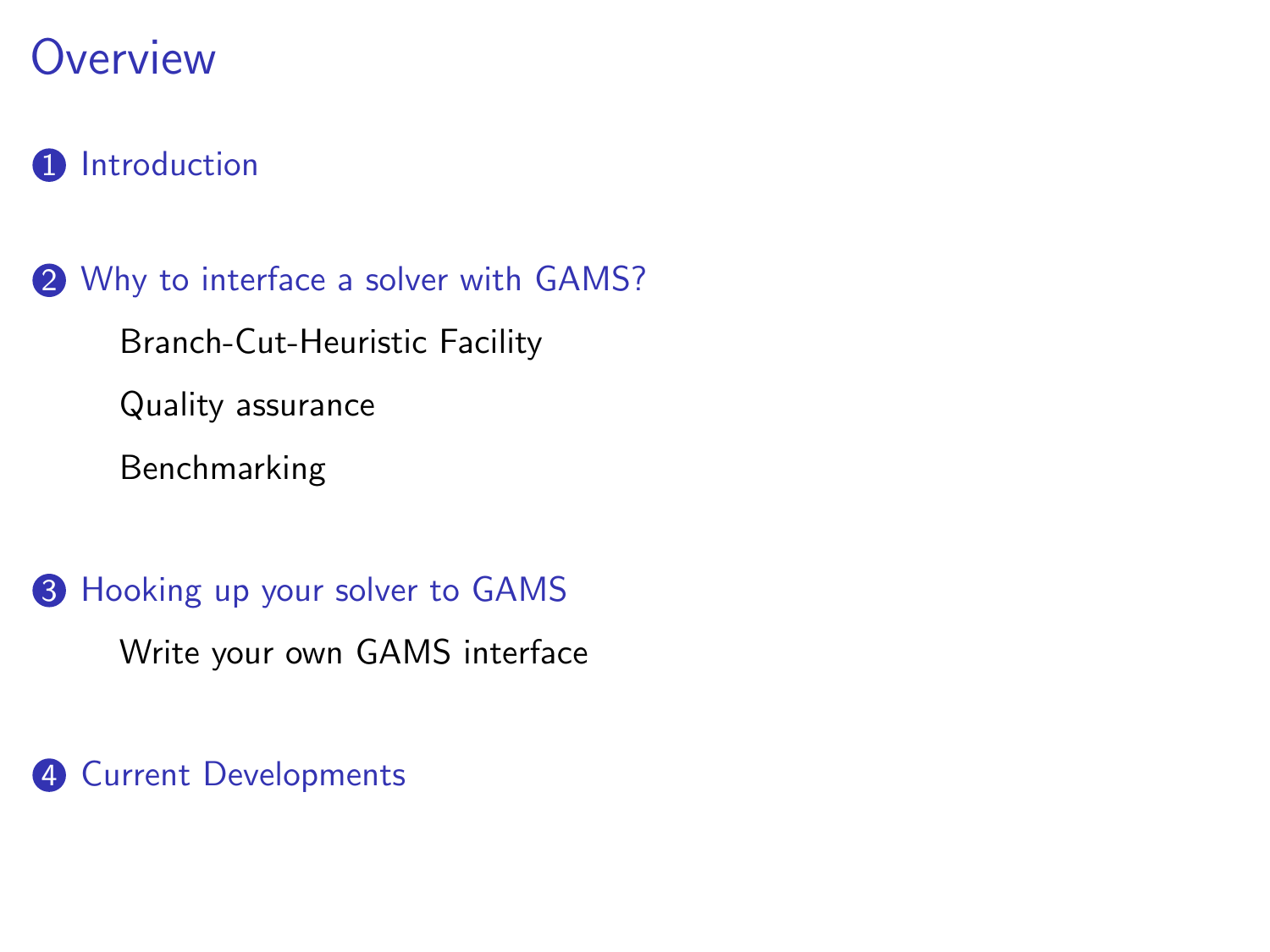## **Background**

Goals of the COIN-OR / GAMSlinks project:

- easy access to open source solvers (mainly from COIN-OR) via GAMS
	- $\Rightarrow$  broadening the audience of COIN-OR
	- $\Rightarrow$  broadening the audience of GAMS
- help developers to connect their solvers to GAMS
- provide access to GAMS benchmarking and quality assurance tools



**GAMS** 

<www.coin-or.org> <www.gams.com>

<span id="page-2-0"></span>

<https://projects.coin-or.org/GAMSlinks>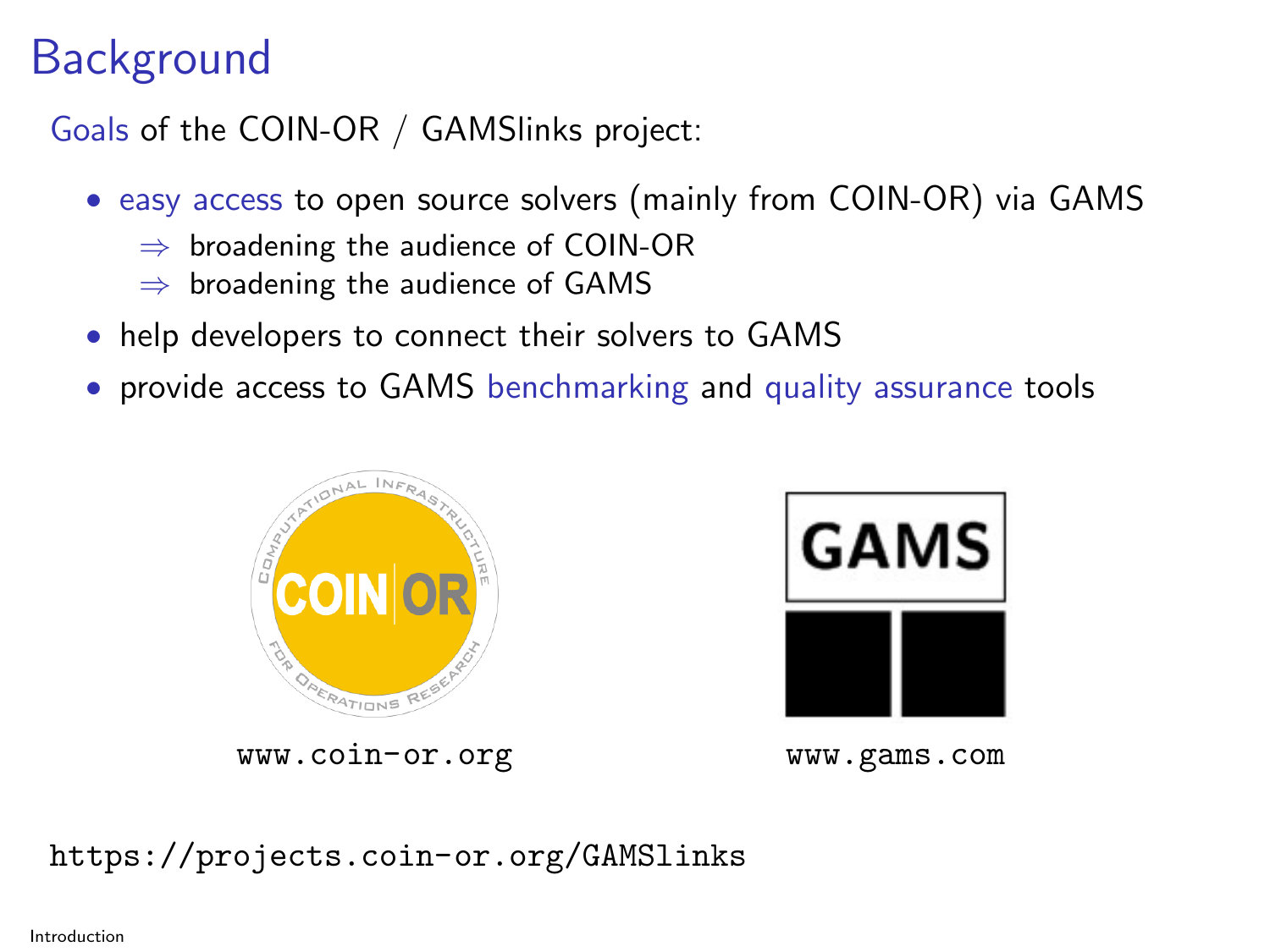2004 Michael Bussieck: links to GLPK and COIN-OR/CBC (code is public)

2004 GAMS 21.4: GAMS ships GLPK and CBC (incl. CLP) within the GAMS distribution (free of charge)

2006 Steven Dirkse: link to COIN-OR/Ipopt (not public)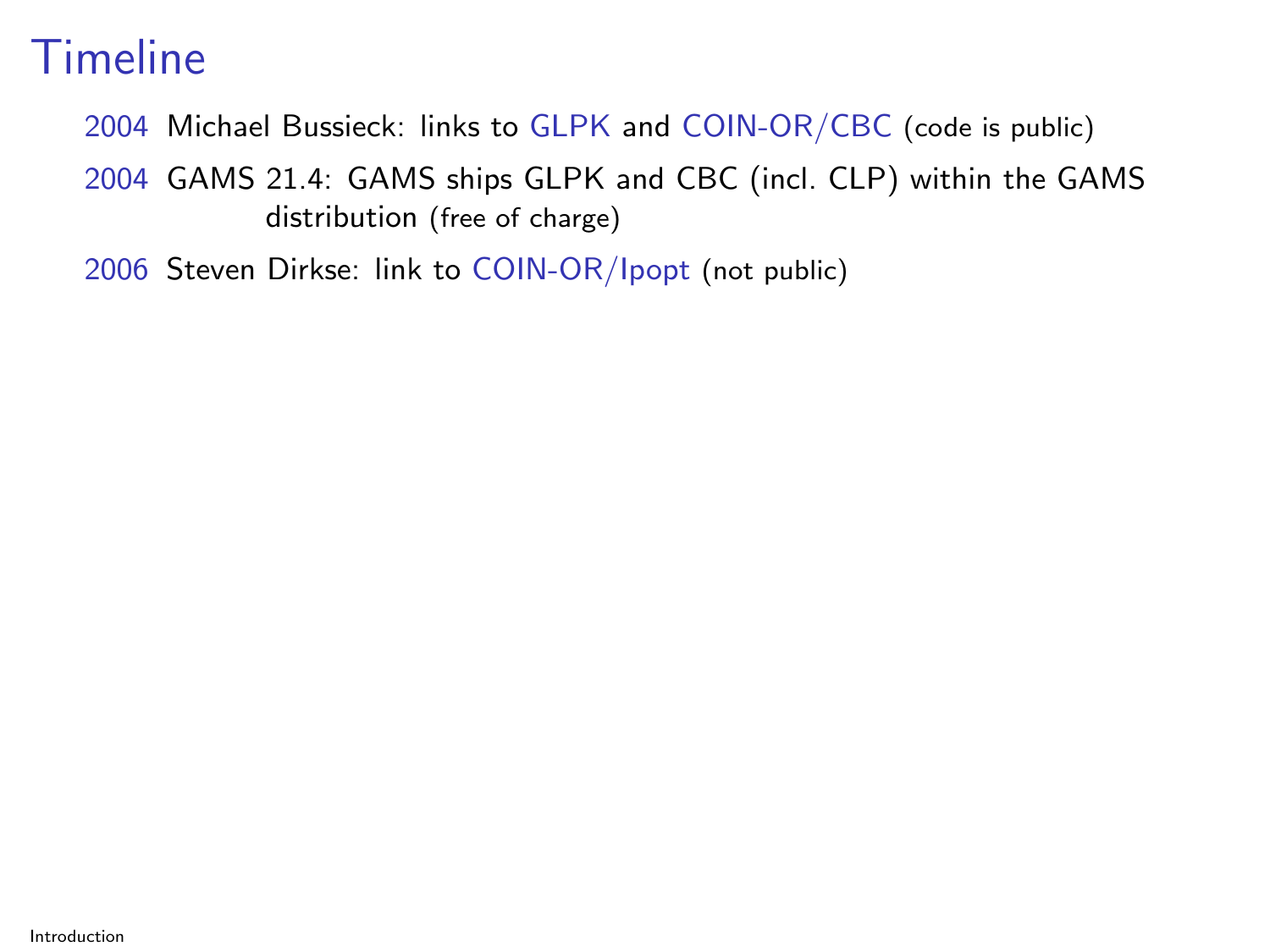2004 Michael Bussieck: links to GLPK and COIN-OR/CBC (code is public)

2004 GAMS 21.4: GAMS ships GLPK and CBC (incl. CLP) within the GAMS distribution (free of charge)

2006 Steven Dirkse: link to COIN-OR/Ipopt (not public)

Jan. '07 start of COIN-OR/GAMSlinks project, Ipopt link becomes public

Feb. '07 GAMS 22.4: GAMS ships GLPK, CBC, and Ipopt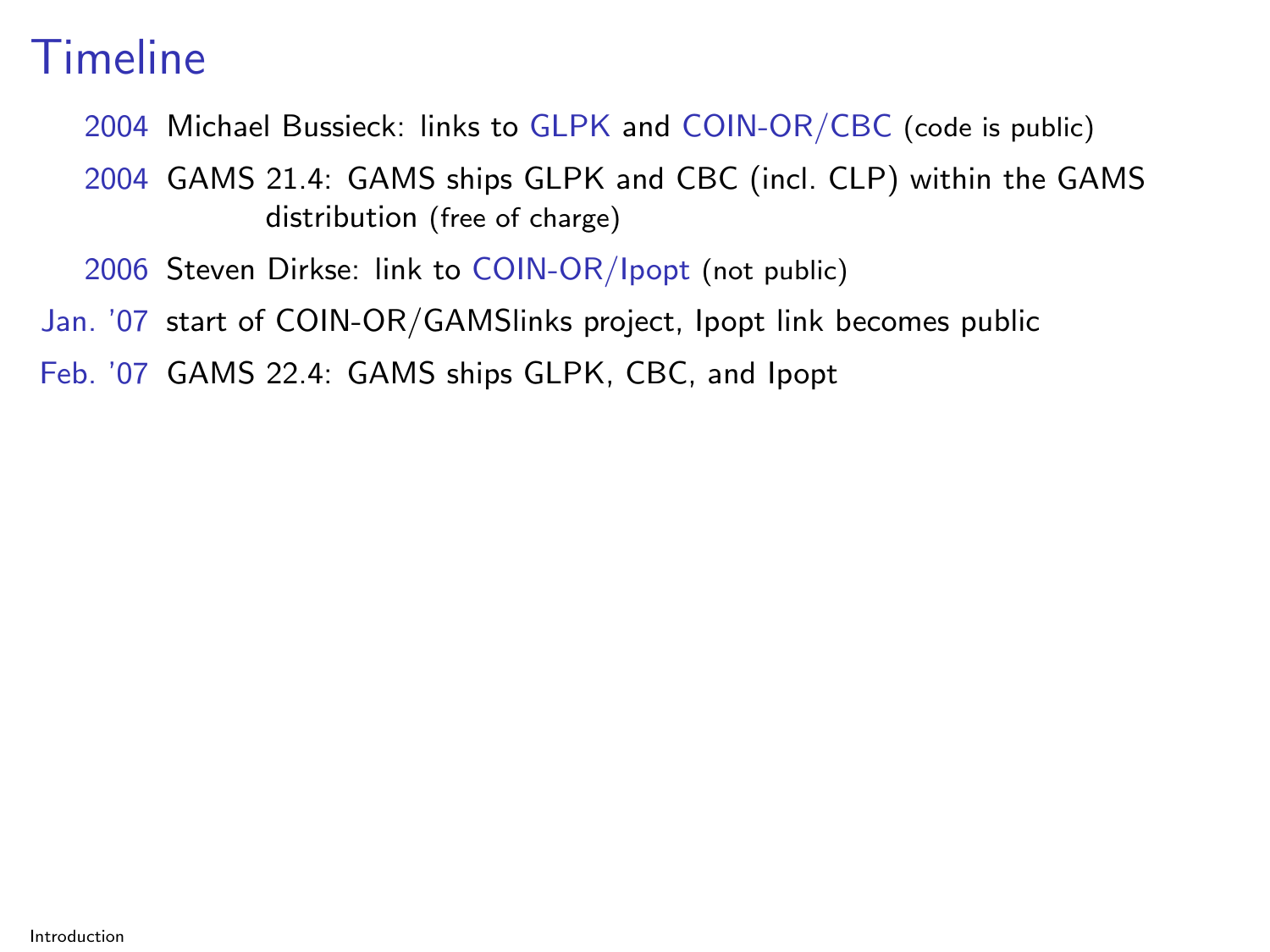- 2004 Michael Bussieck: links to GLPK and COIN-OR/CBC (code is public)
- 2004 GAMS 21.4: GAMS ships GLPK and CBC (incl. CLP) within the GAMS distribution (free of charge)
- 2006 Steven Dirkse: link to COIN-OR/Ipopt (not public)
- Jan. '07 start of COIN-OR/GAMSlinks project, Ipopt link becomes public
- Feb. '07 GAMS 22.4: GAMS ships GLPK, CBC, and Ipopt
- Apr. '07 link to COIN-OR/Bonmin
- Jun. '07 GAMS 22.5: GAMS ships GLPK, CBC, Ipopt, and Bonmin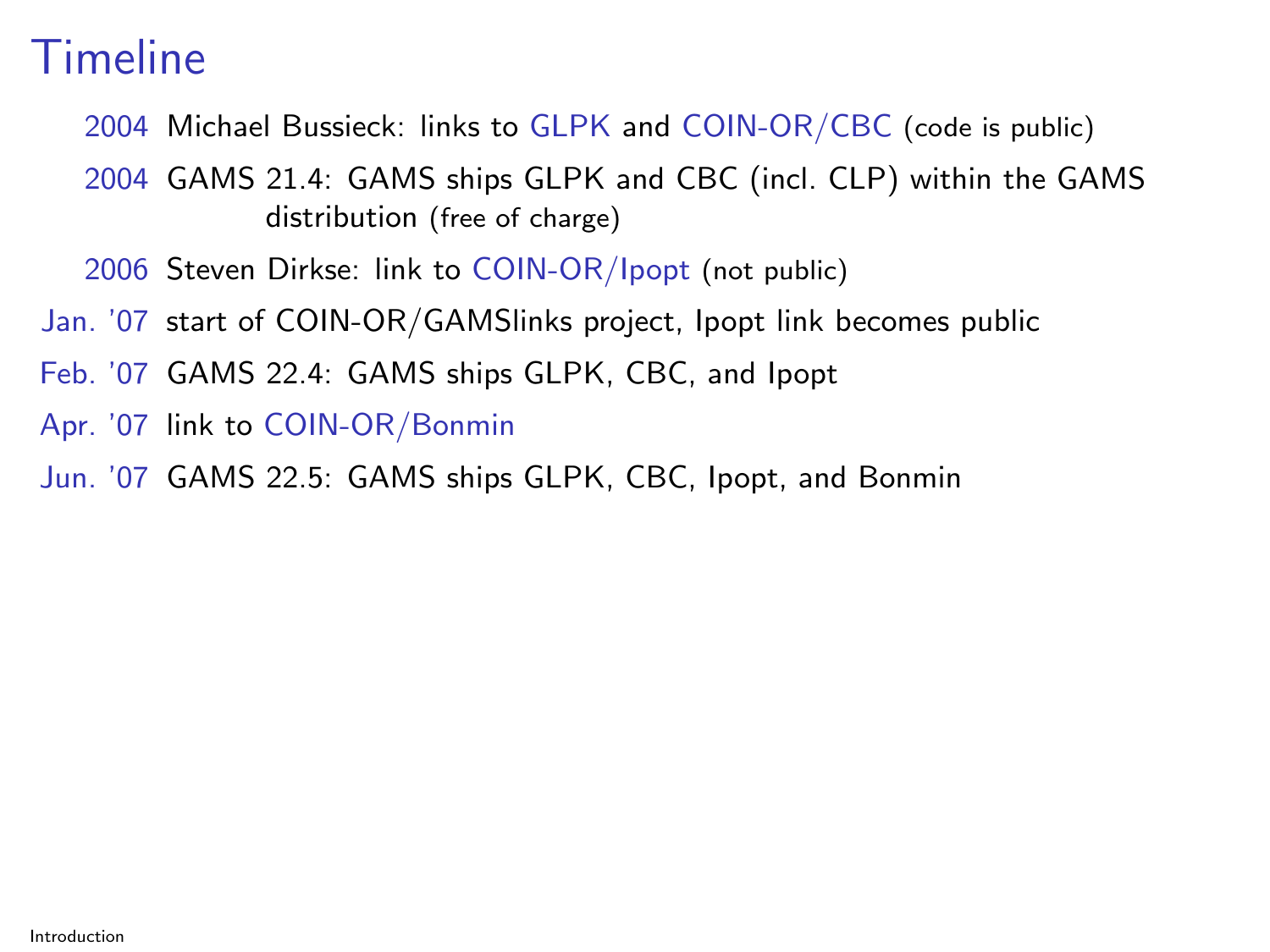- 2004 Michael Bussieck: links to GLPK and COIN-OR/CBC (code is public)
- 2004 GAMS 21.4: GAMS ships GLPK and CBC (incl. CLP) within the GAMS distribution (free of charge)
- 2006 Steven Dirkse: link to COIN-OR/Ipopt (not public)
- Jan. '07 start of COIN-OR/GAMSlinks project, Ipopt link becomes public
- Feb. '07 GAMS 22.4: GAMS ships GLPK, CBC, and Ipopt
- Apr. '07 link to COIN-OR/Bonmin
- Jun. '07 GAMS 22.5: GAMS ships GLPK, CBC, Ipopt, and Bonmin
- Aug. '07 link to general OSI solver (rudimentary links to Symphony, DyLP, Volume)
- Dec. '07 link to Optimization Services (OSiL, OSrL)
- Jan. '08 support of GAMS Branch-Cut-Heuristic (BCH) facility for CBC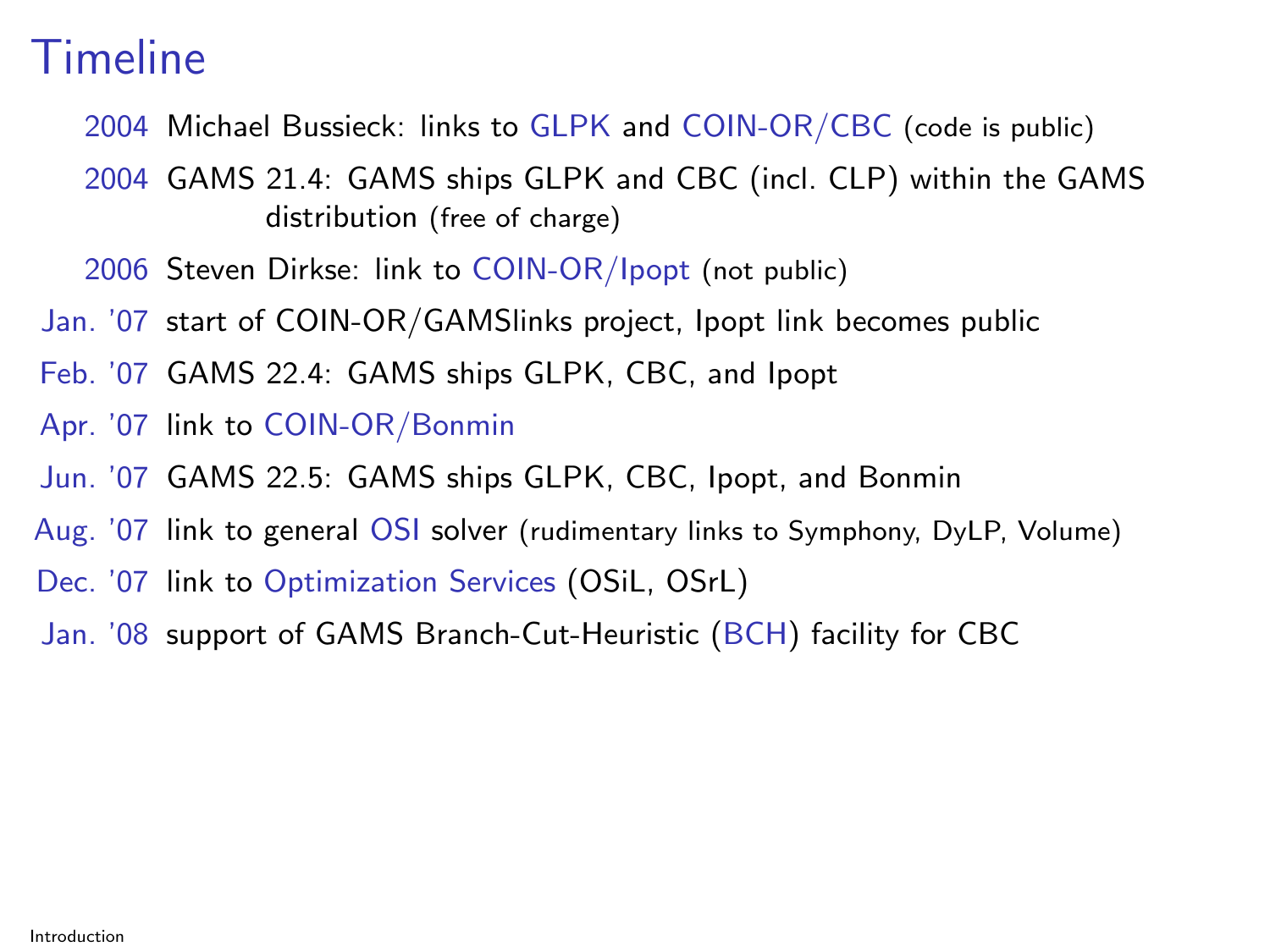- 2004 Michael Bussieck: links to GLPK and COIN-OR/CBC (code is public)
- 2004 GAMS 21.4: GAMS ships GLPK and CBC (incl. CLP) within the GAMS distribution (free of charge)
- 2006 Steven Dirkse: link to COIN-OR/Ipopt (not public)
- Jan. '07 start of COIN-OR/GAMSlinks project, Ipopt link becomes public
- Feb. '07 GAMS 22.4: GAMS ships GLPK, CBC, and Ipopt
- Apr. '07 link to COIN-OR/Bonmin
- Jun. '07 GAMS 22.5: GAMS ships GLPK, CBC, Ipopt, and Bonmin
- Aug. '07 link to general OSI solver (rudimentary links to Symphony, DyLP, Volume)
- Dec. '07 link to Optimization Services (OSiL, OSrL)
- Jan. '08 support of GAMS Branch-Cut-Heuristic (BCH) facility for CBC
- Feb. '08 link to SCIP MIP solver (using CLP as LP subsolver)
- May '08 GAMS 22.7: GAMS ships GLPK, CBC, Ipopt, Bonmin, and SCIP
- May '08 support of GAMS BCH for SCIP and Bonmin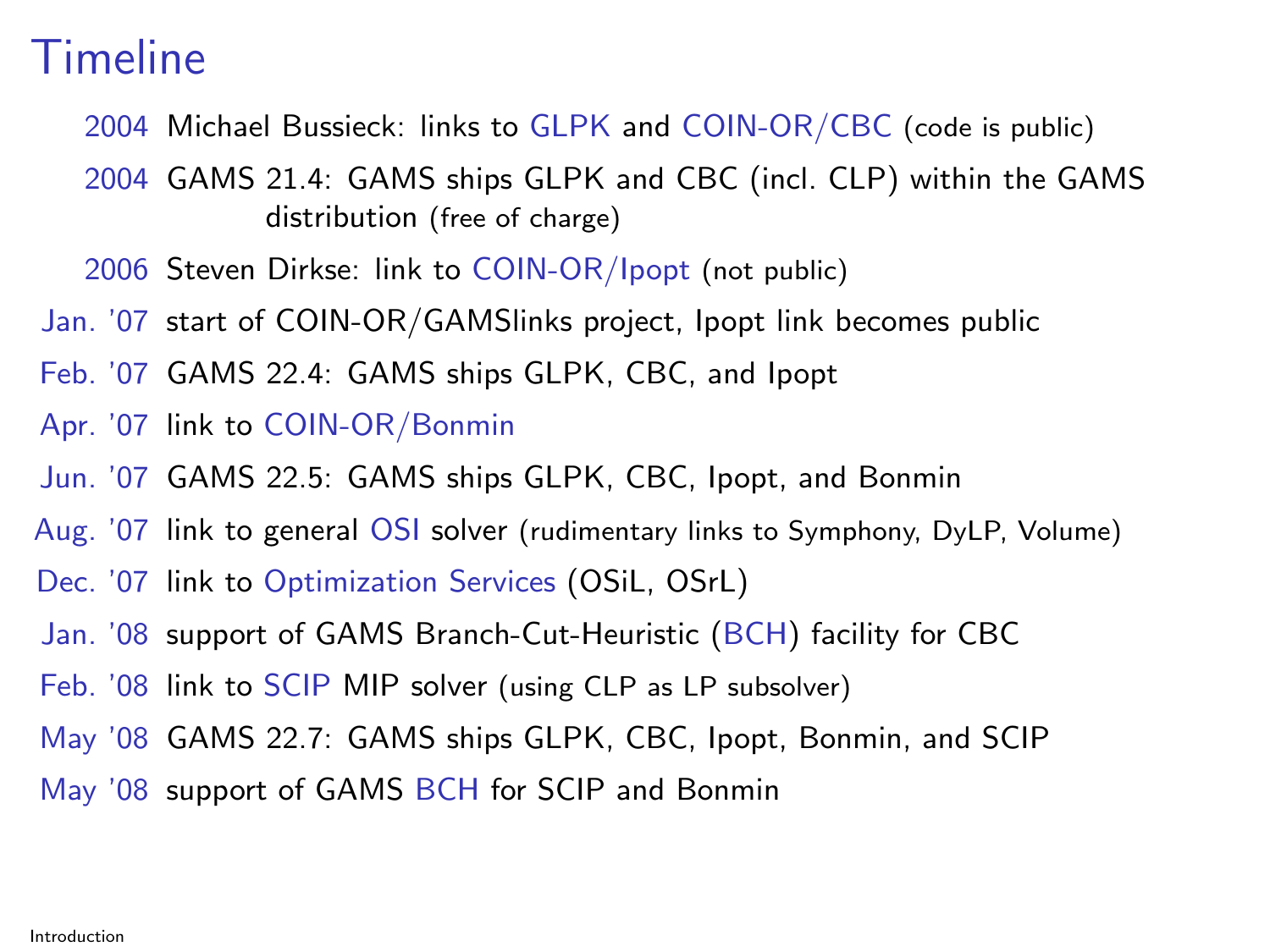- 2004 Michael Bussieck: links to GLPK and COIN-OR/CBC (code is public)
- 2004 GAMS 21.4: GAMS ships GLPK and CBC (incl. CLP) within the GAMS distribution (free of charge)
- 2006 Steven Dirkse: link to COIN-OR/Ipopt (not public)
- Jan. '07 start of COIN-OR/GAMSlinks project, Ipopt link becomes public
- Feb. '07 GAMS 22.4: GAMS ships GLPK, CBC, and Ipopt
- Apr. '07 link to COIN-OR/Bonmin
- Jun. '07 GAMS 22.5: GAMS ships GLPK, CBC, Ipopt, and Bonmin
- Aug. '07 link to general OSI solver (rudimentary links to Symphony, DyLP, Volume)
- Dec. '07 link to Optimization Services (OSiL, OSrL)
- Jan. '08 support of GAMS Branch-Cut-Heuristic (BCH) facility for CBC
- Feb. '08 link to SCIP MIP solver (using CLP as LP subsolver)
- May '08 GAMS 22.7: GAMS ships GLPK, CBC, Ipopt, Bonmin, and SCIP
- May '08 support of GAMS BCH for SCIP and Bonmin
	- now 6 supported platforms: Linux (Intel 32+64 bit), Solaris (Intel 64bit), MacOS (Intel PowerPC), Windows (32+64 bit)

Introduction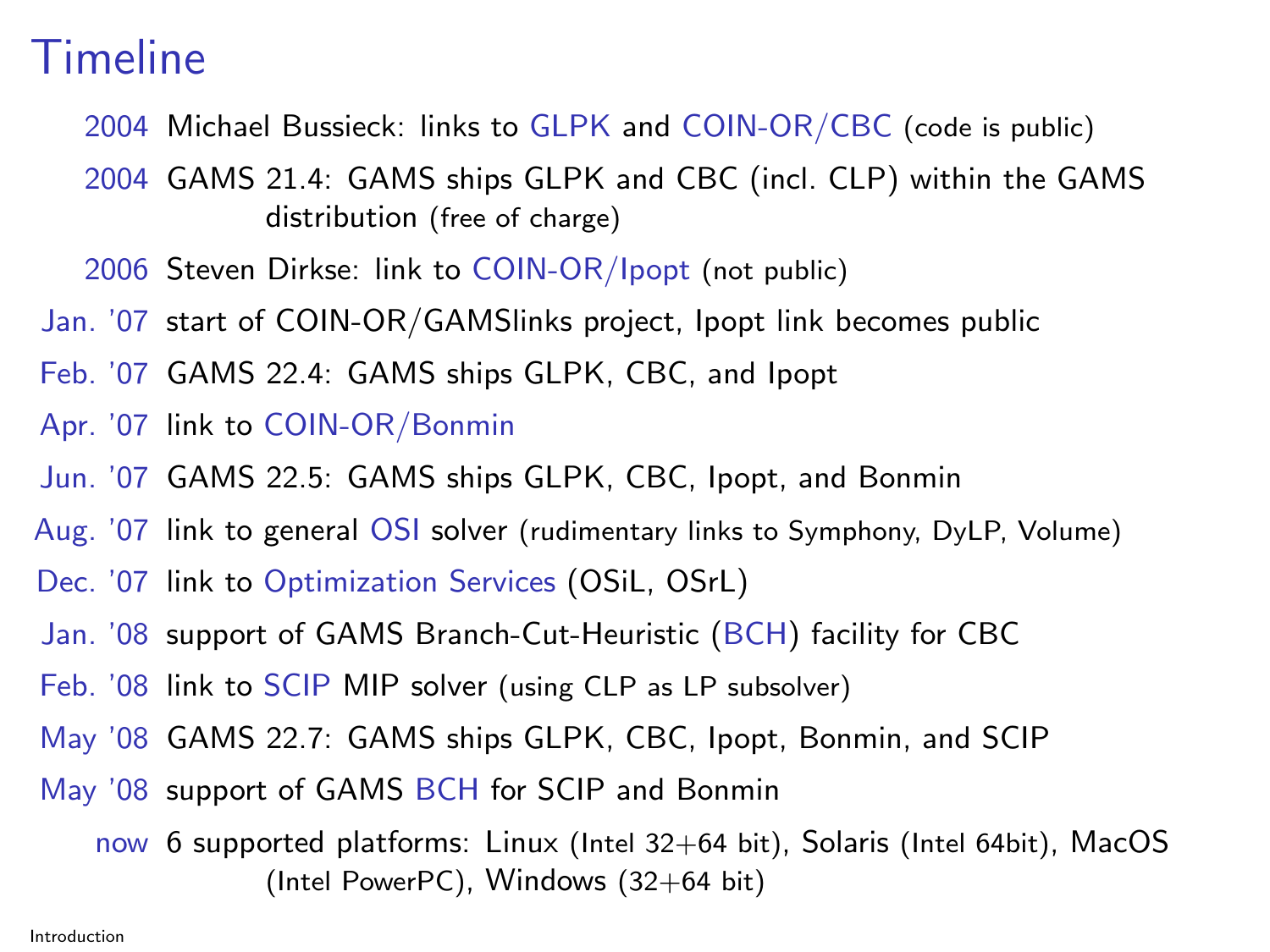### **Overview**

#### **1** [Introduction](#page-2-0)

2 [Why to interface a solver with GAMS?](#page-9-0) [Branch-Cut-Heuristic Facility](#page-9-0) [Quality assurance](#page-23-0)

[Benchmarking](#page-29-0)

**3** [Hooking up your solver to GAMS](#page-44-0) [Write your own GAMS interface](#page-44-0)

<span id="page-9-0"></span>4 [Current Developments](#page-57-0)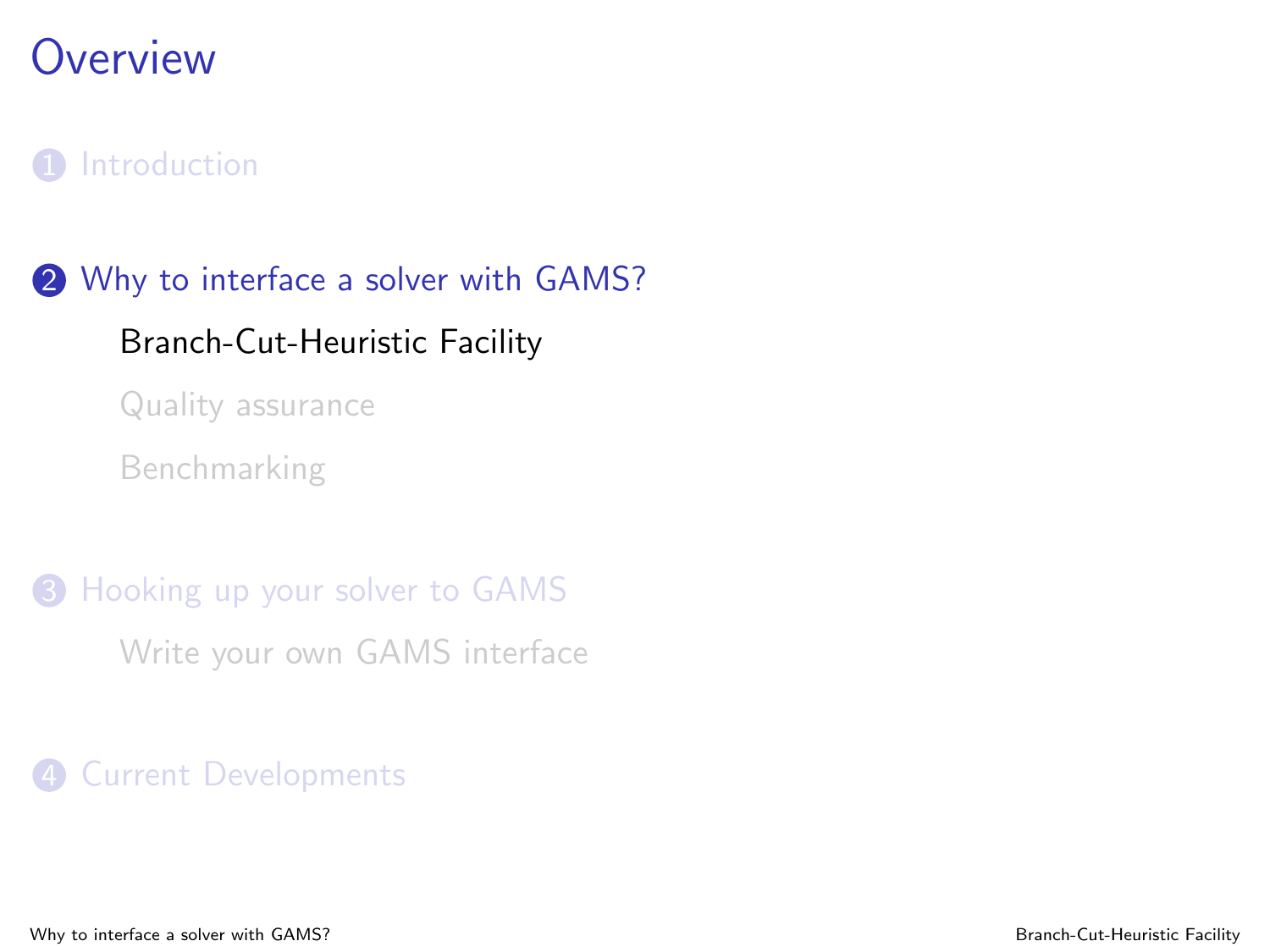## Branch-Cut-Heuristic Facility

BCH Facility: pass solver callbacks back into GAMS model space

• represent cut generator and heuristic in terms of original GAMS formulation

- independent of specific MIP solver
- can use any other solver in GAMS for computations



Availability:

CBC cutting planes and heuristics SCIP cutting planes, heuristics, and incumbent report callback BONMIN B&B heuristics BONMIN Hyb+OA cutting planes and heuristics

Why to interface a solver with GAMS? Branch-Cut-Heuristic Facility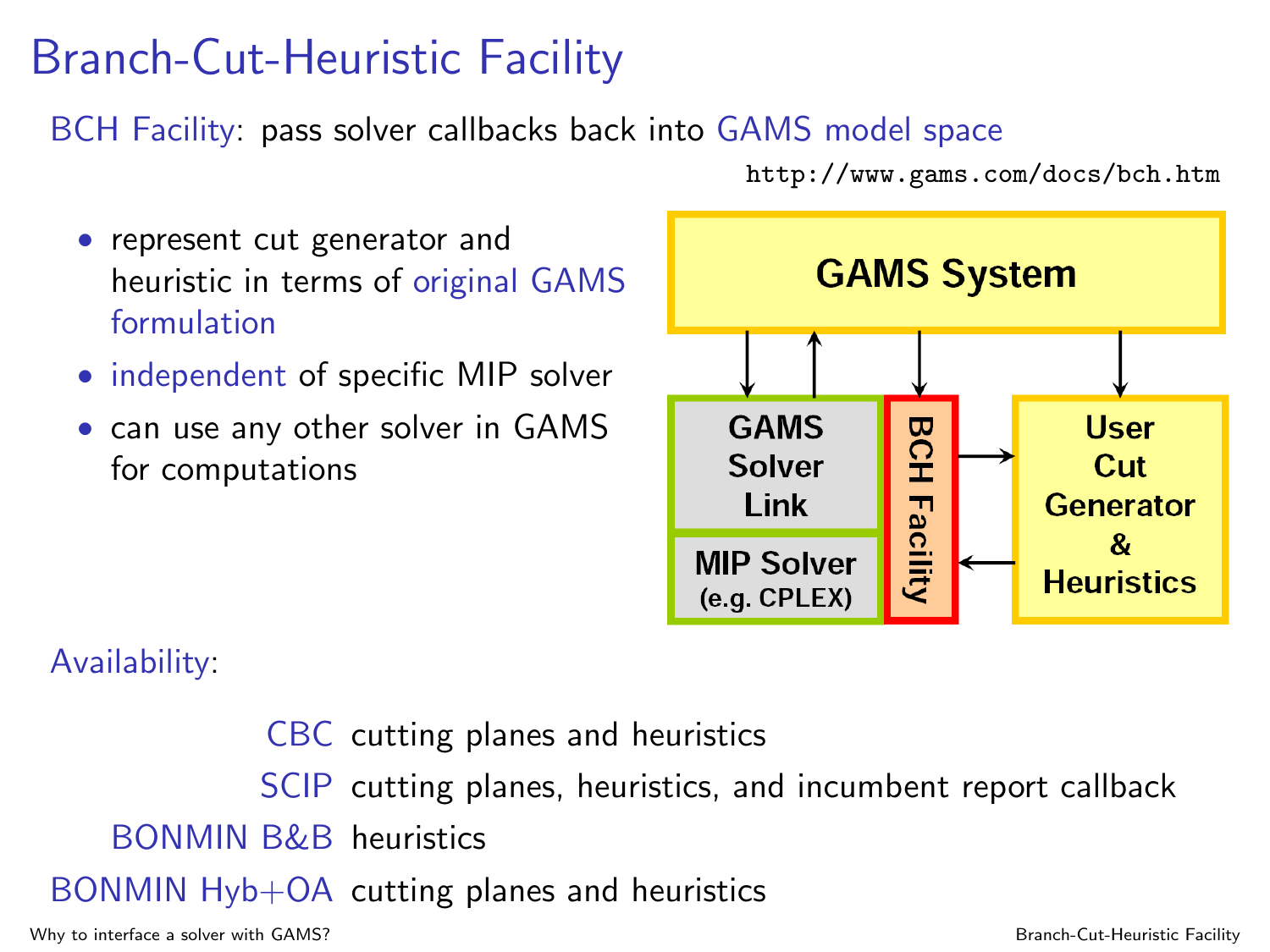## Example: Trim Loss Minimization

Reference: I. Harjunkoski, T. Westerlund, R. Porn, H. Skrifvars. Different Transformations for Solving Non-Convex Trim Loss Problems by MINLP. EJOR 105 (1998), 594–603. <http://www.gams.com/modlib/libhtml/bchtlbas.htm>

- The task is to cut out some paper products of different sizes from a large raw paper roll, in order to meet a customer's order.
- nonconvex MINLP (bilinear terms)
- Heuristic:

|                     | best solution bound |      |
|---------------------|---------------------|------|
| Bonmin alone        |                     | 87.6 |
| Bonmin w/ user heu. | 1121                | 87.6 |
| SBB alone           |                     | 884  |
| SBB w/ user heu.    | 107.5               | 88 1 |

#### Timelimit: 30 minutes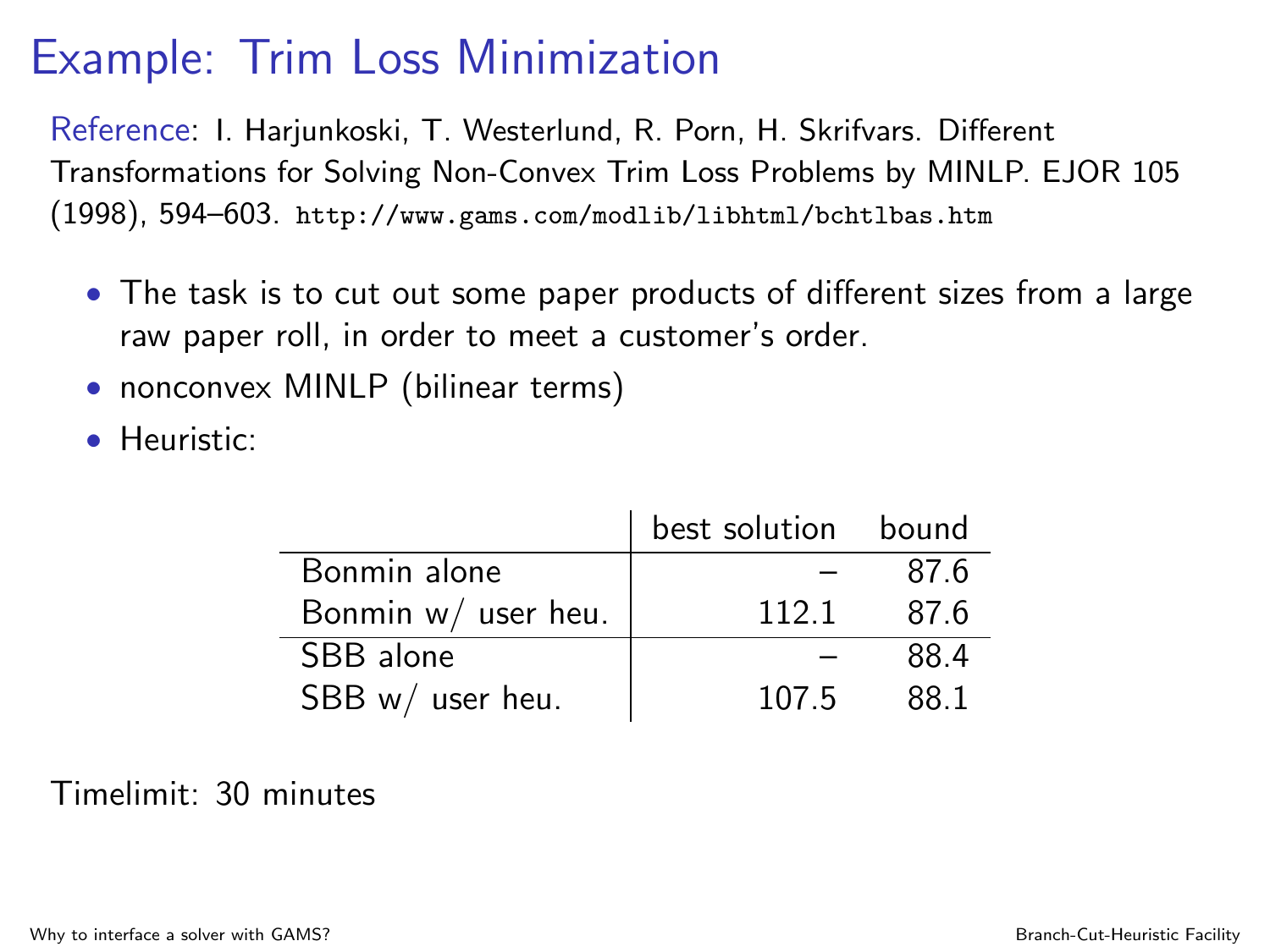#### Example: Difficult Network Problem

Single-commodity, uncapacitated, fixed-charge network flow problem:

$$
\min \sum_{(i,j)\in A} f_{ij}y_{ij} + c_{ij}x_{ij}
$$
\n
$$
\text{s.t.} \sum_{(j,i)\in \delta^{-}(i)} x_{ij} - \sum_{(i,j)\in \delta^{+}(i)} x_{ij} = b_i, \qquad i \in V
$$
\n
$$
0 \le x_{ij} \le My_{ij}, \quad y_{ij} \in \{0, 1\}, \qquad (i,j) \in A
$$

Reference: F. Ortega, L. Wolsey, A branch-and-cut algorithm for the single-commodity, uncapacitated, fixed-charge network flow problem. Networks 41 (2003), No. 3, 143-158 <www.gams.com/modlib/libhtml/bchfcnet.htm>

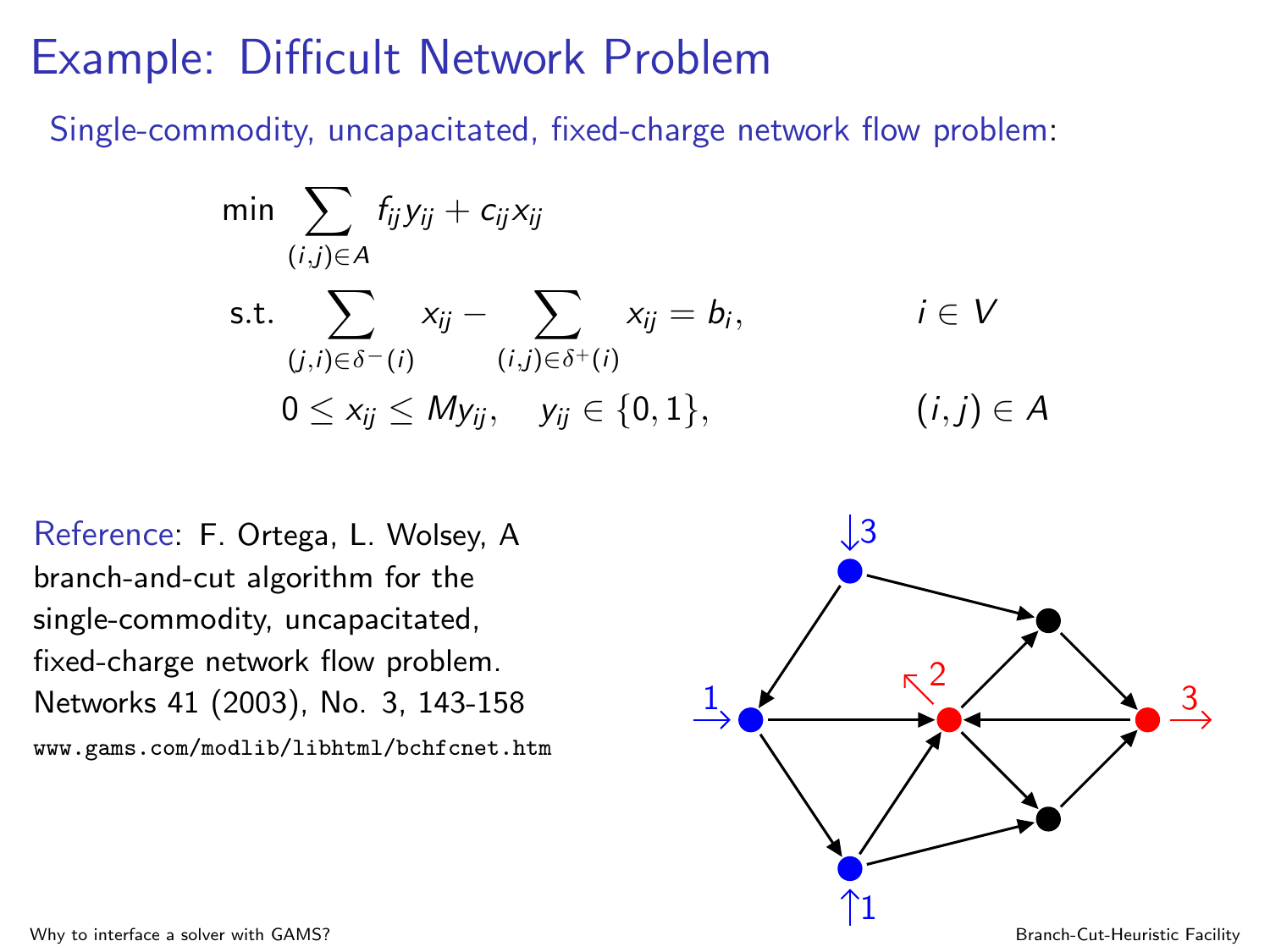# Simple Dicut Inequalities Dicut: For  $S \subset V$  with  $b(S) > 0$ :

$$
\sum_{(i,j)\in\delta^-(S)}y_{ij}\geq 1
$$

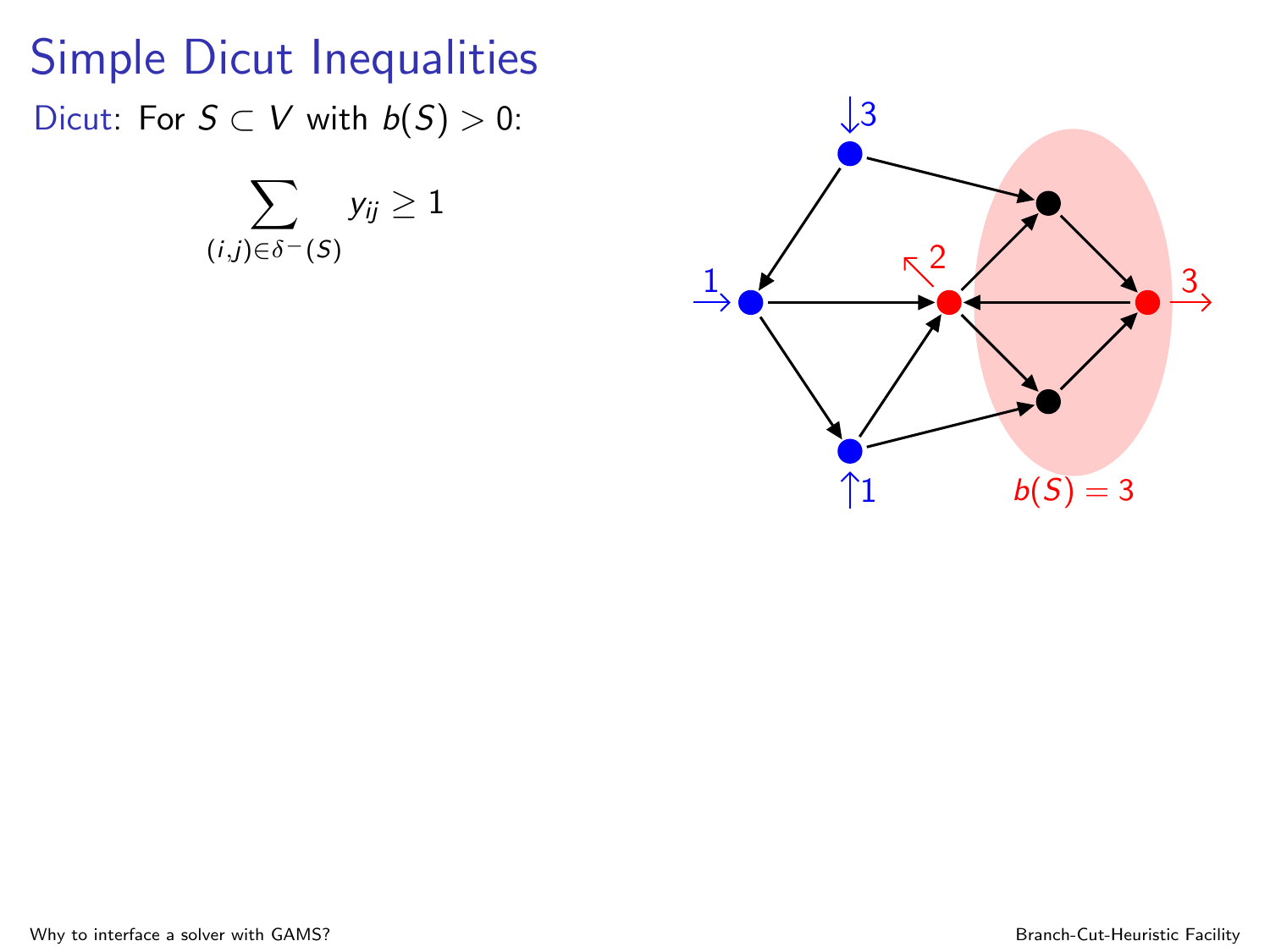## Simple Dicut Inequalities Dicut: For  $S \subset V$  with  $b(S) > 0$ :

$$
\sum_{(i,j)\in\delta^-(\mathcal{S})}y_{ij}\geq 1
$$

Separation problem: find a good set S

$$
\min \sum_{(i,j)\in A} \bar{y}_{ij} z_j (1-z_i)
$$
\n
$$
\text{s.t.} \sum_{i\in V} b_i z_i > 0
$$
\n
$$
z_i \in \{0, 1\}, \quad i \in V
$$

 $\Rightarrow$  nonconvex quadratic binary program ⇒ let's use GAMS MIQCP solver

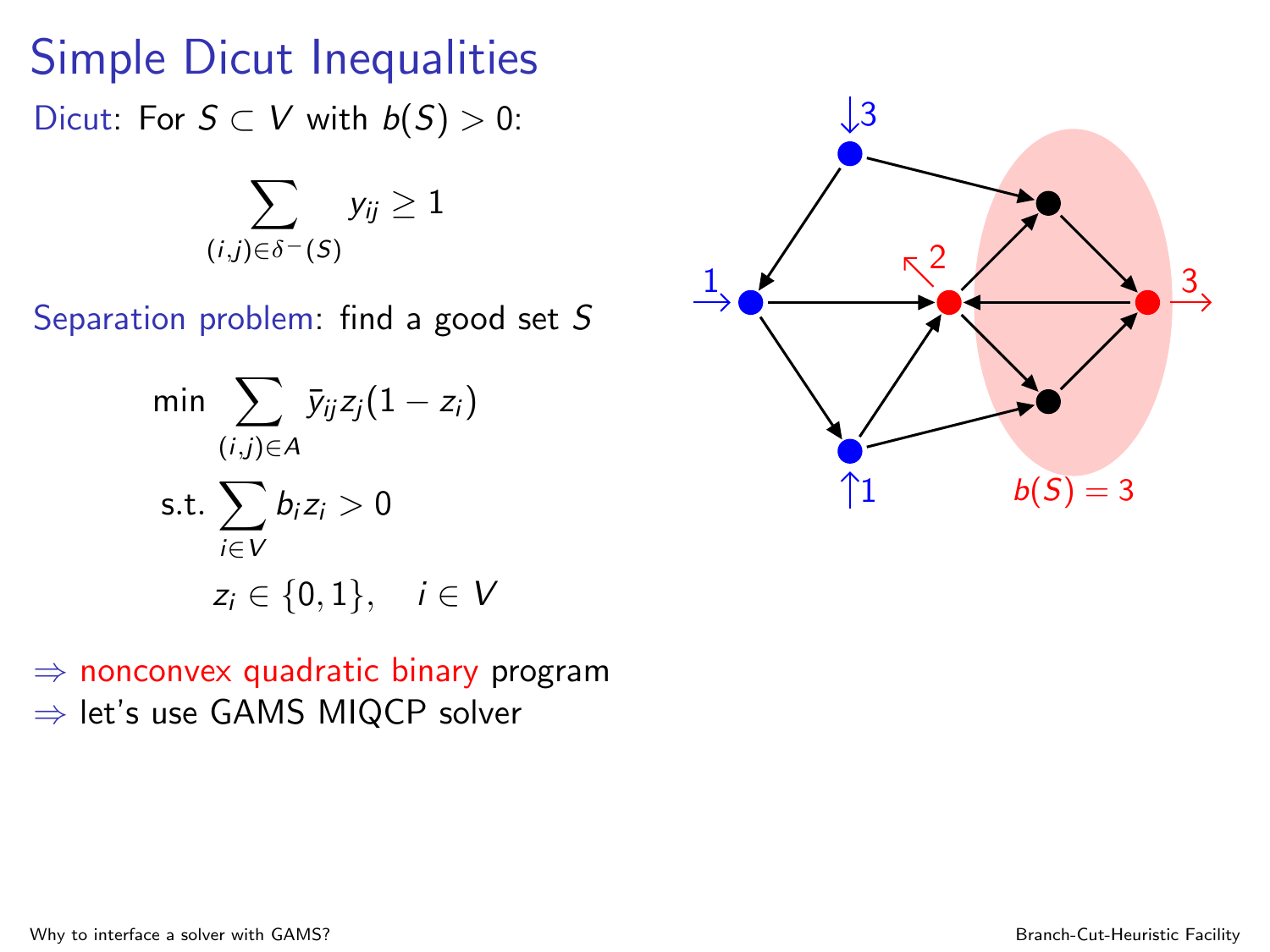#### Instance: Berlin52 (SteinLib): 52 nodes (1 source, 15 sinks), 1326 edges

Note: There are more efficient ways to solve Steiner tree problems...

Solver: SCIP 1.0

٠

|                                      | no BCH          |  |
|--------------------------------------|-----------------|--|
|                                      |                 |  |
|                                      | 1470            |  |
|                                      |                 |  |
| # cuts<br># nodes<br>Time [s]<br>Gap | 1000<br>209.42% |  |

(Pentium IV 3GHz, 1GB, Linux 2.6.11, gcc 3.3.5

)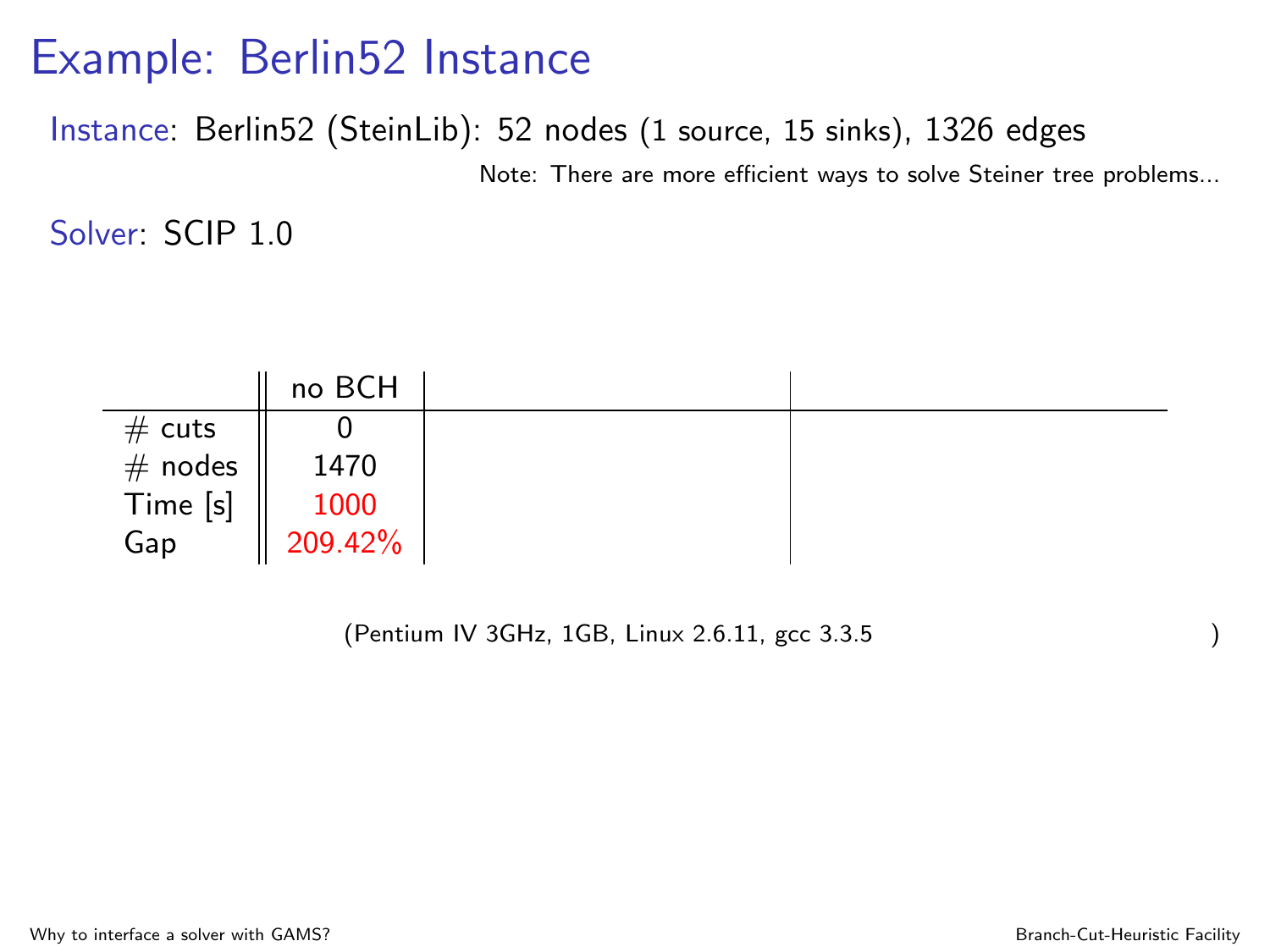Instance: Berlin52 (SteinLib): 52 nodes (1 source, 15 sinks), 1326 edges

Note: There are more efficient ways to solve Steiner tree problems...

Solver: SCIP 1.0

Cuts: at most 20 cuts per round

|                                      | no BCH  | with BCH using CPLEX |  |
|--------------------------------------|---------|----------------------|--|
|                                      |         | 316                  |  |
|                                      | 1470    |                      |  |
|                                      | 1000    | 1000                 |  |
| # cuts<br># nodes<br>Time [s]<br>Gap | 209.42% | 81.67%               |  |

(Pentium IV 3GHz, 1GB, Linux 2.6.11, gcc 3.3.5, CPLEX 11.0.0

)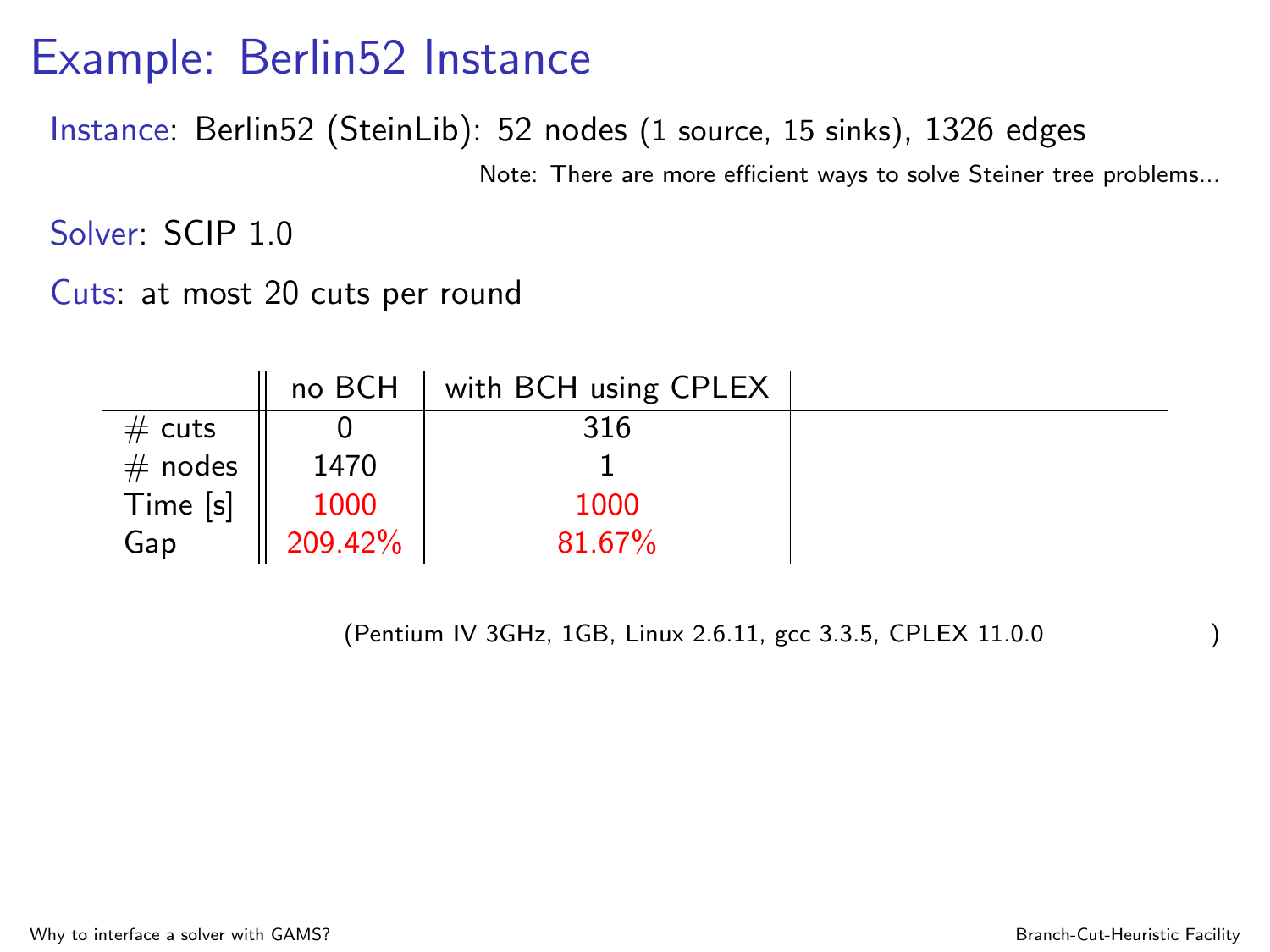Instance: Berlin52 (SteinLib): 52 nodes (1 source, 15 sinks), 1326 edges

Note: There are more efficient ways to solve Steiner tree problems...

Solver: SCIP 1.0

Cuts: at most 20 cuts per round (stop BARON when 20 solutions have been found)

|                                      | no BCH               |        | with BCH using CPLEX   with BCH using BARON |
|--------------------------------------|----------------------|--------|---------------------------------------------|
|                                      |                      | 316    | 610                                         |
|                                      | 1470                 |        |                                             |
|                                      |                      | 1000   | 268                                         |
| # cuts<br># nodes<br>Time [s]<br>Gap | $1000$<br>$209.42\%$ | 81.67% | ገ%                                          |

(Pentium IV 3GHz, 1GB, Linux 2.6.11, gcc 3.3.5, CPLEX 11.0.0, BARON 8.1.1)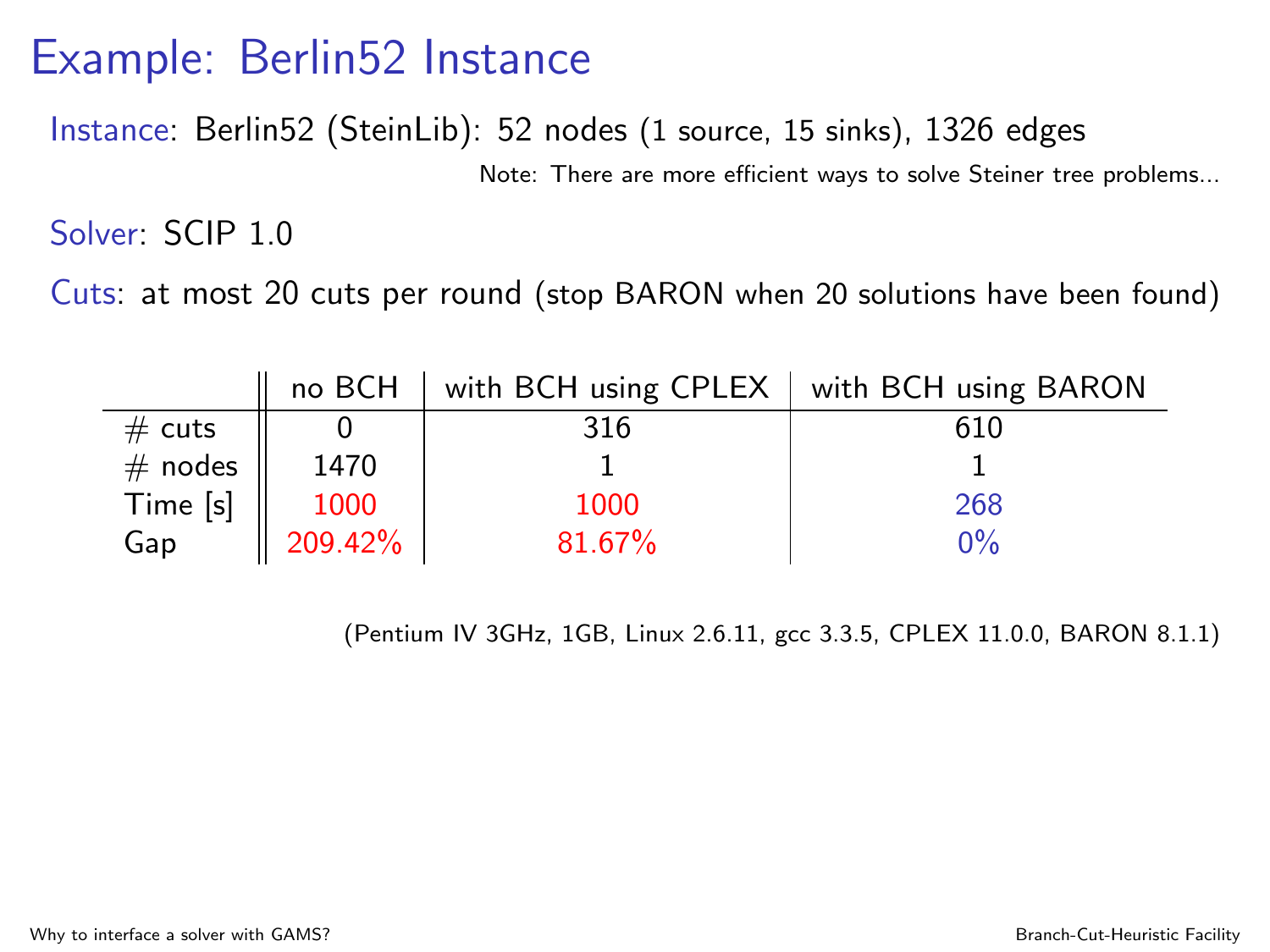Instance: Berlin52 (SteinLib): 52 nodes (1 source, 15 sinks), 1326 edges

Note: There are more efficient ways to solve Steiner tree problems...

Solver: SCIP 1.0

Cuts: at most 20 cuts per round (stop BARON when 20 solutions have been found)

|                                      | no BCH               | with BCH using CPLEX | with BCH using BARON |
|--------------------------------------|----------------------|----------------------|----------------------|
|                                      |                      | 316                  | 610                  |
|                                      | 1470                 |                      |                      |
|                                      |                      | 1000                 | 268                  |
| # cuts<br># nodes<br>Time [s]<br>Gap | $1000$<br>$209.42\%$ | 81.67%               | 2%                   |

(Pentium IV 3GHz, 1GB, Linux 2.6.11, gcc 3.3.5, CPLEX 11.0.0, BARON 8.1.1)

Overhead of BCH  $\approx$  wall clock time – time in SCIP – time in BARON 126s (47%) 268s 124s 18s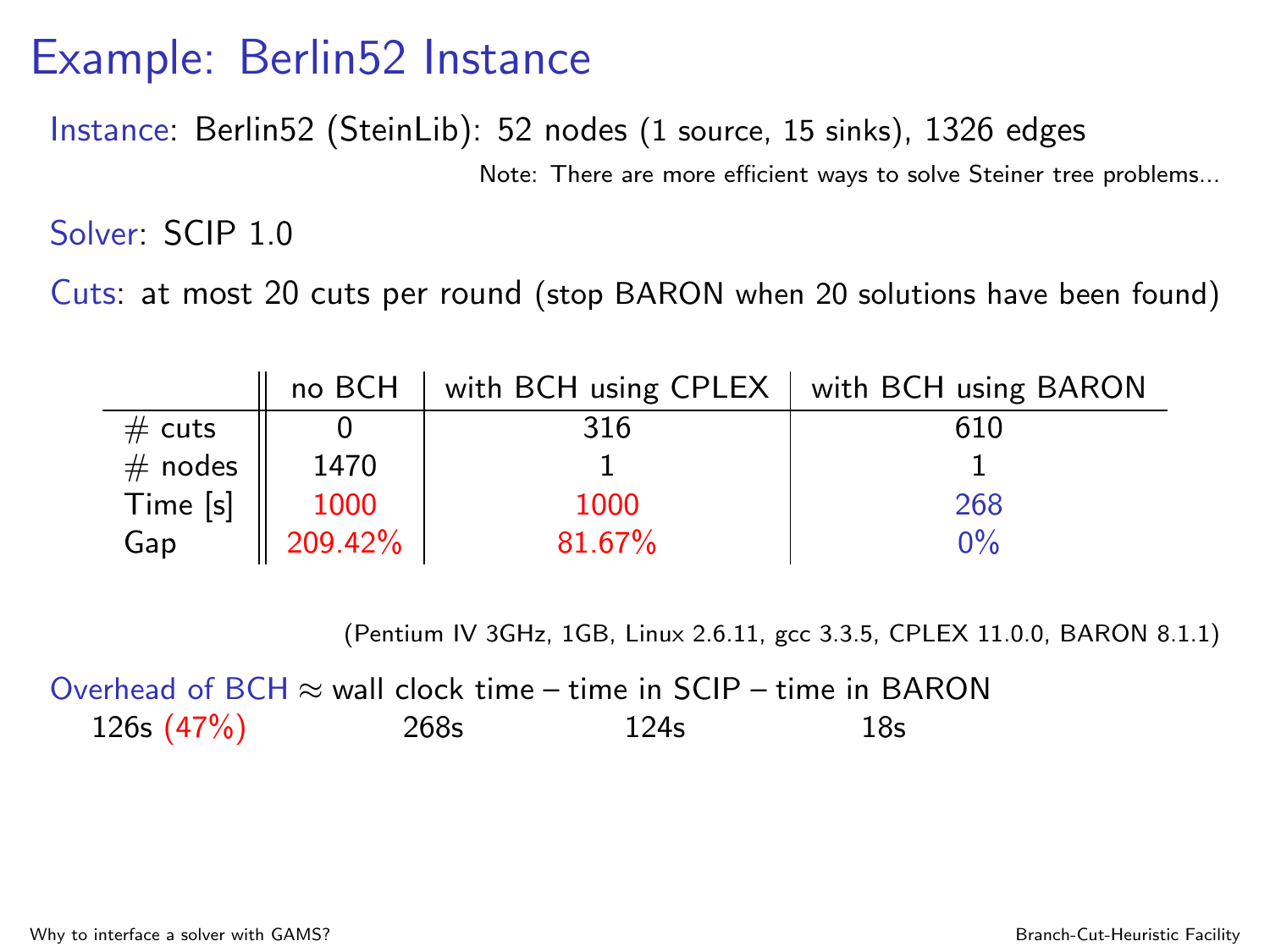## Computational Experience

FCNetLib: <http://www.gamsworld.org/performance/fcnetlib>

- 83 instances from Wolsey's web page (<http://www.core.ucl.ac.be/wolsey/ufcn.htm>)
- translated into GAMS models with 83 data files (by Alexey Koptsevich)
- rerun BCH benchmarks originally done by Alexey Koptsevich (2004)

Detailed Results: <http://www.coin-or.org/GAMSlinks/benchmarks>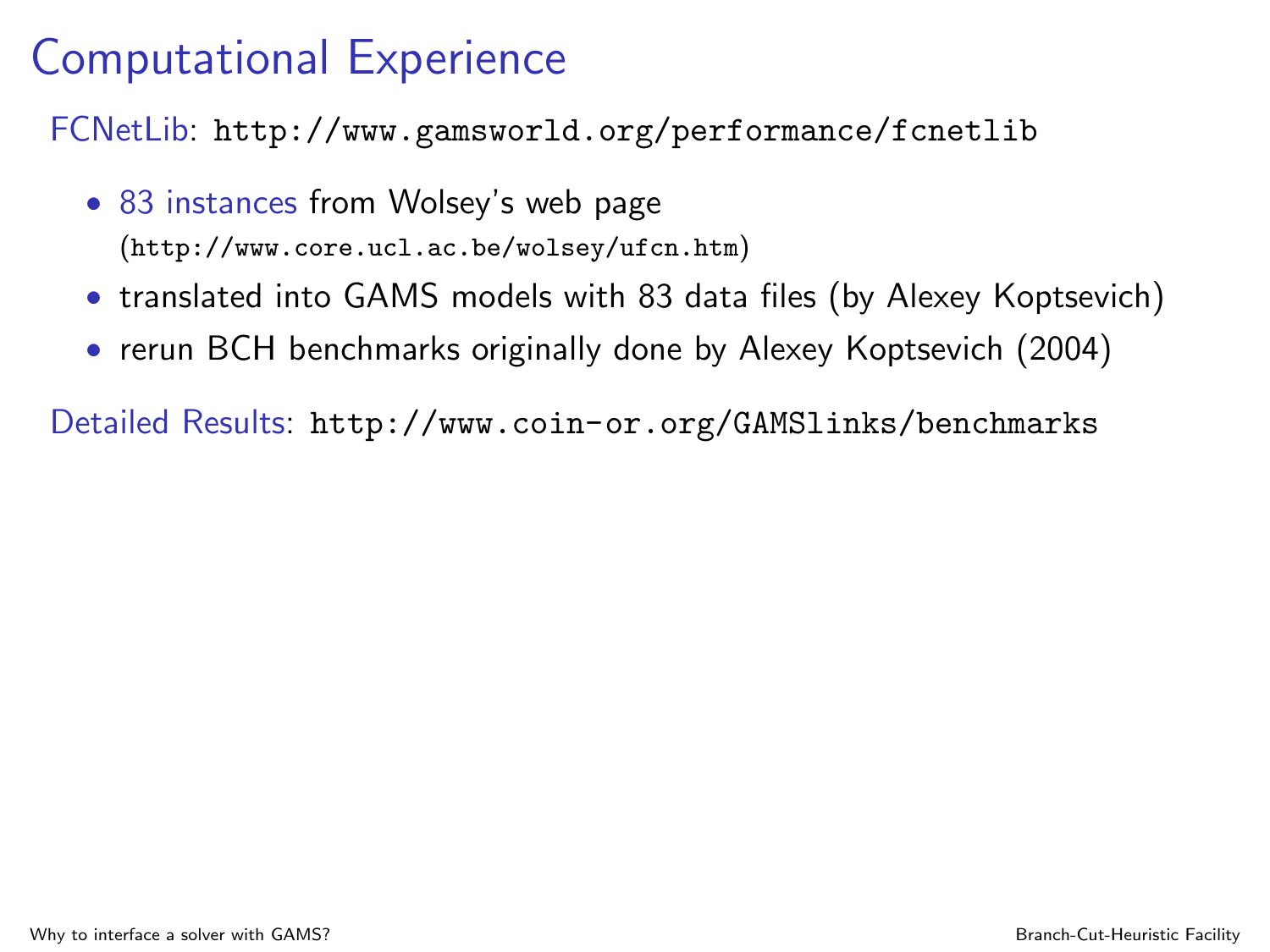## Computational Experience

FCNetLib: <http://www.gamsworld.org/performance/fcnetlib>

- 83 instances from Wolsey's web page (<http://www.core.ucl.ac.be/wolsey/ufcn.htm>)
- translated into GAMS models with 83 data files (by Alexey Koptsevich)
- rerun BCH benchmarks originally done by Alexey Koptsevich (2004)

Detailed Results: <http://www.coin-or.org/GAMSlinks/benchmarks>

#### Computational Environment:

- Intel Core2 Duo T7500, 2 GB, Linux 2.4.16, GCC 4.2.1
- GAMS 22.6, CPLEX 11.0.0, CBC 2.1, SCIP 1.0
- Timelimit: 30 minutes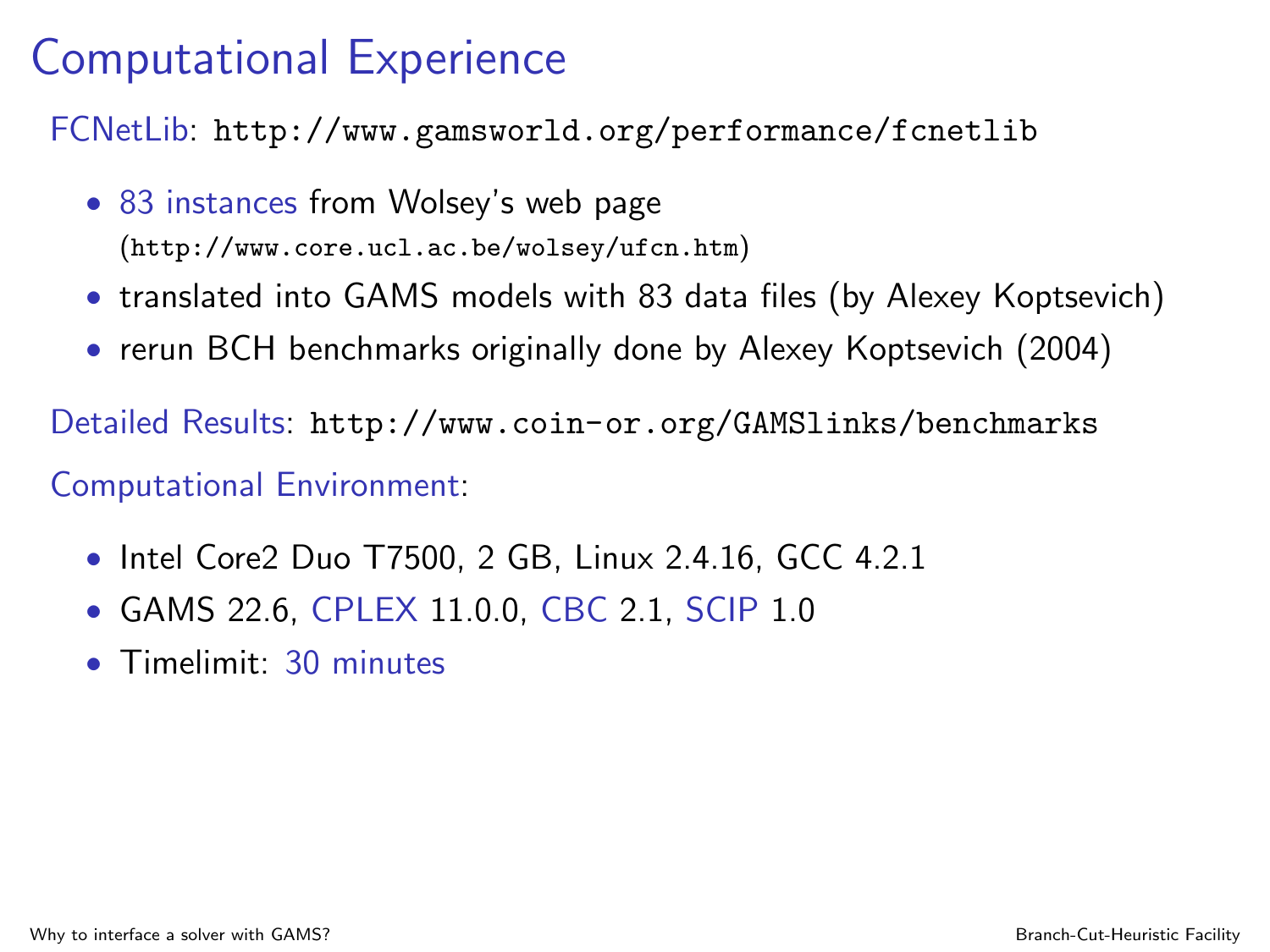## Results: no dicuts, all instances

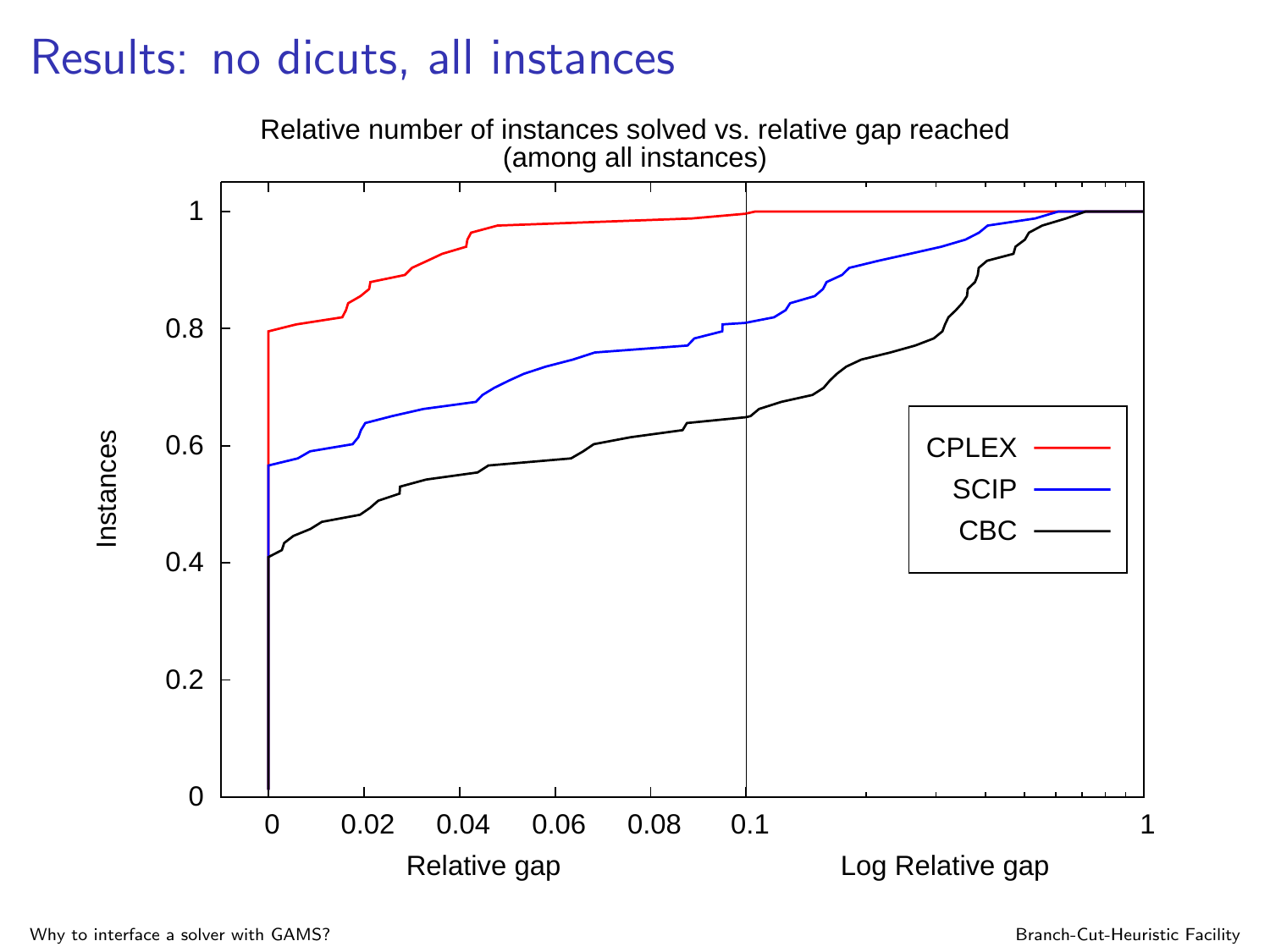## Results: with dicuts, only difficult instances (32)

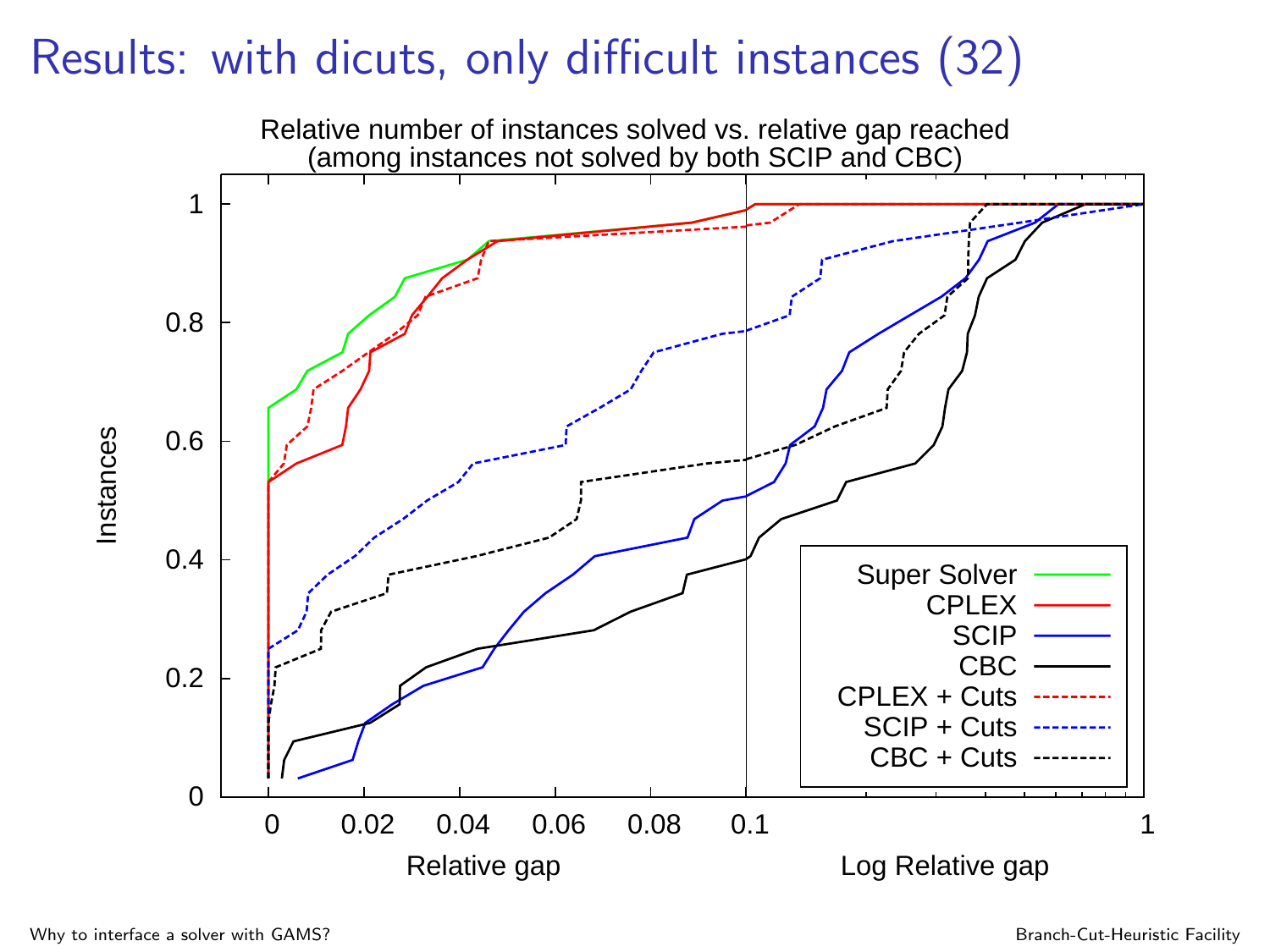### **Overview**

#### **1** [Introduction](#page-2-0)

2 [Why to interface a solver with GAMS?](#page-9-0) [Branch-Cut-Heuristic Facility](#page-9-0) [Quality assurance](#page-23-0) [Benchmarking](#page-29-0)

**3** [Hooking up your solver to GAMS](#page-44-0) [Write your own GAMS interface](#page-44-0)

<span id="page-23-0"></span>4 [Current Developments](#page-57-0)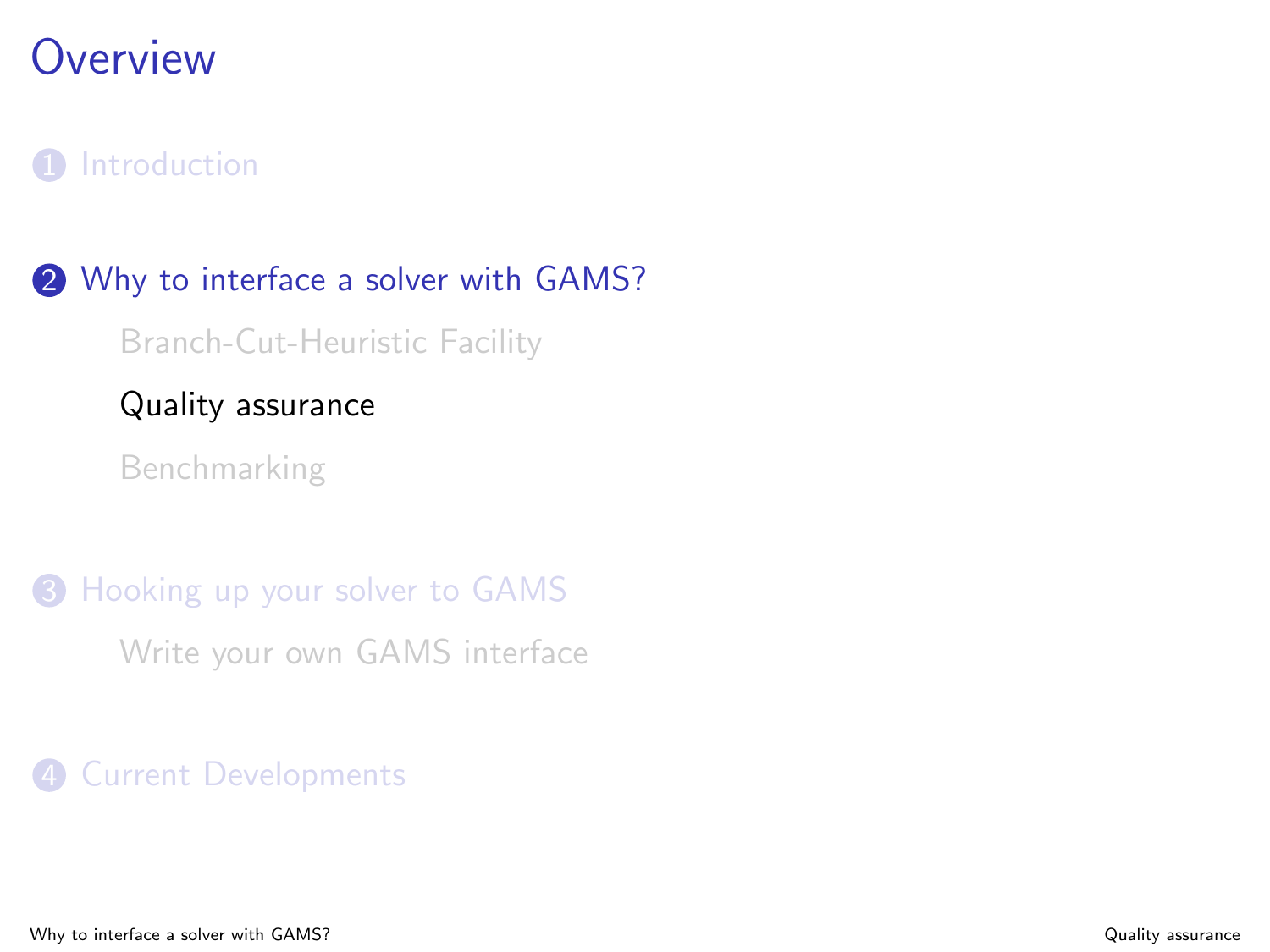Testlib Library:

• developed for quality control and testing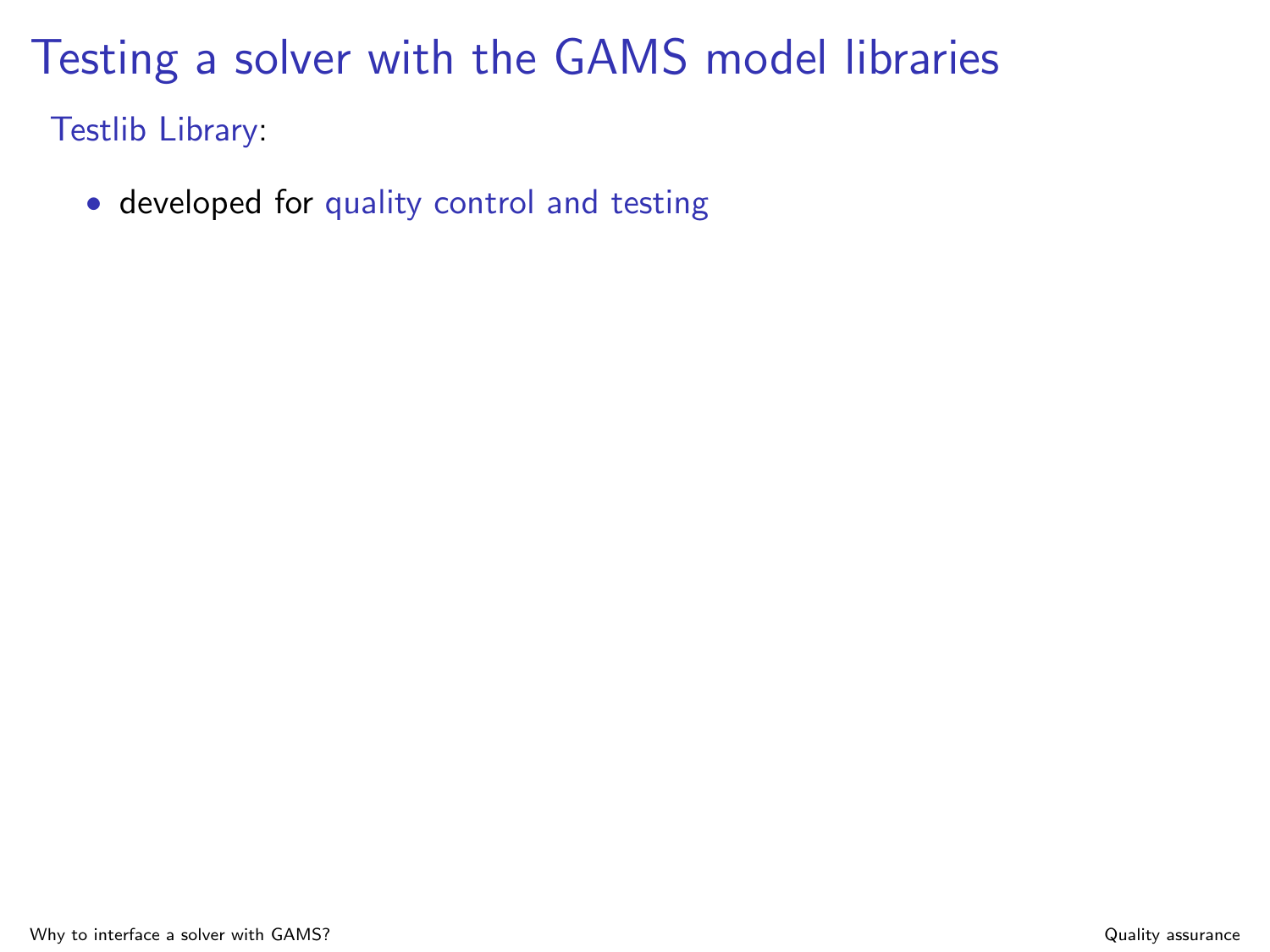Testlib Library:

- developed for quality control and testing
- models designed to check solver correctness, special functions, ...
- E.g. lp03.gms: examine behavior of LP solver on model with many free variables and when it restarts from an optimal basis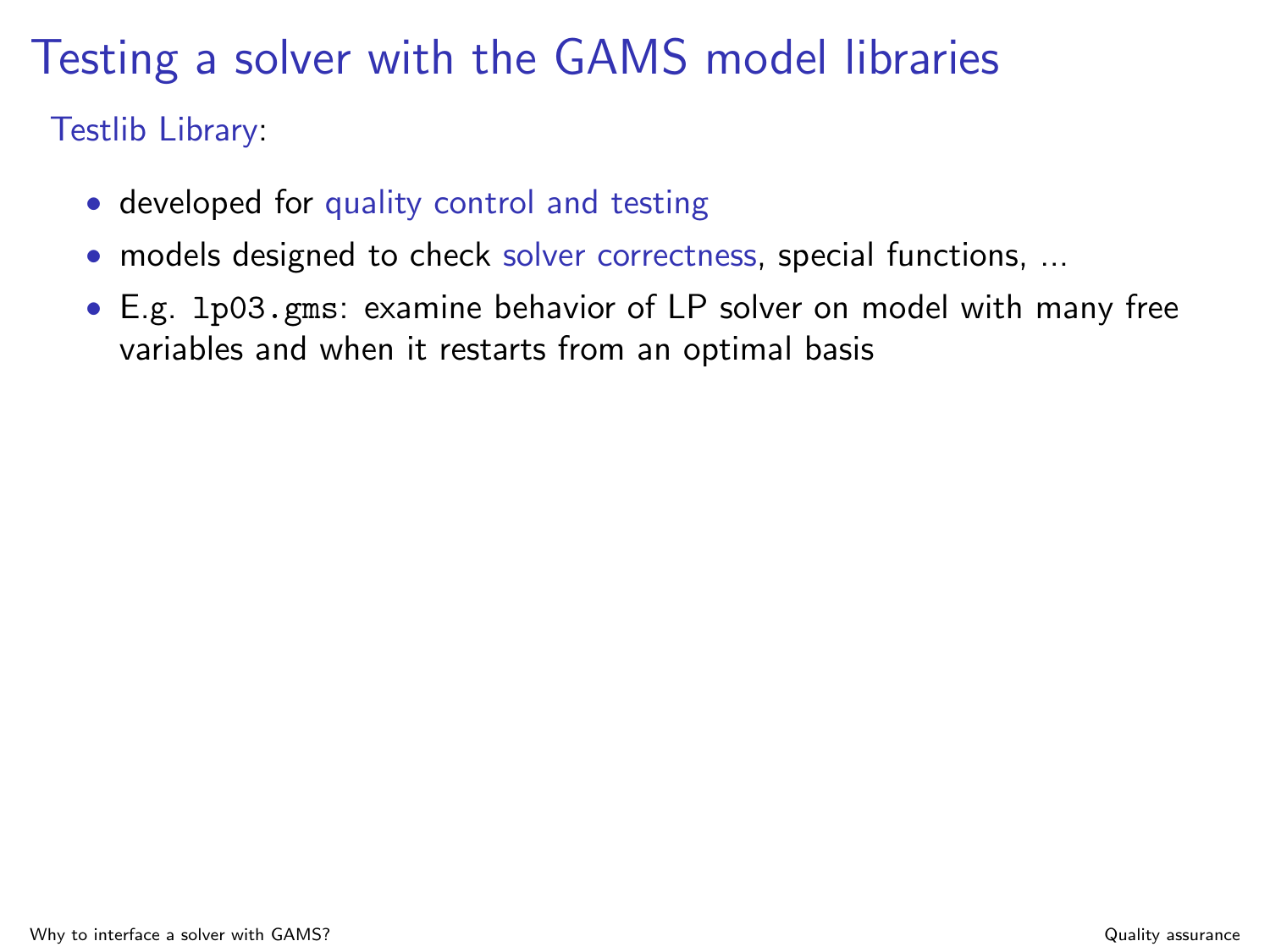Testlib Library:

- developed for quality control and testing
- models designed to check solver correctness, special functions, ...
- E.g. lp03.gms: examine behavior of LP solver on model with many free variables and when it restarts from an optimal basis
- quality.gms: driver for quality tests of all sorts
- Number of failed tests of GAMS / COIN-OR solvers on testsuites:

|               | LP(12) | MIP(5) | QCP(4) | NLP(2) |
|---------------|--------|--------|--------|--------|
| <b>BONMIN</b> |        |        |        |        |
| CBC/CLP       |        |        |        |        |
| <b>GLPK</b>   |        |        |        |        |
| <b>IPOPT</b>  |        |        |        |        |
| SCIP          |        |        |        |        |

(date: 09.10.2008)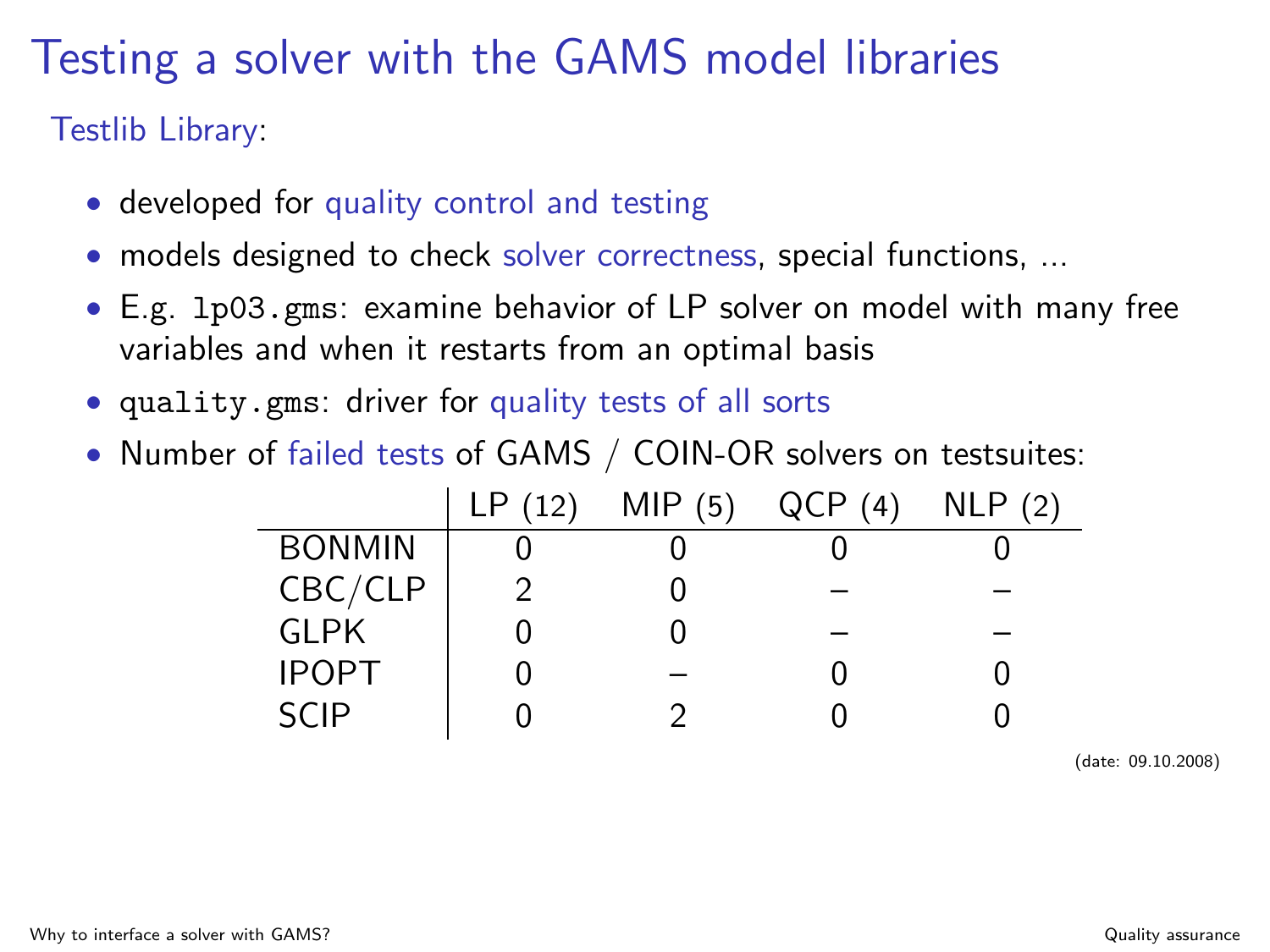Testlib Library:

- developed for quality control and testing
- models designed to check solver correctness, special functions, ...
- E.g. lp03.gms: examine behavior of LP solver on model with many free variables and when it restarts from an optimal basis
- quality.gms: driver for quality tests of all sorts

#### Model Library:

- a collection of small to medium-size models from various applications
- gmstest.gms, slvtest.gms: runs solvers on models and checks results
- $\Rightarrow$   $\approx$  420 solver runs with a GAMS in demo mode on COIN-OR solvers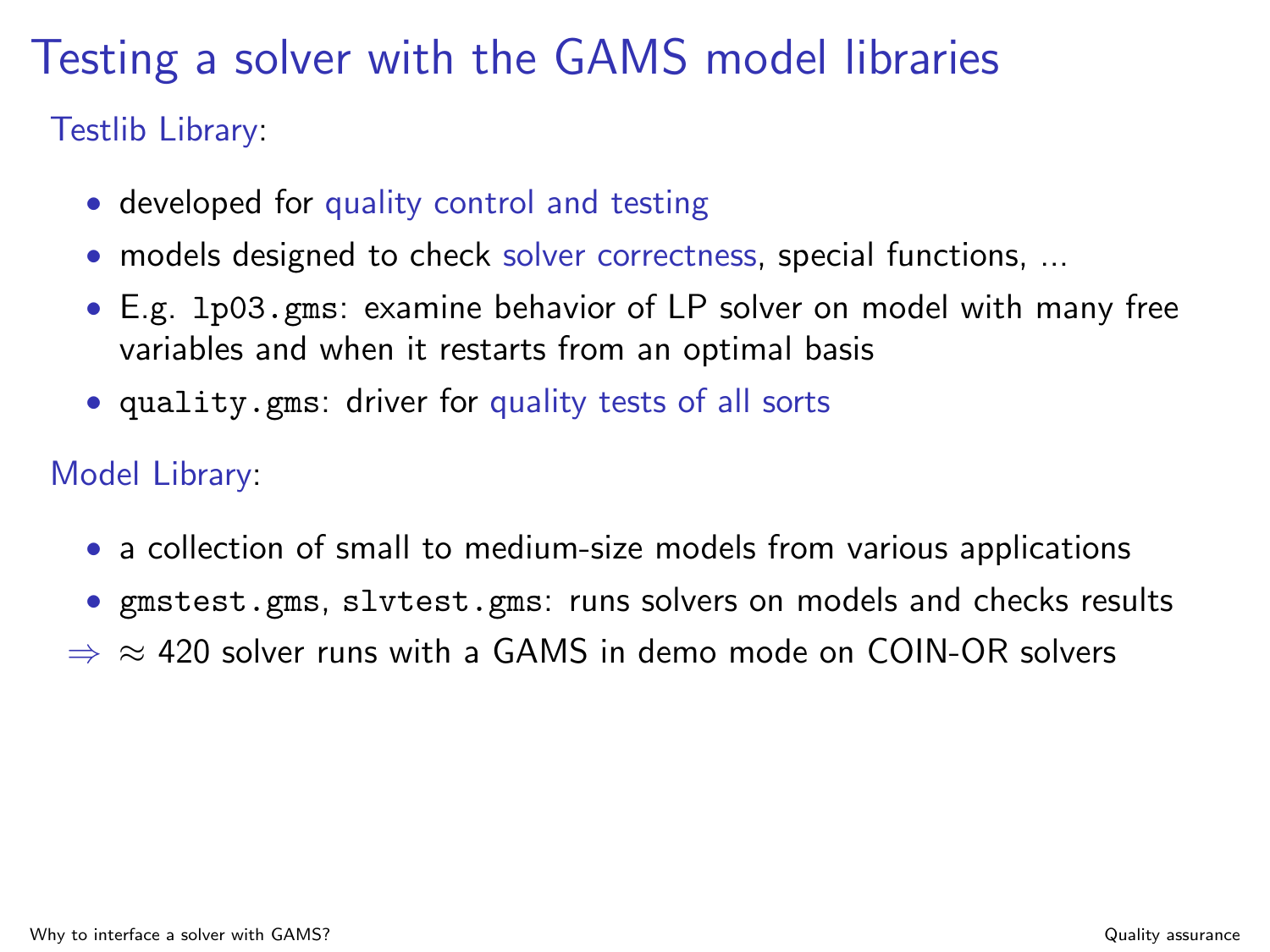Testlib Library:

- developed for quality control and testing
- models designed to check solver correctness, special functions, ...
- E.g. lp03.gms: examine behavior of LP solver on model with many free variables and when it restarts from an optimal basis
- quality.gms: driver for quality tests of all sorts

#### Model Library:

- a collection of small to medium-size models from various applications
- gmstest.gms, slvtest.gms: runs solvers on models and checks results
- $\Rightarrow$   $\approx$  420 solver runs with a GAMS in demo mode on COIN-OR solvers

Both test libraries are part of the tests in the COIN-OR nightly builds.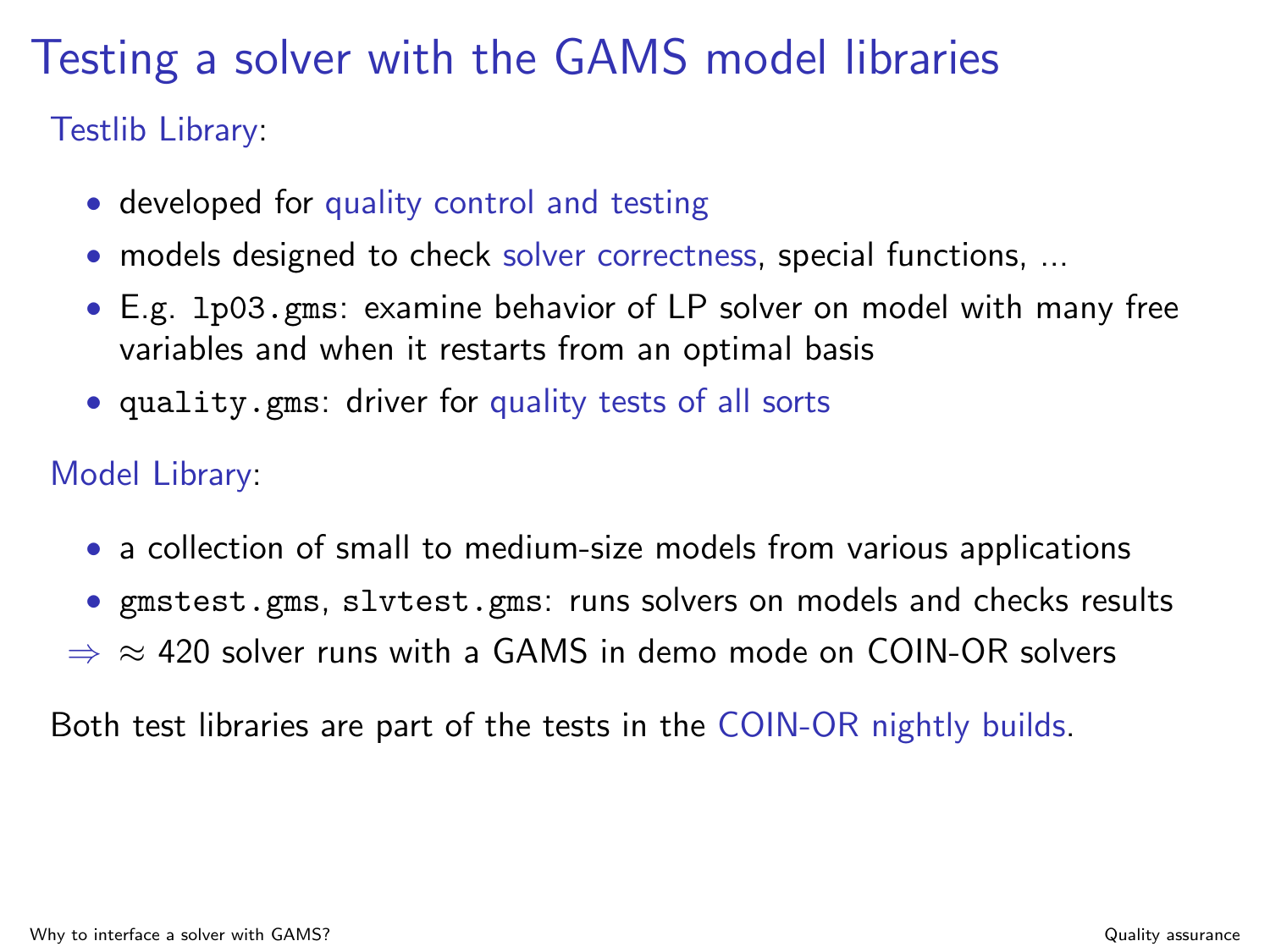### **Overview**

#### **1** [Introduction](#page-2-0)

#### 2 [Why to interface a solver with GAMS?](#page-9-0)

[Branch-Cut-Heuristic Facility](#page-9-0) [Quality assurance](#page-23-0)

#### [Benchmarking](#page-29-0)

**3** [Hooking up your solver to GAMS](#page-44-0) [Write your own GAMS interface](#page-44-0)

<span id="page-29-0"></span>4 [Current Developments](#page-57-0)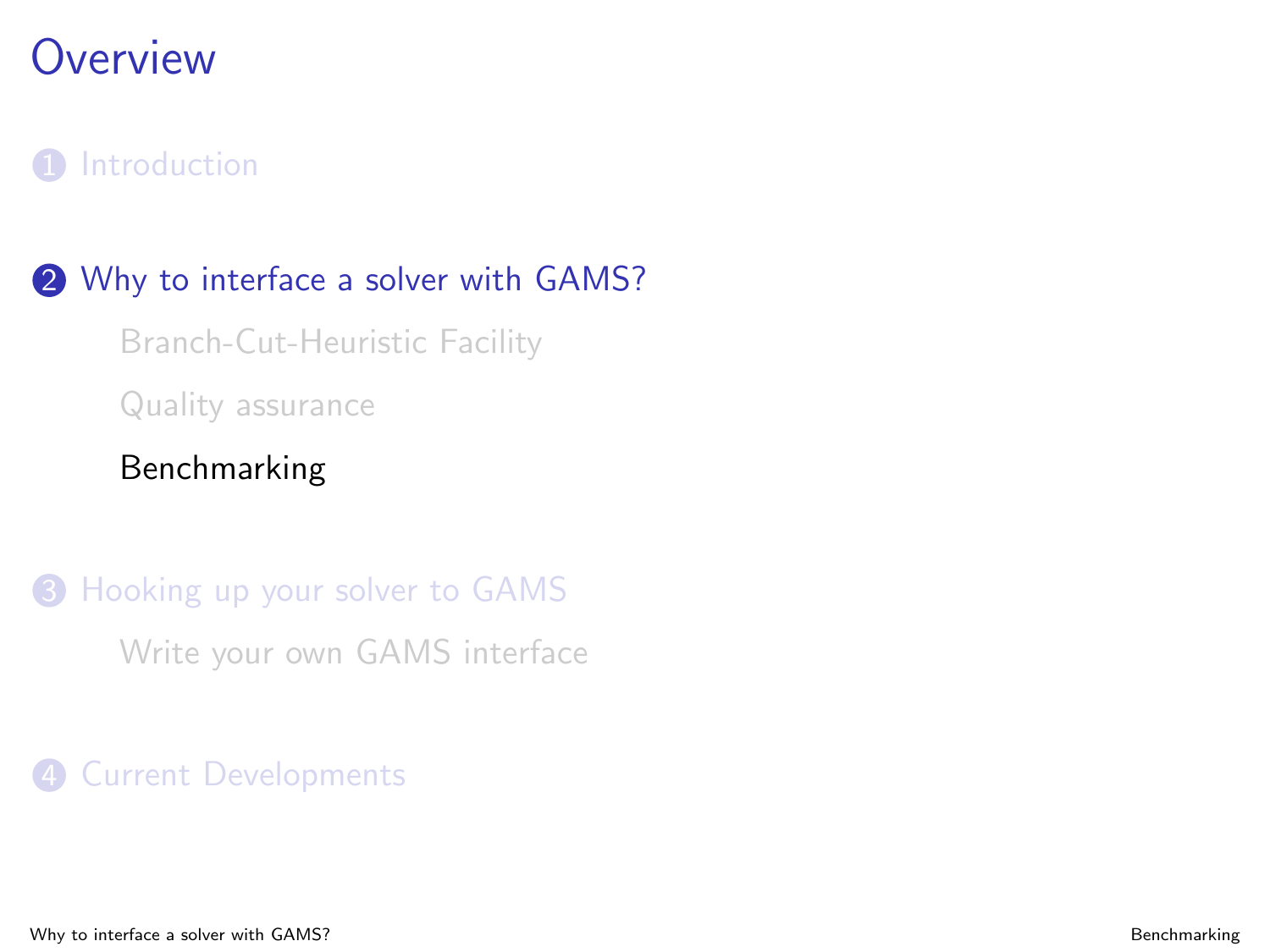## The GAMS World (www.gamsworld.org)

A collection of many worlds:

- CONE World: Conic Optimization
- GLOBAL World: Global Optimization of NLPs
- MINLP World: Mixed Integer Nonlinear Programming
- MPEC World: Mathematical Programs with Equilibrium Constraints
- MPSGE World: Mathematical Programming System for General Equilibrium
- Translation: translate GAMS models into other languages
- Performance World: performance testing of solvers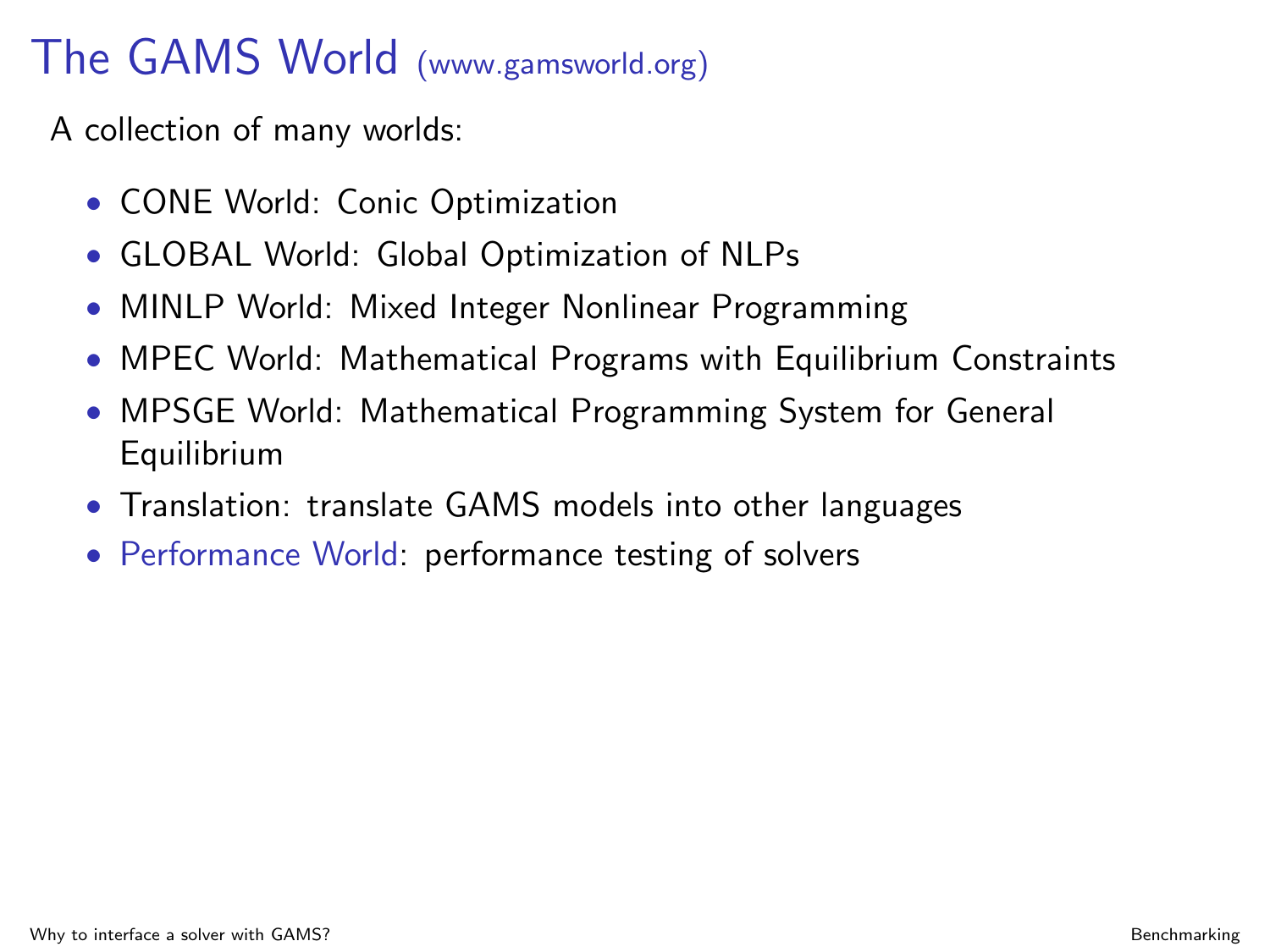## The GAMS World (www.gamsworld.org)

A collection of many worlds:

- CONE World: Conic Optimization
- GLOBAL World: Global Optimization of NLPs
- MINLP World: Mixed Integer Nonlinear Programming
- MPEC World: Mathematical Programs with Equilibrium Constraints
- MPSGE World: Mathematical Programming System for General Equilibrium
- Translation: translate GAMS models into other languages
- Performance World: performance testing of solvers
	- PerformanceLib: Libraries of test problems, e.g., LINLib, FCNetLib
	- Performance Tools: simplifying performance data collection, measurement, postprocessing, and visualization
	- PAVER: Server for Automated Performance Analysis & Visualization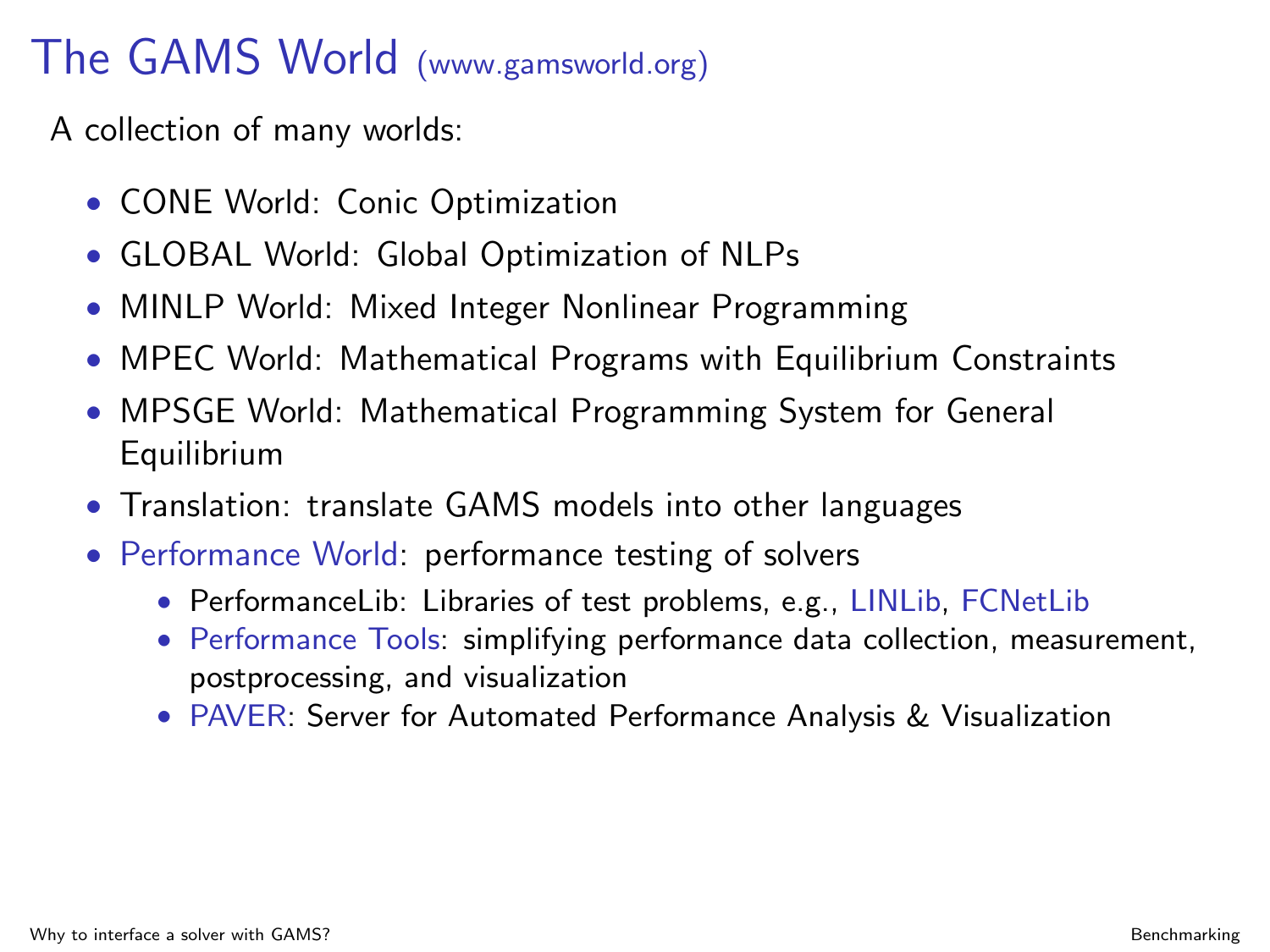## The GAMS World (www.gamsworld.org)

A collection of many worlds:

- CONE World: Conic Optimization
- GLOBAL World: Global Optimization of NLPs
- MINLP World: Mixed Integer Nonlinear Programming
- MPEC World: Mathematical Programs with Equilibrium Constraints
- MPSGE World: Mathematical Programming System for General Equilibrium
- Translation: translate GAMS models into other languages
- Performance World: performance testing of solvers
	- PerformanceLib: Libraries of test problems, e.g., LINLib, FCNetLib
	- Performance Tools: simplifying performance data collection, measurement, postprocessing, and visualization
	- PAVER: Server for Automated Performance Analysis & Visualization

Detail for benchmarks from next slides at <http://www.coin-or.org/GAMSlinks/benchmarks>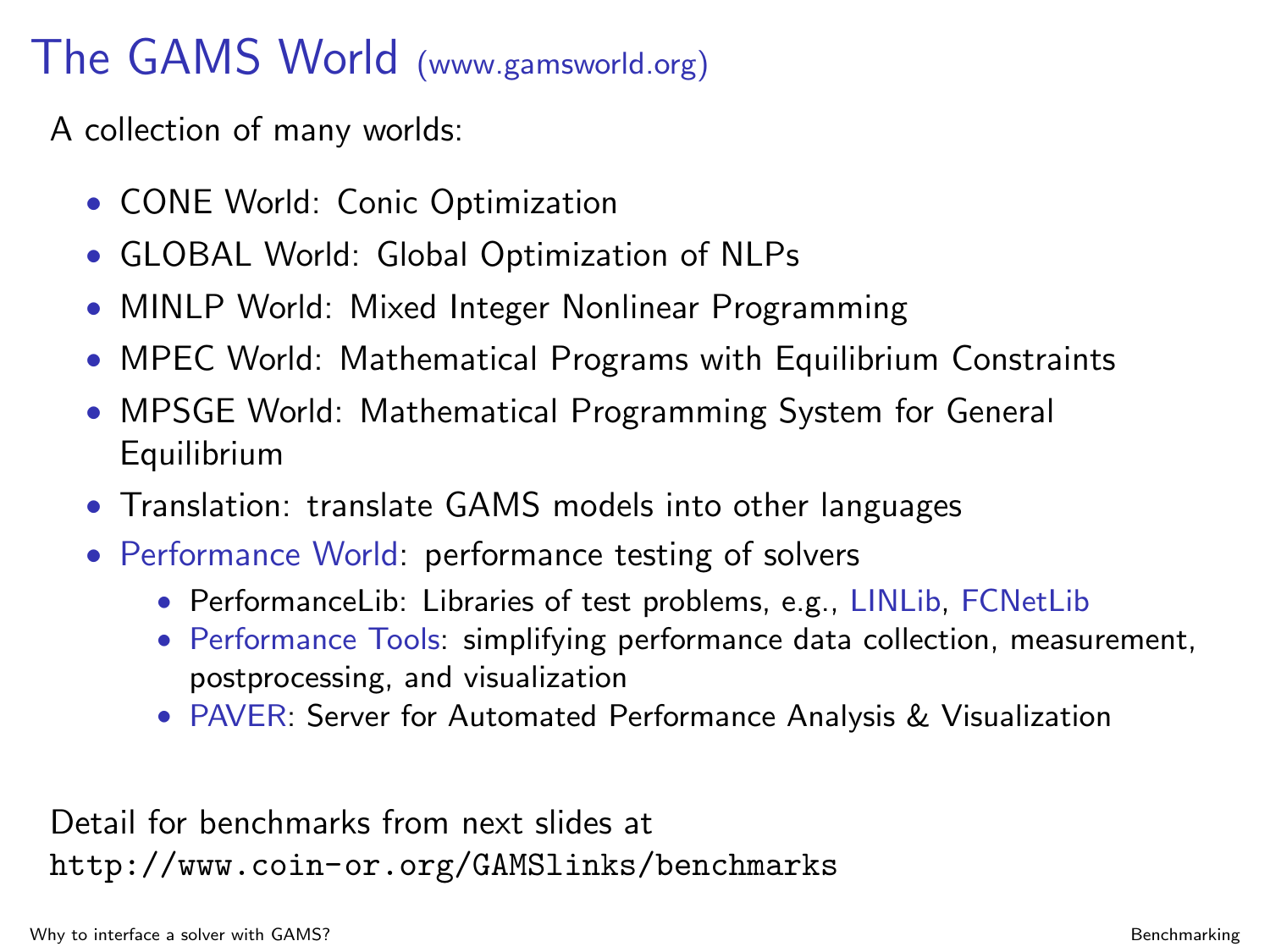## MIP Benchmarks

Benchmark Setting:

- all MIPs from LINLib (incl. miplib3)  $\Rightarrow$  125 models
- Competitors:
	- CPLEX 11.1.1
	- CBC 2.2
	- SCIP 1.1 (with CLP 1.8)
	- SCIP 1.0 (with CLP 1.8)
	- GLPK 4.30
- timelimit: 1 hour
- gap tolerance: 0%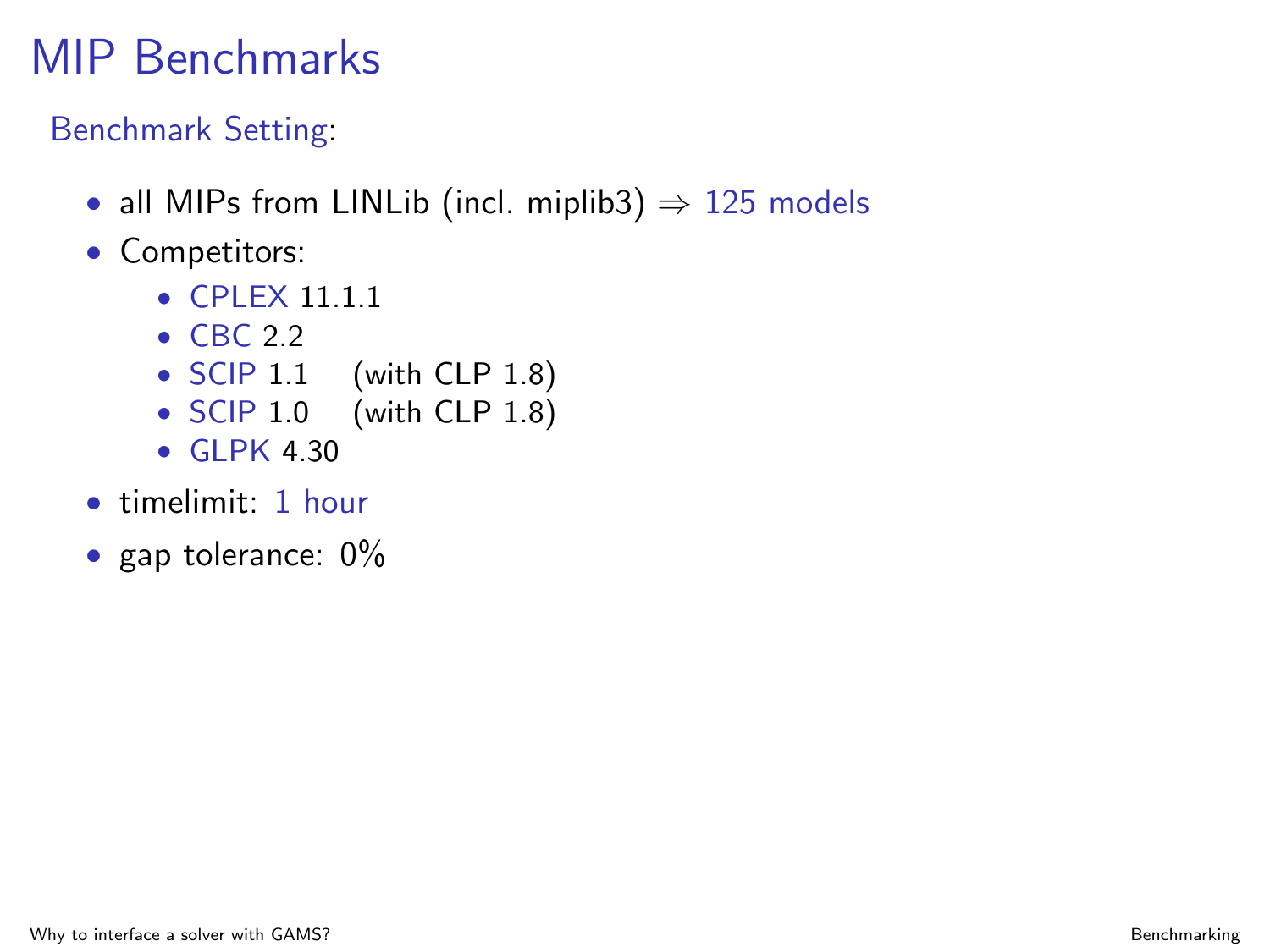## MIP Benchmarks

Benchmark Setting:

- all MIPs from LINLib (incl. miplib3)  $\Rightarrow$  125 models
- Competitors:
	- CPLEX 11.1.1
	- CBC 2.2
	- SCIP 1.1 (with CLP 1.8)
	- SCIP 1.0 (with CLP 1.8)
	- GLPK 4.30
- timelimit: 1 hour
- gap tolerance: 0%

#### Results:

|                                    | l CPI FX |                |          | CBC SCIP 1.1 SCIP 1.0 | GI PK |
|------------------------------------|----------|----------------|----------|-----------------------|-------|
| solved to optimality               |          | $80.0\%$ 77.6% | 75.2%    | 77.6%                 | 48.8% |
| integer feasible solution found    |          | $19.2\%$ 22.4% | $24.8\%$ | $20.8\%$ 48.0%        |       |
| no solution $-$ timelimit exceeded |          |                |          |                       |       |
| $no$ solution $-$ failed           |          |                |          |                       |       |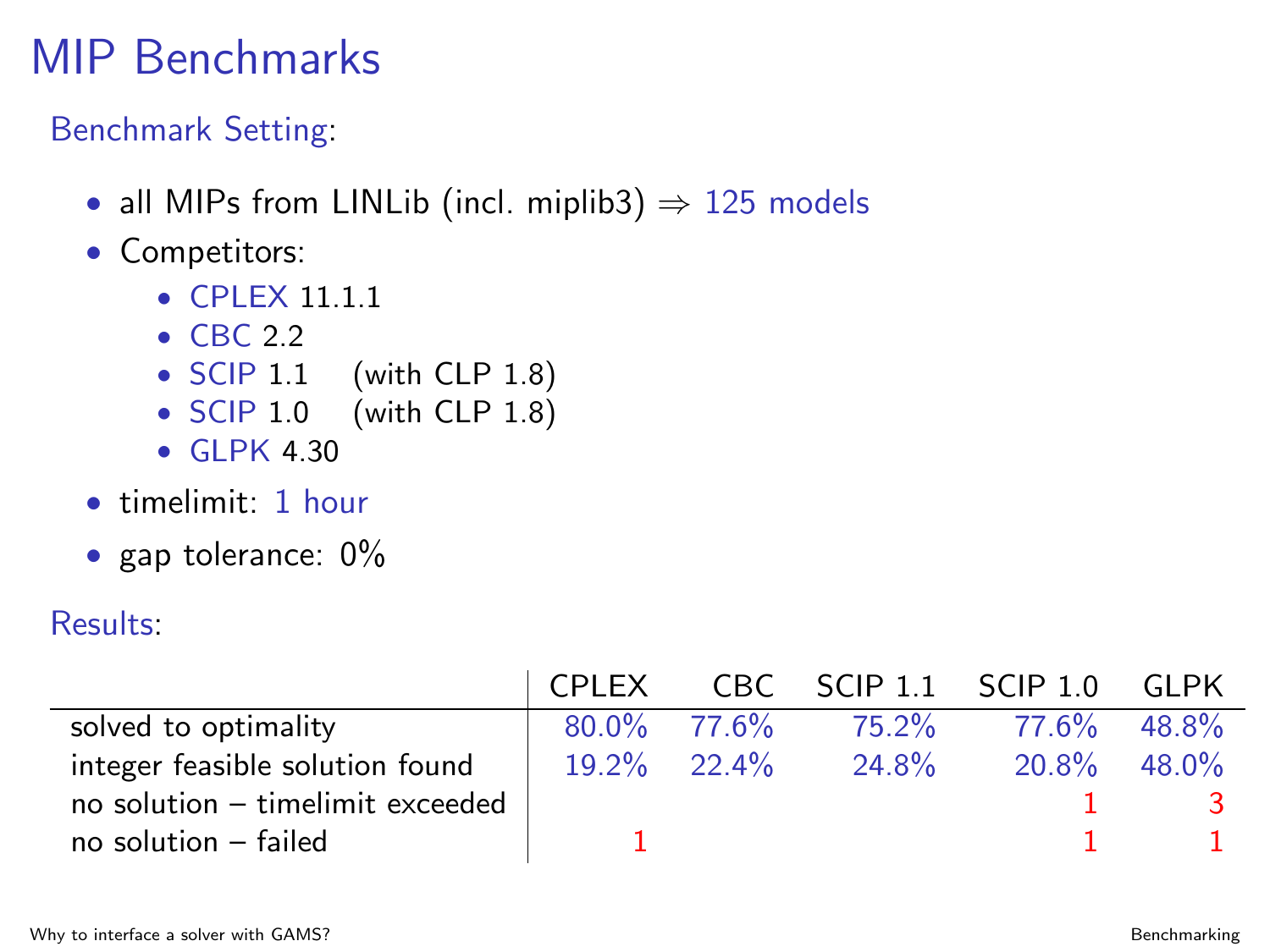## MIPs from LINLib - Performance profile



• solved  $=$  gap closed to 0% (and found best solution among all solvers)

• GLPK not included because no report of dual bound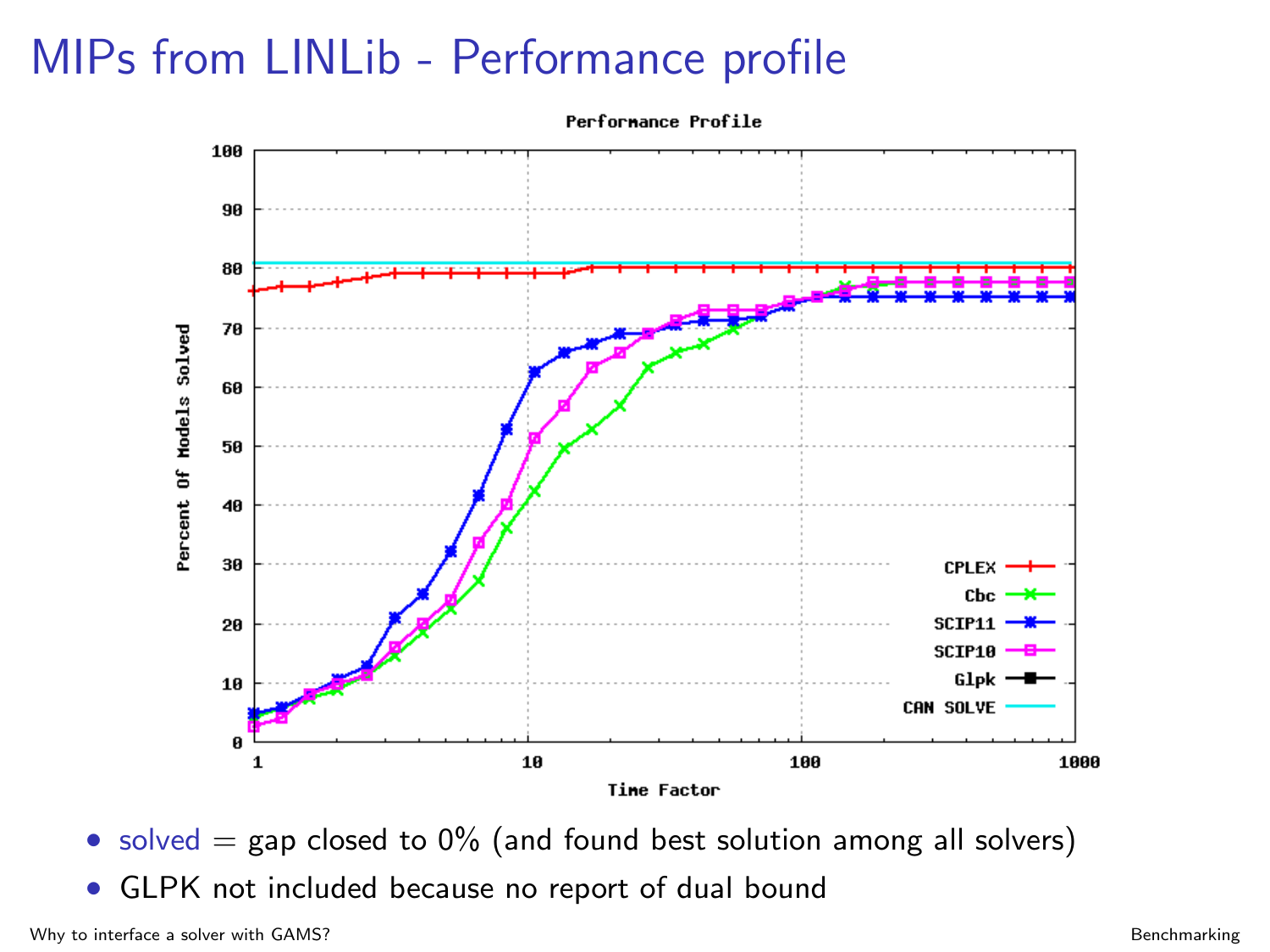## MIPs from LINLib - Performance profile



 $\bullet$  solved  $=$  found best solution among all solvers

• performance profile visualizes only quality of primal bound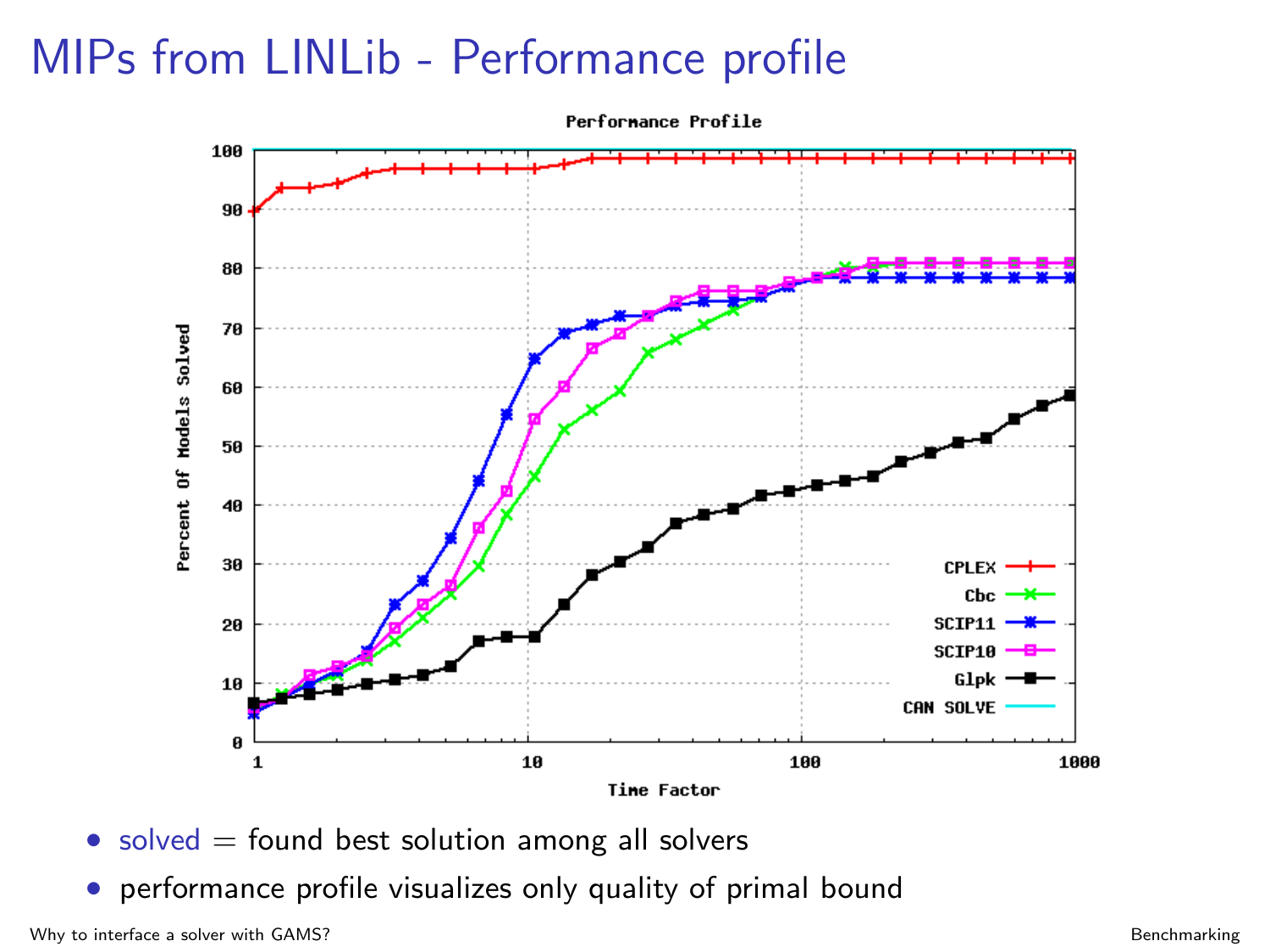## NLP Benchmarks

Benchmark Setting:

- 81 models with at least 1000 nonlinear nonzeros from the GAMS Globall ib
- Competitors:
	- IPOPT 3.5 with MA27
	- IPOPT 3.5 with MUMPS 4.8.2
	- KNITRO 5.1.2
	- CONOPT 3.14S
	- MINOS 5.51
	- $\bullet$  SNOPT 7 2-4
- timelimit: 1 hour
- relative tolerance:  $10^{-8}$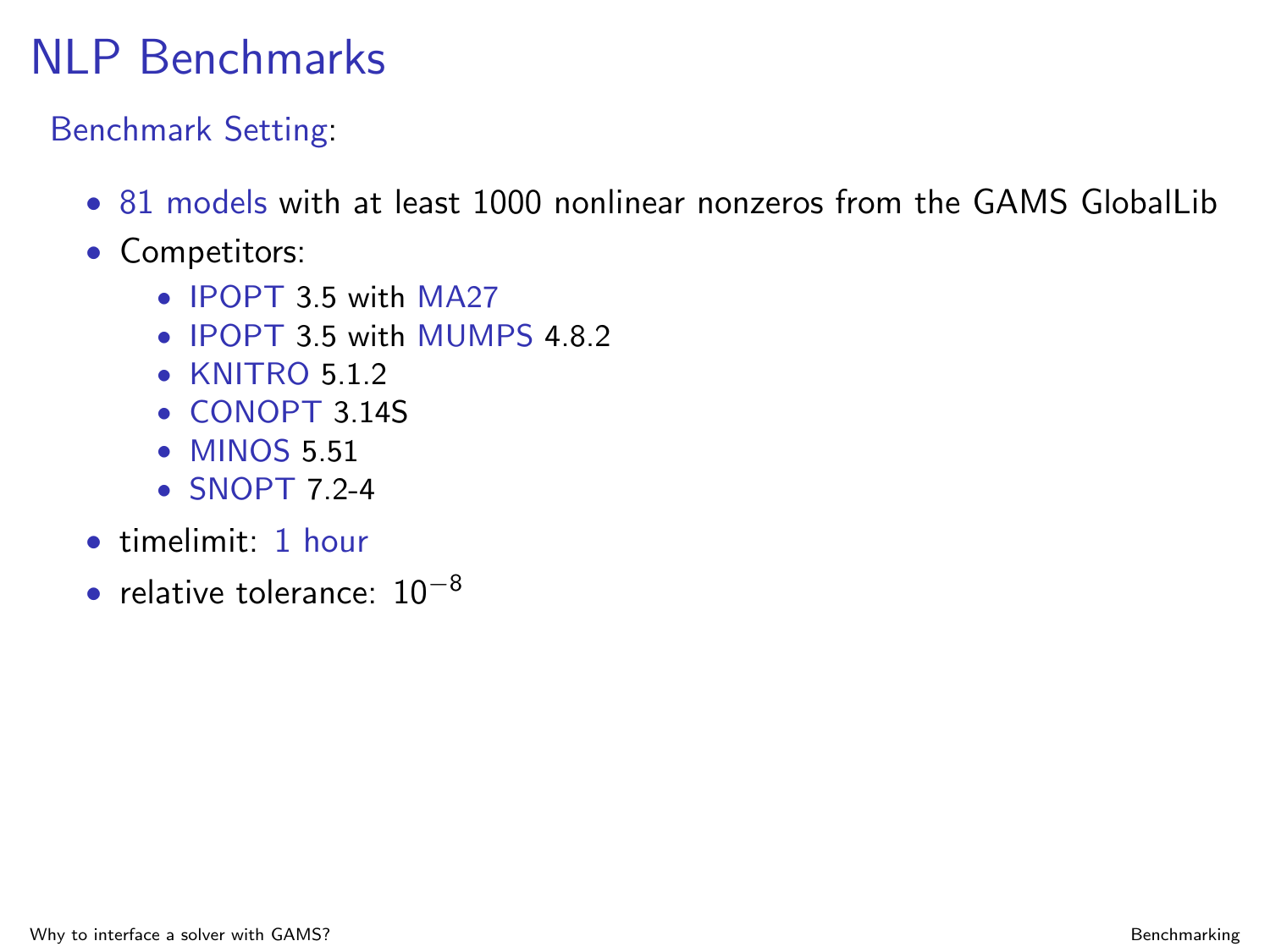## 81 NLPs from GlobalLib - Performance profile



 $\bullet$  solved  $=$  found best solution among all solvers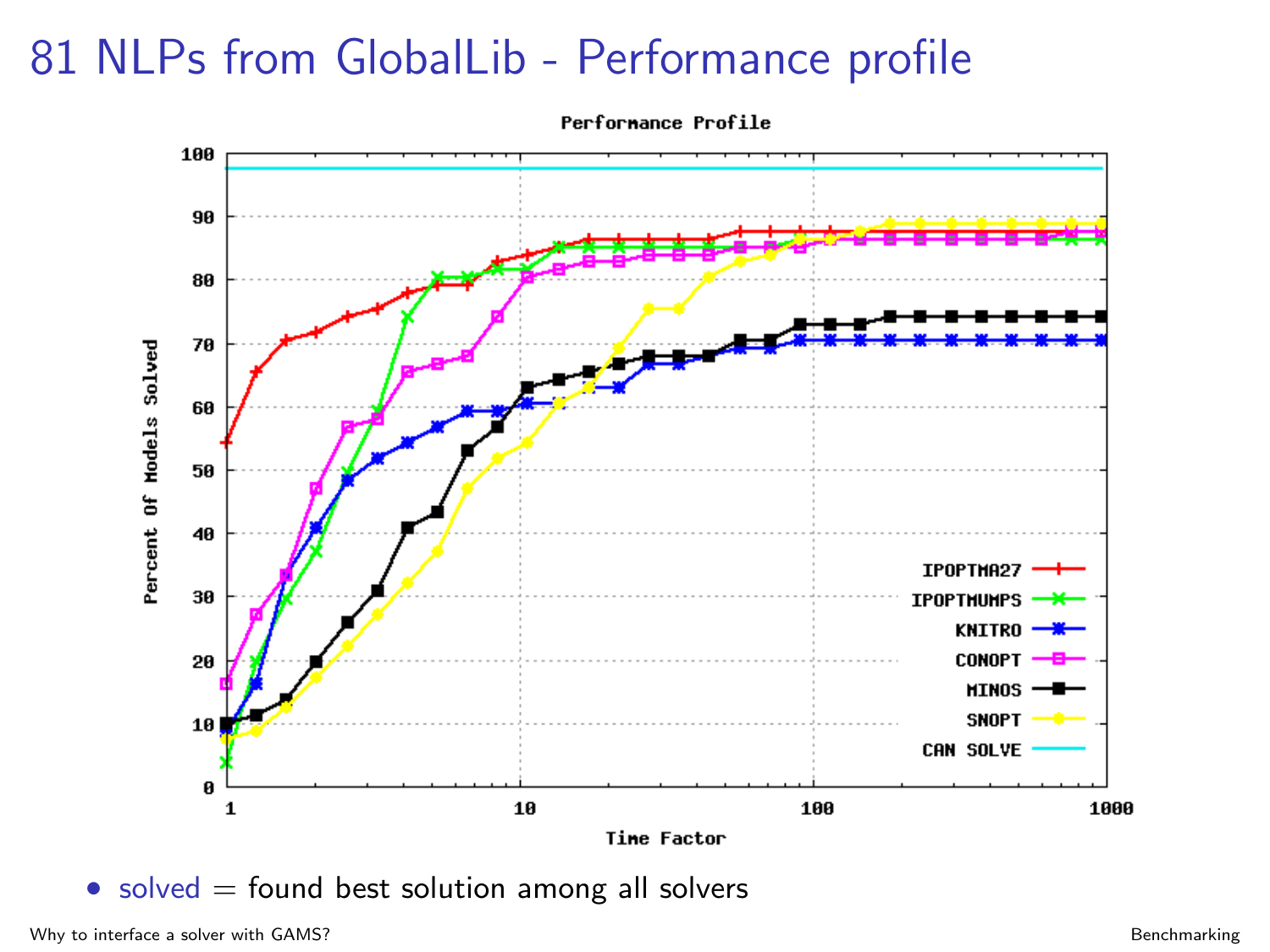### 81 NLPs from GlobalLib - Performance profile



Performance Profile

 $\bullet$  solved  $=$  found a feasible solution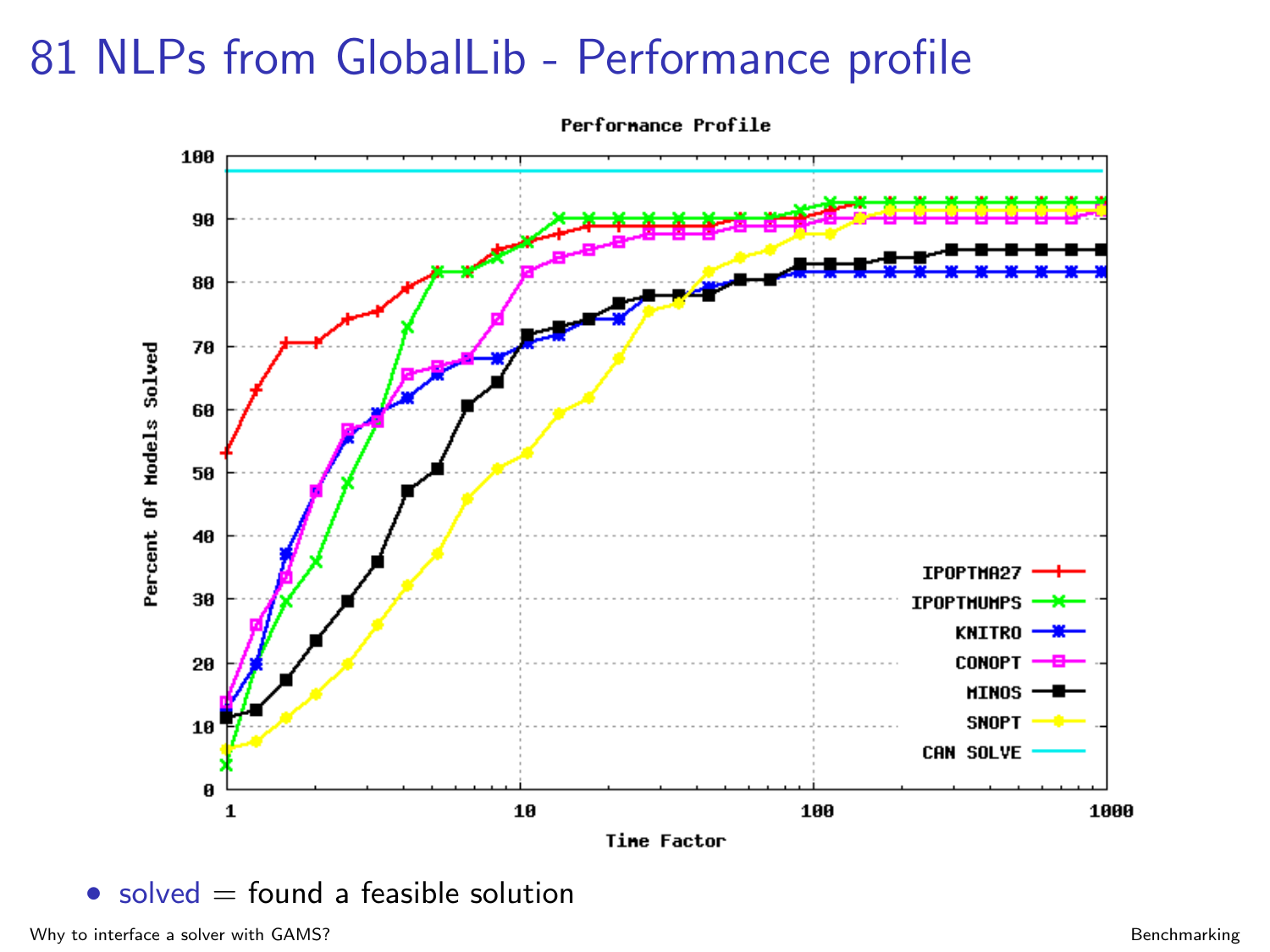## MINLP Benchmarks

Benchmark Setting:

- 143 models from the GAMS MINI PL ib
- Competitors:
	- BARON 8.1.5
	- LINDOGLOBAL 5.0.1.292
	- AlphaECP 1.63
	- BONMIN 0.99
	- DICOPT 2x-C
	- SBB
	- OQNLP
- timelimit: 1 hour
- gap tolerance:  $1\%$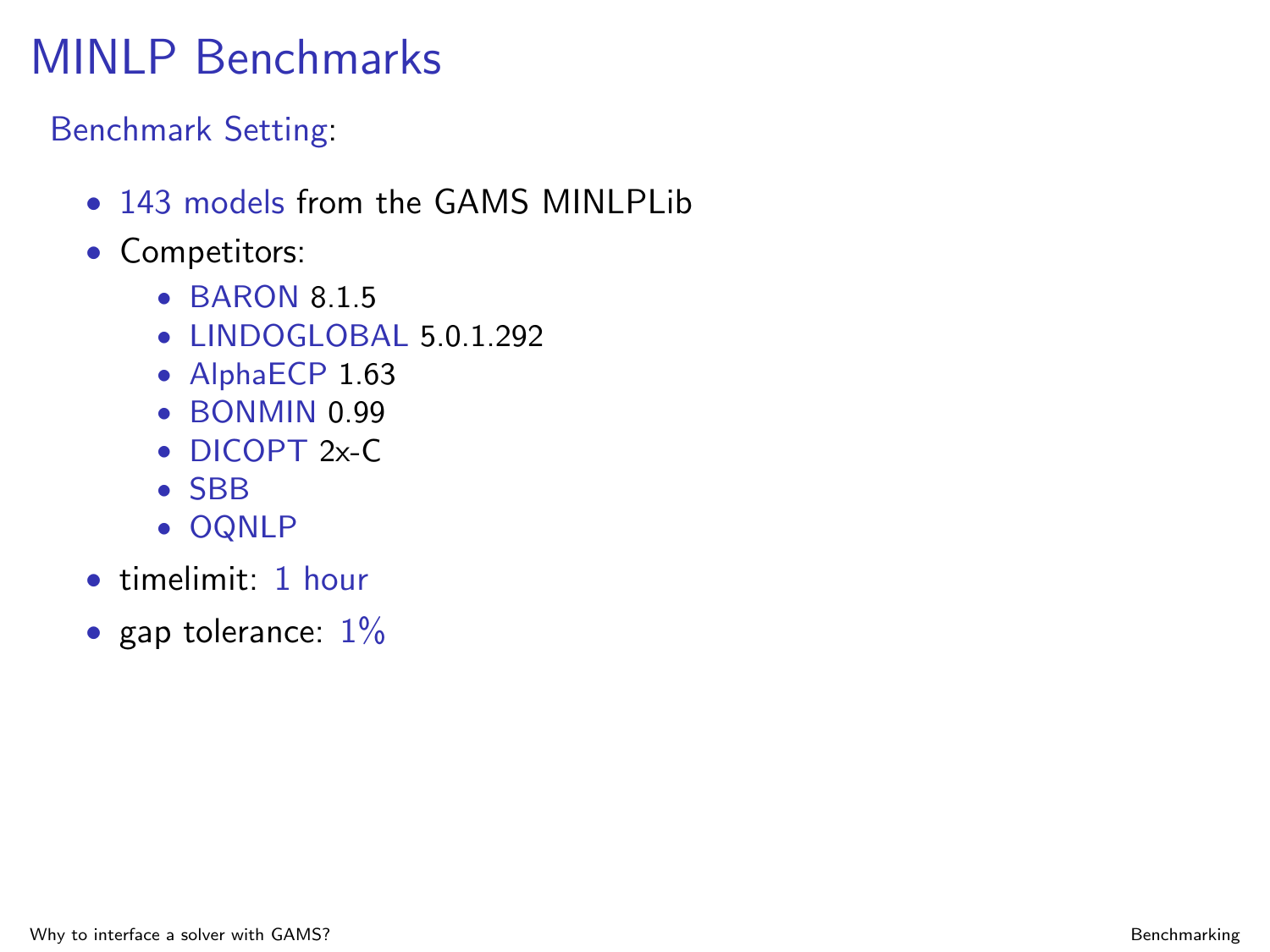### 143 MINLPs from MINLPLib - Performance profile

Performance Profile



 $\bullet$  solved  $=$  found best solution among all solvers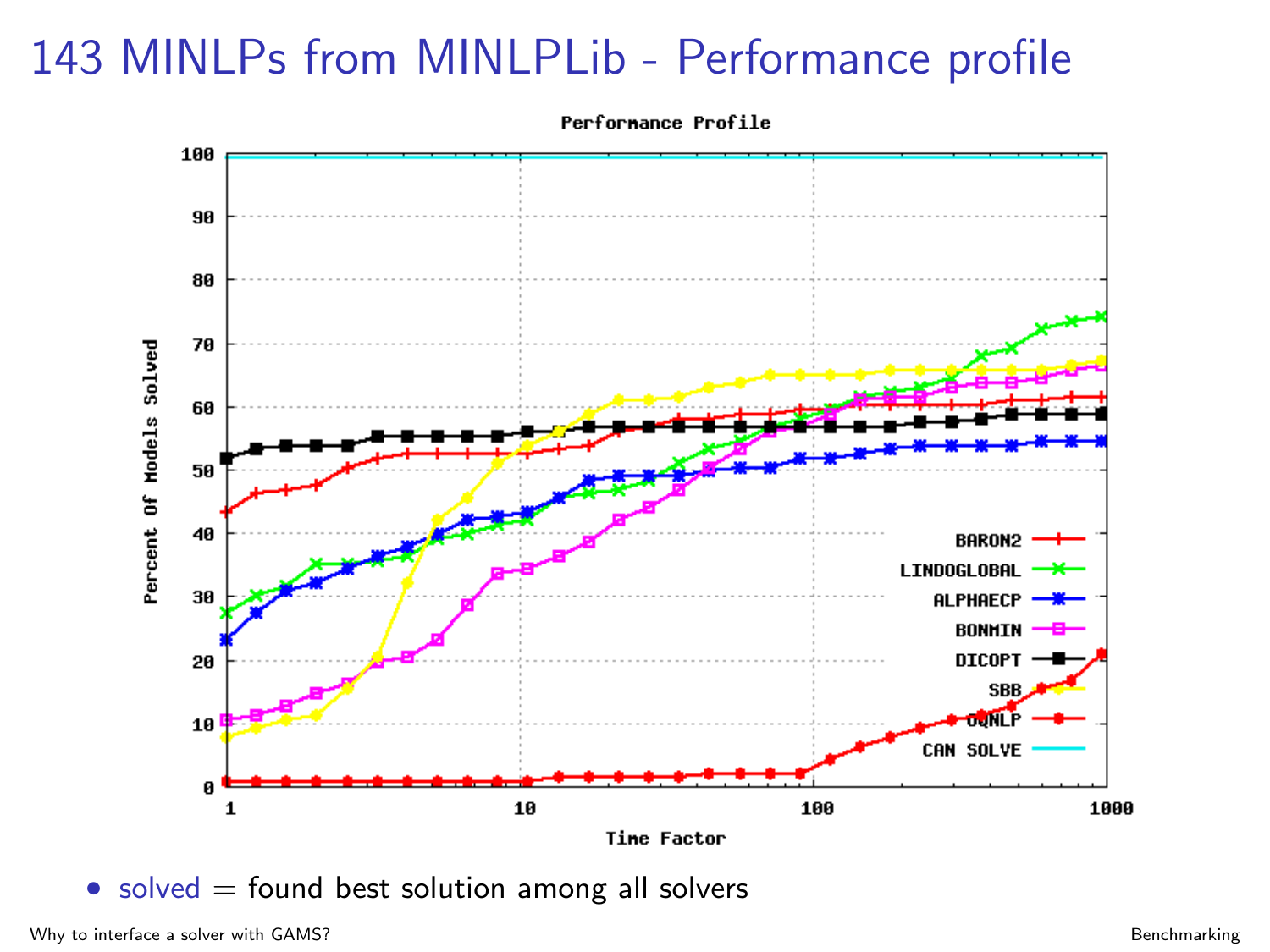### 143 MINLPs from MINLPLib - Performance profile



 $\bullet$  solved  $=$  found a feasible solution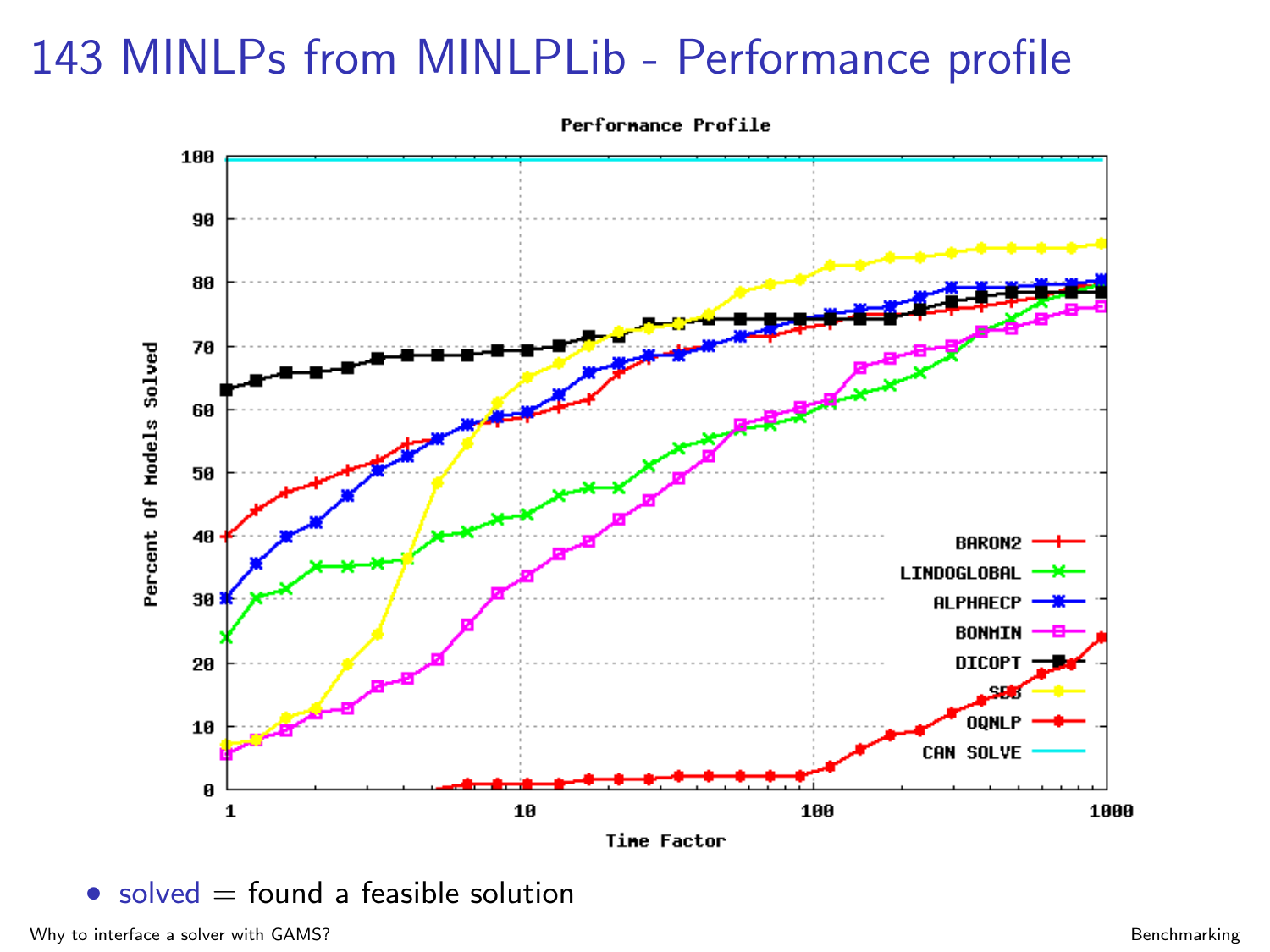### 38 convex MINLPs from MINLPLib - Performance profile



• solved  $=$  gap closed to 0% (and found best solution among all solvers)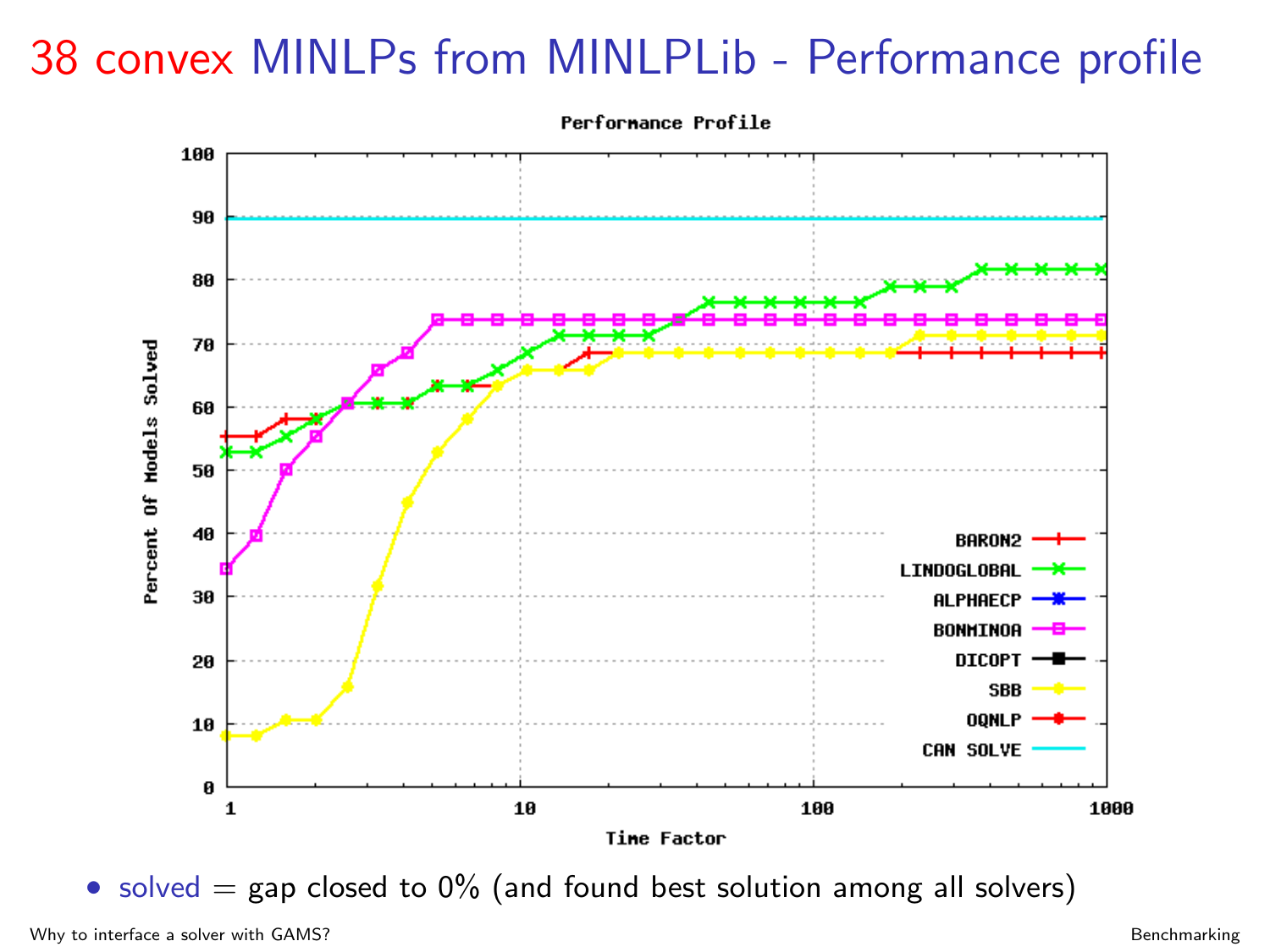### **Overview**

#### **1** [Introduction](#page-2-0)

2 [Why to interface a solver with GAMS?](#page-9-0) [Branch-Cut-Heuristic Facility](#page-9-0) [Quality assurance](#page-23-0)

[Benchmarking](#page-29-0)

<sup>3</sup> [Hooking up your solver to GAMS](#page-44-0) [Write your own GAMS interface](#page-44-0)

#### 4 [Current Developments](#page-57-0)

<span id="page-44-0"></span>Hooking up your solver to GAMS Hooking up a solver with GAMS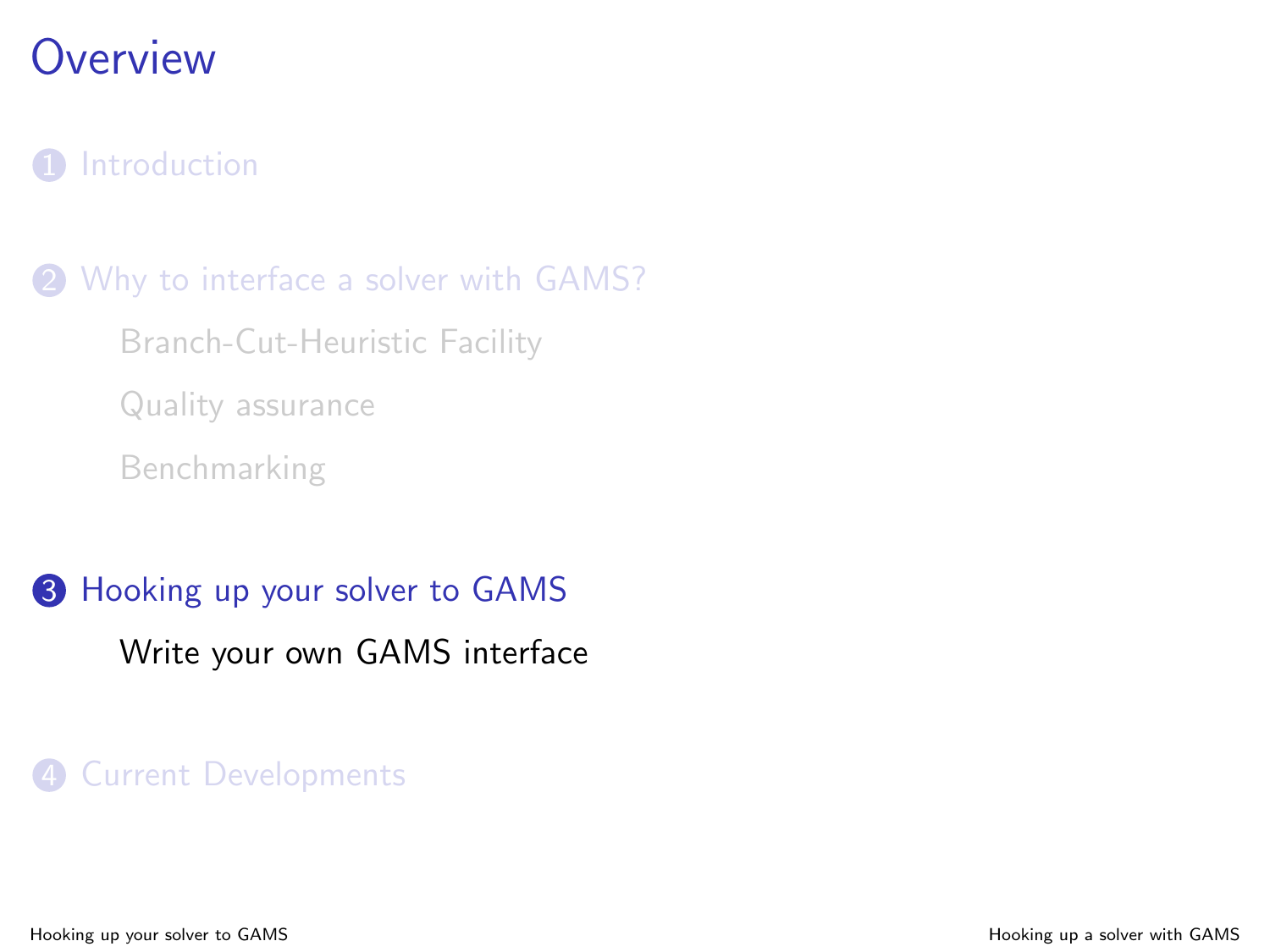# GAMS I/O libraries

precompiled GAMS I/O libraries via GAMSlinks/ThirdParty/GAMSIO/get.GAMSIO supported architectures:

- Linux on 32- and 64-bit x86-CPUs with GNU or Intel compilers
- Solaris on 64-bit x86-CPUs with GNU compiler
- MacOS on x86-CPUs with GNU or Intel compiler
- Windows 64-bit x86 with Intel Compiler
- (Windows 32-bit x86 with old MS and Compaq Compilers)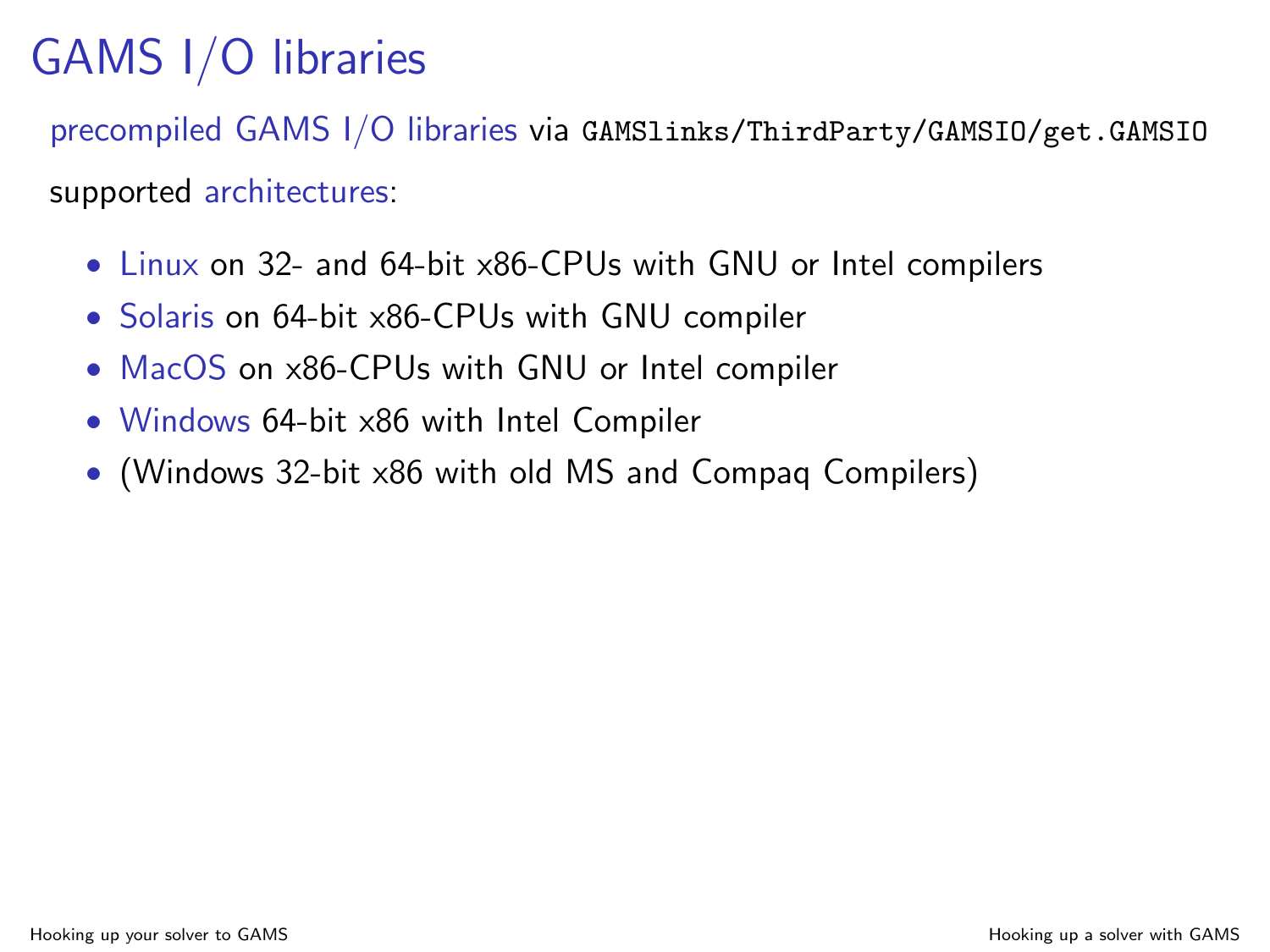# GAMS I/O libraries

precompiled GAMS I/O libraries via GAMSlinks/ThirdParty/GAMSIO/get.GAMSIO supported architectures:

- Linux on 32- and 64-bit x86-CPUs with GNU or Intel compilers
- Solaris on 64-bit x86-CPUs with GNU compiler
- MacOS on x86-CPUs with GNU or Intel compiler
- Windows 64-bit x86 with Intel Compiler
- (Windows 32-bit x86 with old MS and Compaq Compilers)

several choices for accessing GAMS models:

- IOLib: used for CBC, GLPK, OSI
- SMAG: used for Ipopt, Bonmin, SCIP, OS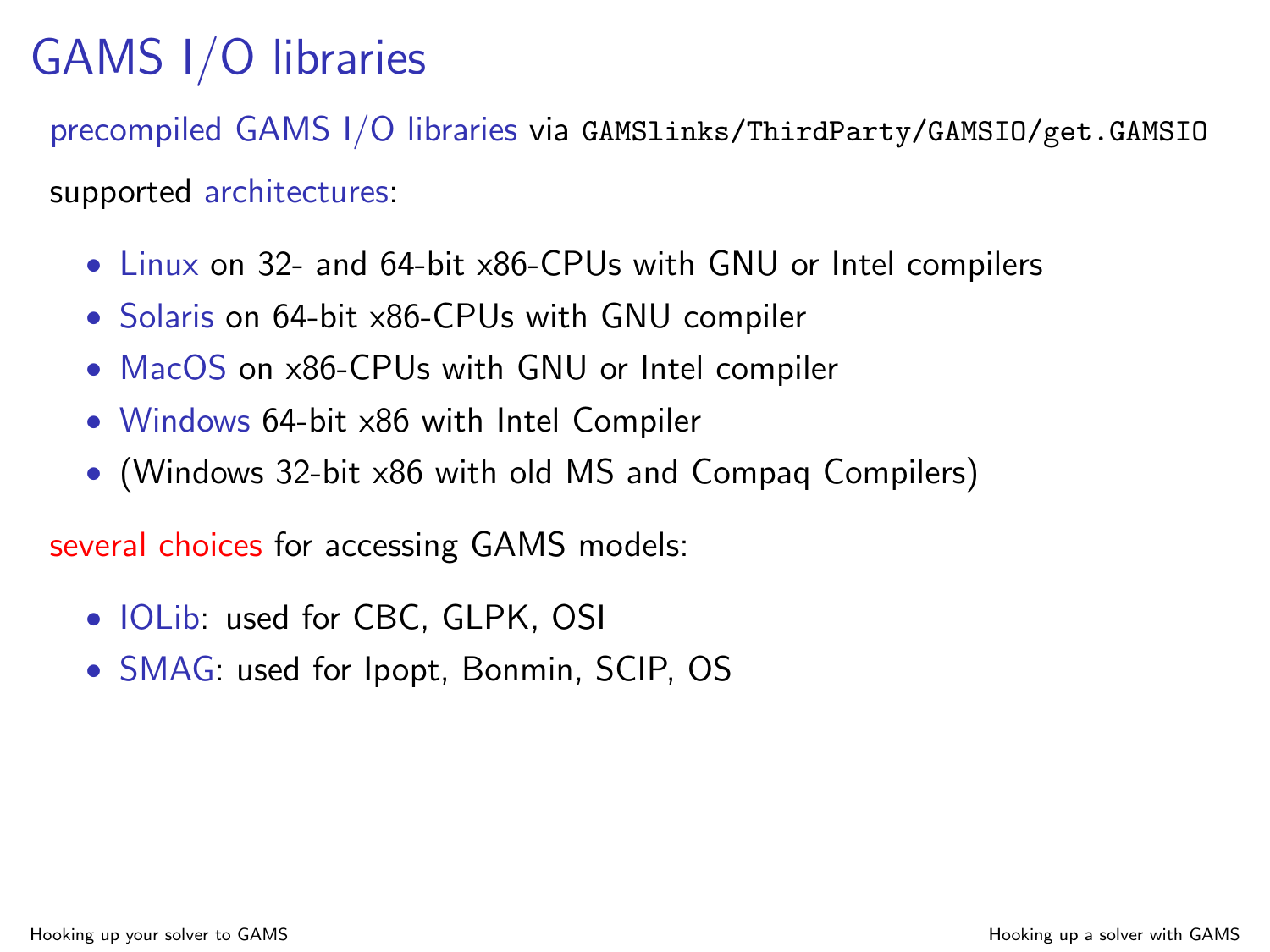# GAMS I/O libraries

precompiled GAMS I/O libraries via GAMSlinks/ThirdParty/GAMSIO/get.GAMSIO supported architectures:

- Linux on 32- and 64-bit x86-CPUs with GNU or Intel compilers
- Solaris on 64-bit x86-CPUs with GNU compiler
- MacOS on x86-CPUs with GNU or Intel compiler
- Windows 64-bit x86 with Intel Compiler
- (Windows 32-bit x86 with old MS and Compaq Compilers)

several choices for accessing GAMS models:

- IOLib: used for CBC, GLPK, OSI
- SMAG: used for Ipopt, Bonmin, SCIP, OS
- GMO: will replace IOLib and SMAG
	- distributed with newer GAMS systems
	- interfaces to C,  $C_{++}$ ,  $C_{\#}$ , Delphi, Fortran90, Java, VisualBasic
	- easier to link against than IOLib or SMAG
	- more than just an I/O library

Hooking up your solver to GAMS Hooking up a solver with GAMS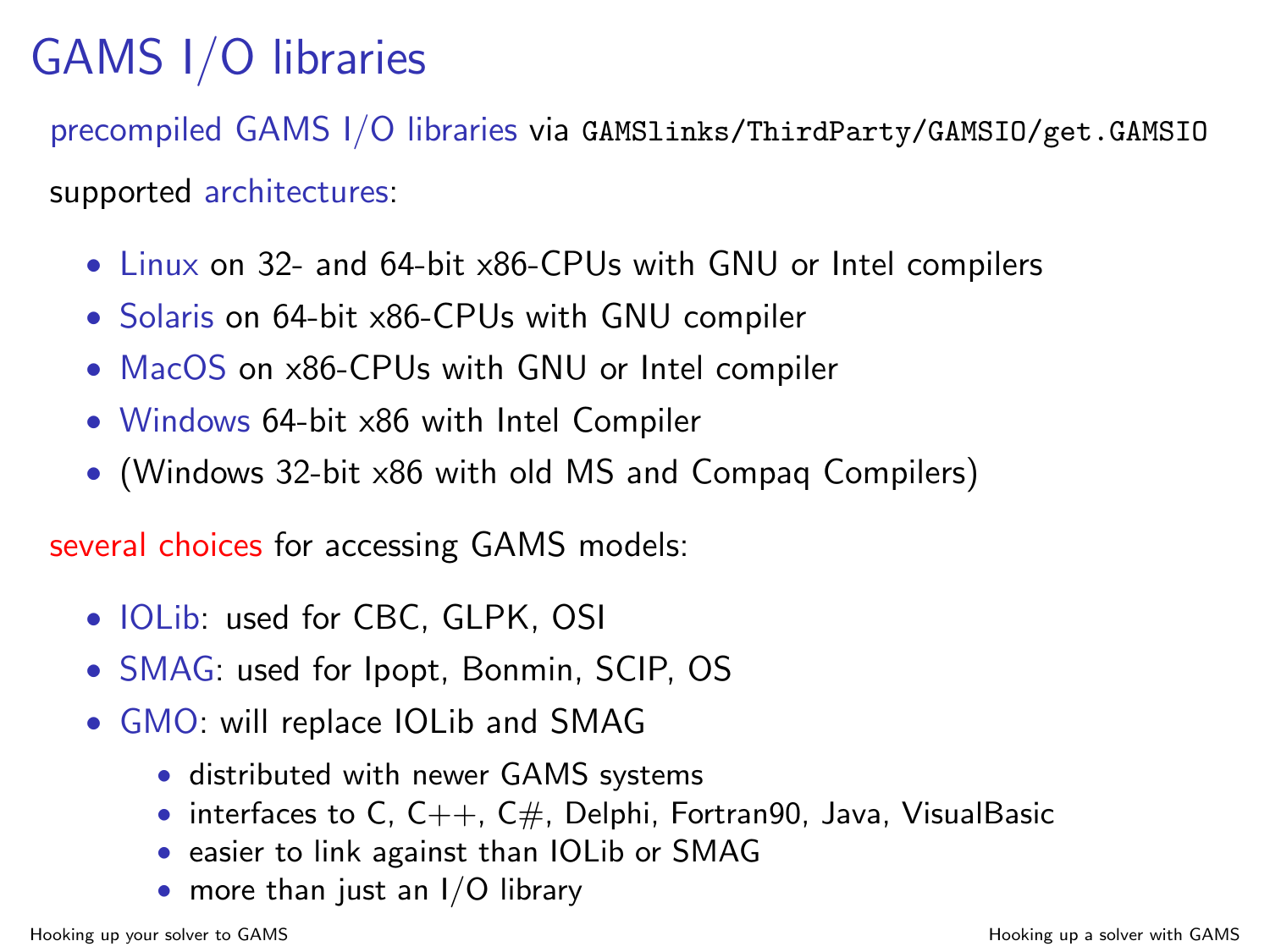#### GamsModel: (IOLib)

- hides IOLib functions, allows easy access to a linear mixed-integer model
- provides an OSI compatible problem representation
- writes GAMS solution file given OSI object or primal/dual values, basis status, status codes, ...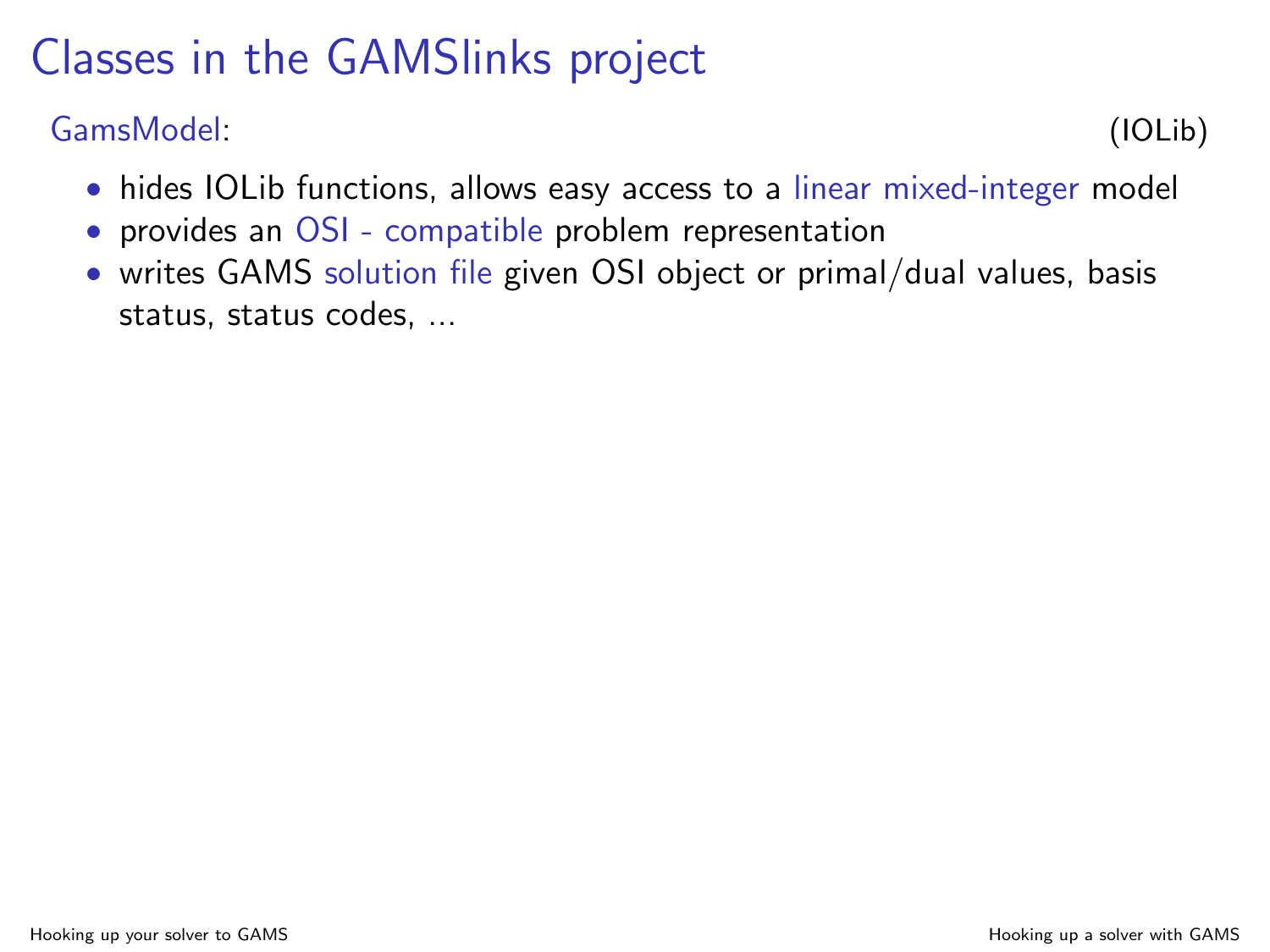#### GamsModel: (IOLib)

- hides IOLib functions, allows easy access to a linear mixed-integer model
- provides an OSI compatible problem representation
- writes GAMS solution file given OSI object or primal/dual values, basis status, status codes, ...

GamsDictionary: (IOLib, SMAG)

• access to variable and equation names and texts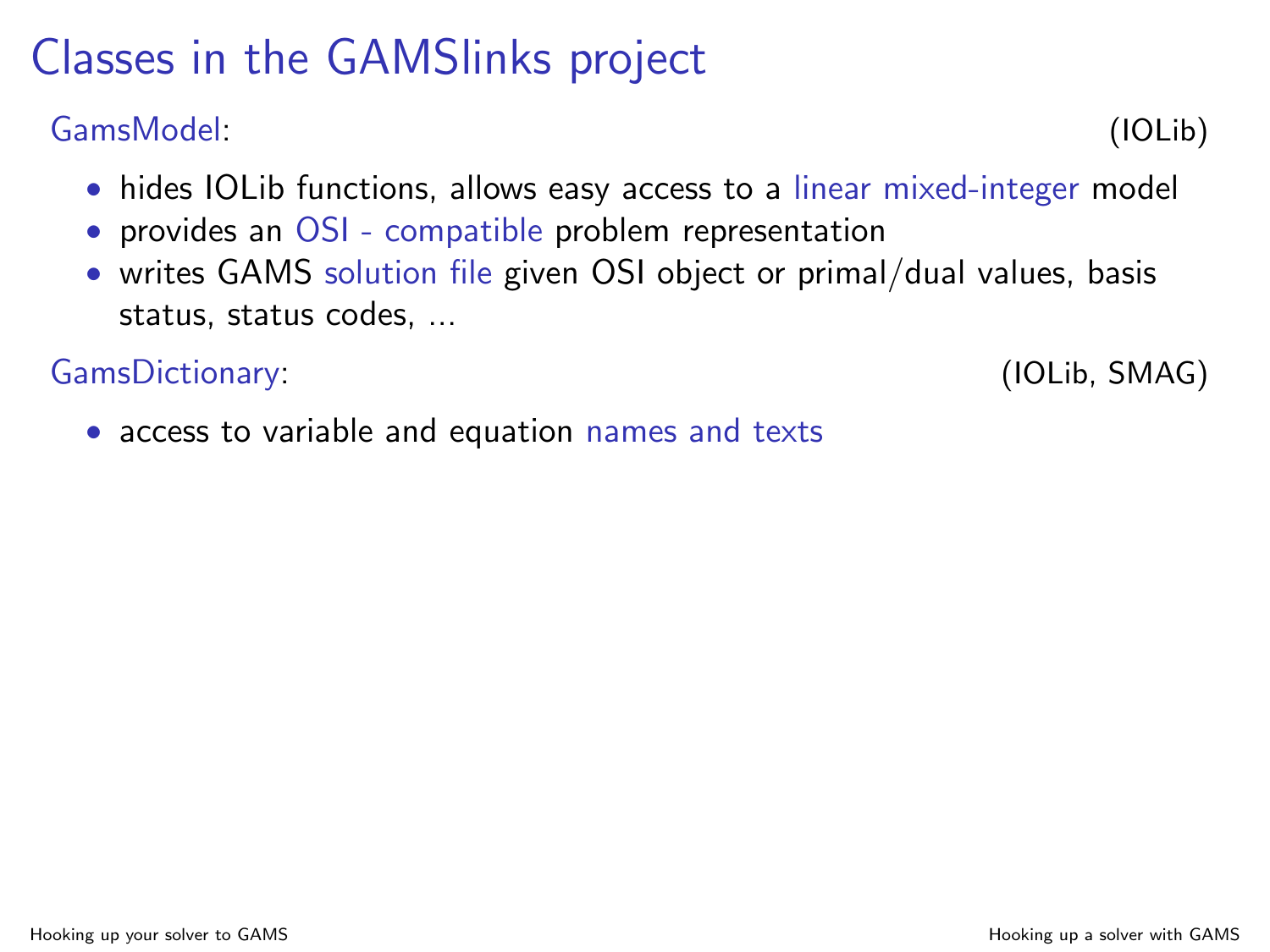#### GamsModel: (IOLib)

- hides IOLib functions, allows easy access to a linear mixed-integer model
- provides an OSI compatible problem representation
- writes GAMS solution file given OSI object or primal/dual values, basis status, status codes, ...

#### GamsDictionary: (IOLib, SMAG)

• access to variable and equation names and texts

#### GamsOptions: (IOLib, SMAG)

• easy access to GAMS option file reader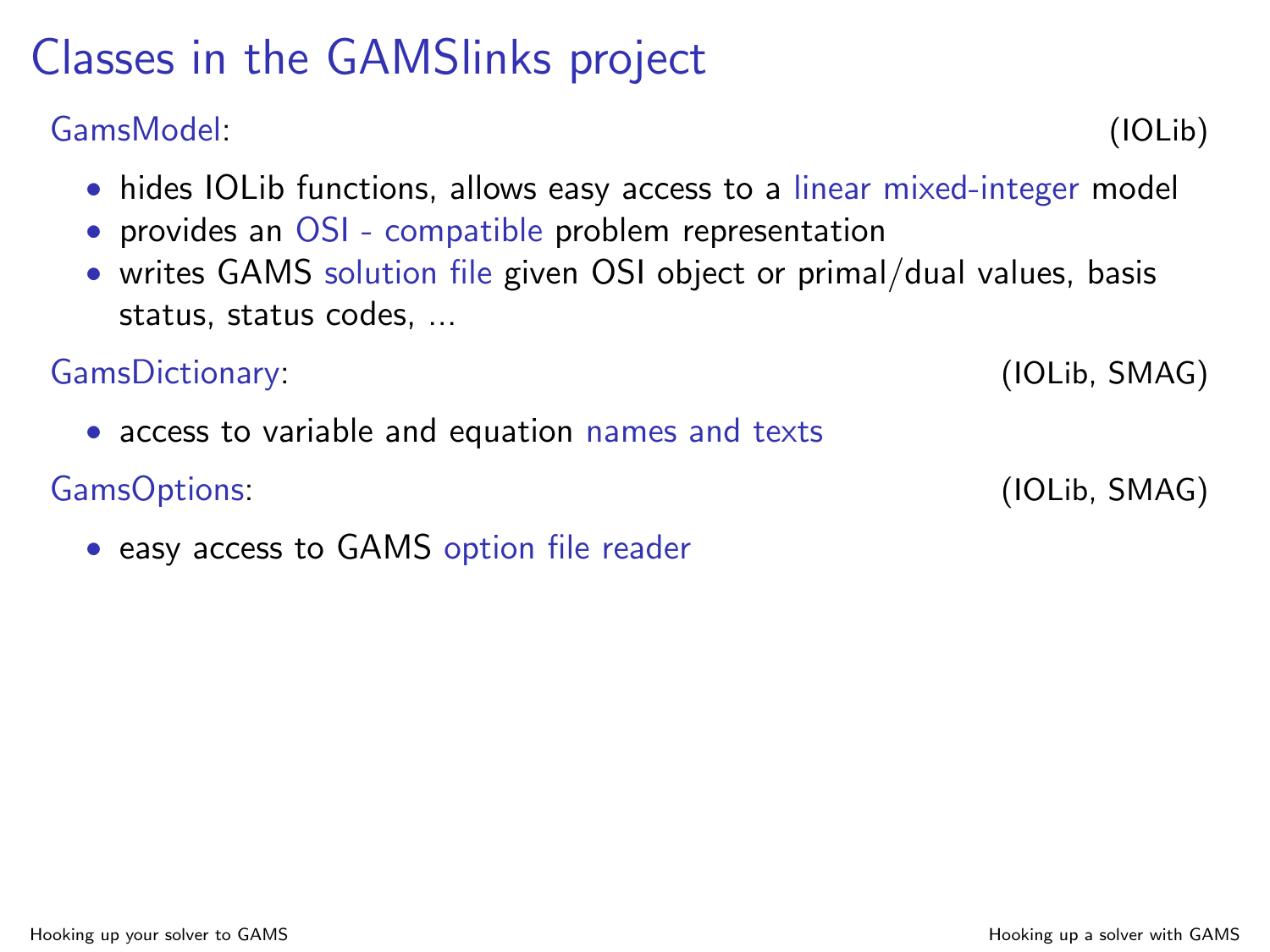#### GamsModel: (IOLib)

- hides IOLib functions, allows easy access to a linear mixed-integer model
- provides an OSI compatible problem representation
- writes GAMS solution file given OSI object or primal/dual values, basis status, status codes, ...

GamsDictionary: (IOLib, SMAG)

• access to variable and equation names and texts

GamsOptions: (IOLib, SMAG)

• easy access to GAMS option file reader

GamsMessageHandler, SmagJournal: (IOLib, SMAG)

• redirects output into GAMS output channels (logfile, statusfile)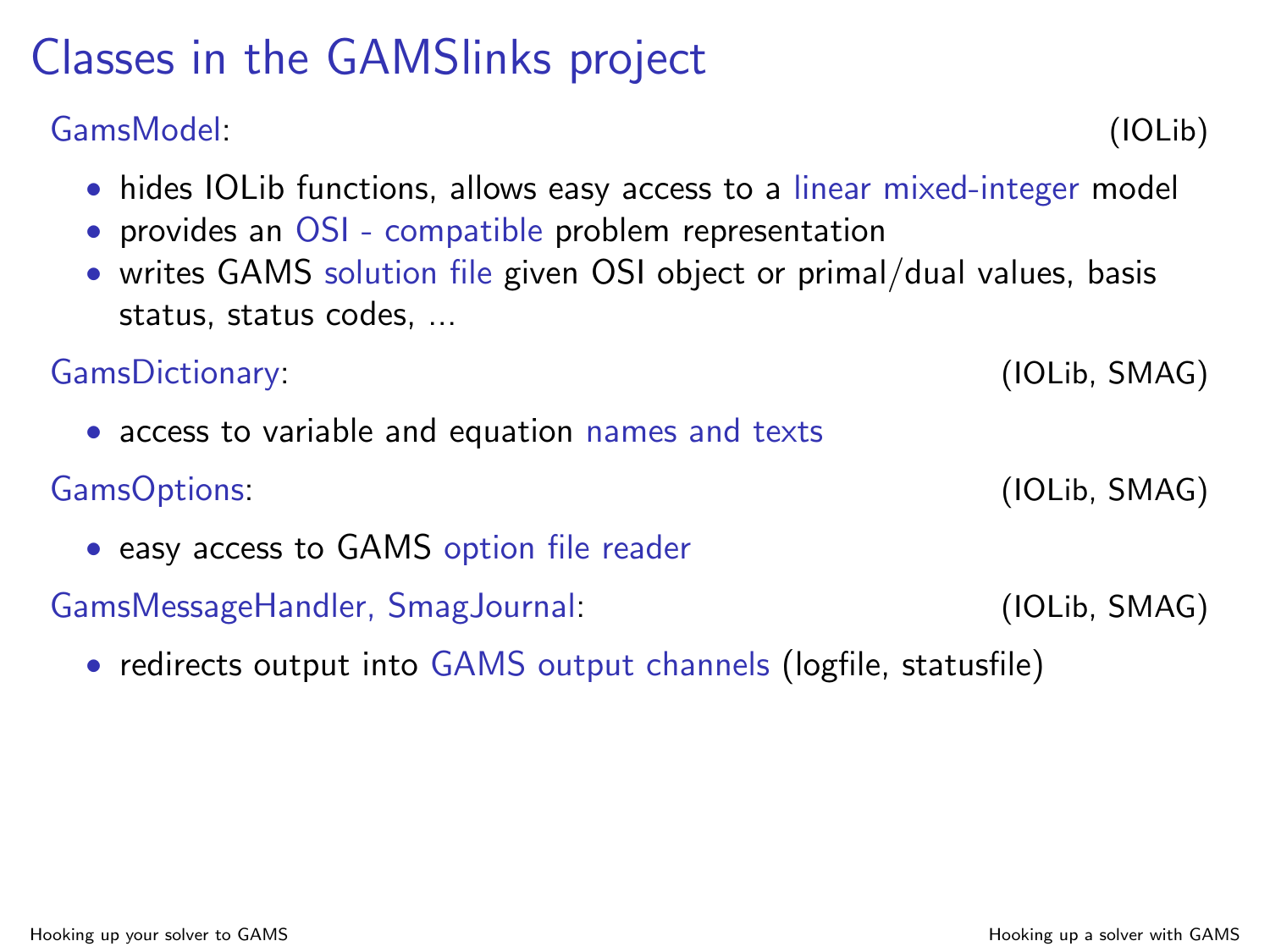#### GamsModel: (IOLib)

- hides IOLib functions, allows easy access to a linear mixed-integer model
- provides an OSI compatible problem representation
- writes GAMS solution file given OSI object or primal/dual values, basis status, status codes, ...

GamsDictionary: (IOLib, SMAG) • access to variable and equation names and texts GamsOptions: (IOLib, SMAG)

• easy access to GAMS option file reader

GamsMessageHandler, SmagJournal: (IOLib, SMAG)

• redirects output into GAMS output channels (logfile, statusfile)

GamsBCH: (IOLib, SMAG)

• access to GAMS Branch-Cut-Heuristic facility (cut and heuristic callbacks)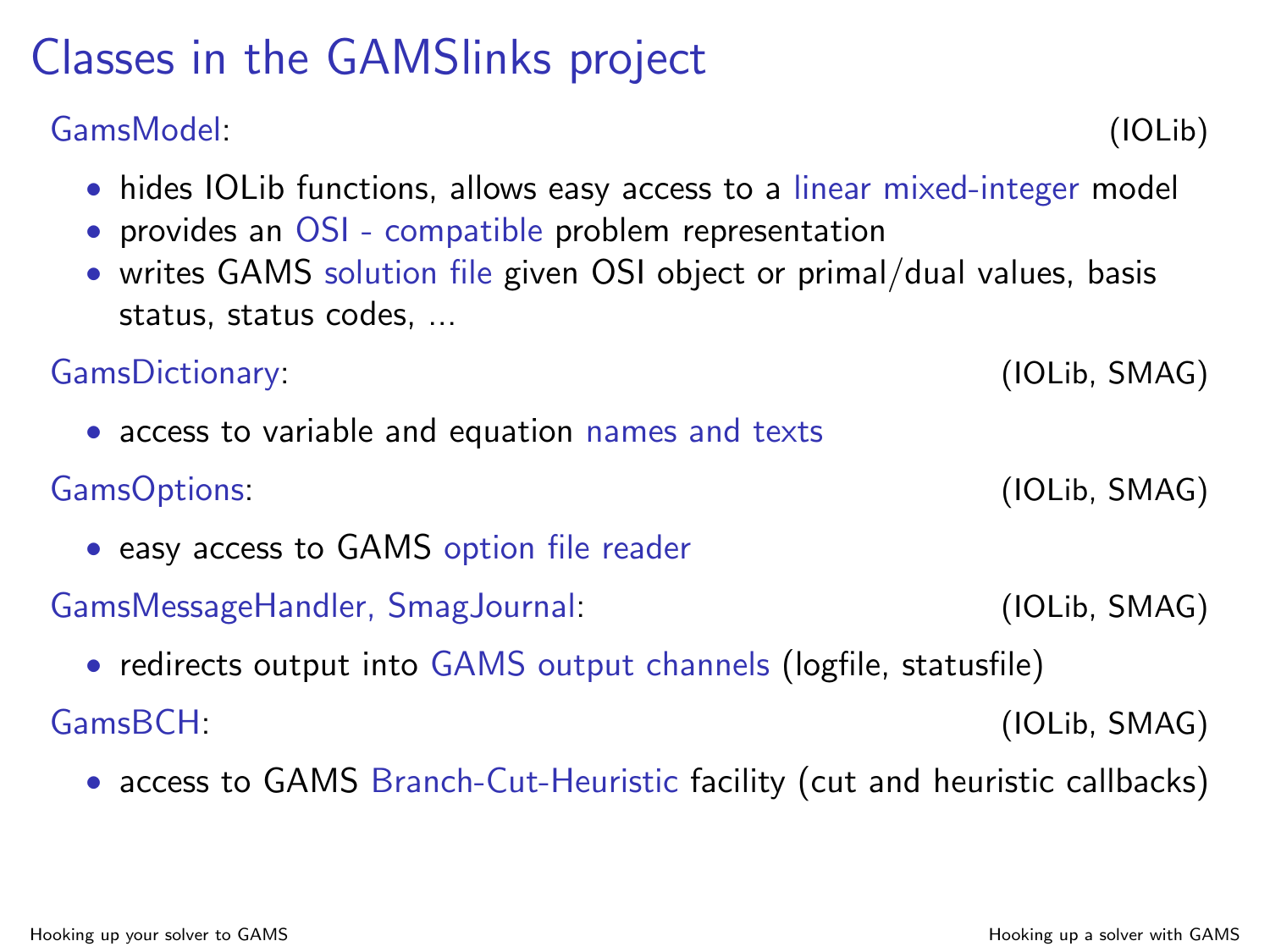#### GamsModel: (IOLib)

- hides IOLib functions, allows easy access to a linear mixed-integer model
- provides an OSI compatible problem representation
- writes GAMS solution file given OSI object or primal/dual values, basis status, status codes, ...

GamsDictionary: (IOLib, SMAG) • access to variable and equation names and texts GamsOptions: (IOLib, SMAG)

• easy access to GAMS option file reader

GamsMessageHandler, SmagJournal: (IOLib, SMAG)

• redirects output into GAMS output channels (logfile, statusfile)

GamsBCH: (IOLib, SMAG)

• access to GAMS Branch-Cut-Heuristic facility (cut and heuristic callbacks)

GamsGDX (in development): (IOLib, SMAG)

• reads and writes files in GAMS Data Exchange format Hooking up your solver to GAMS Hooking up a solver with GAMS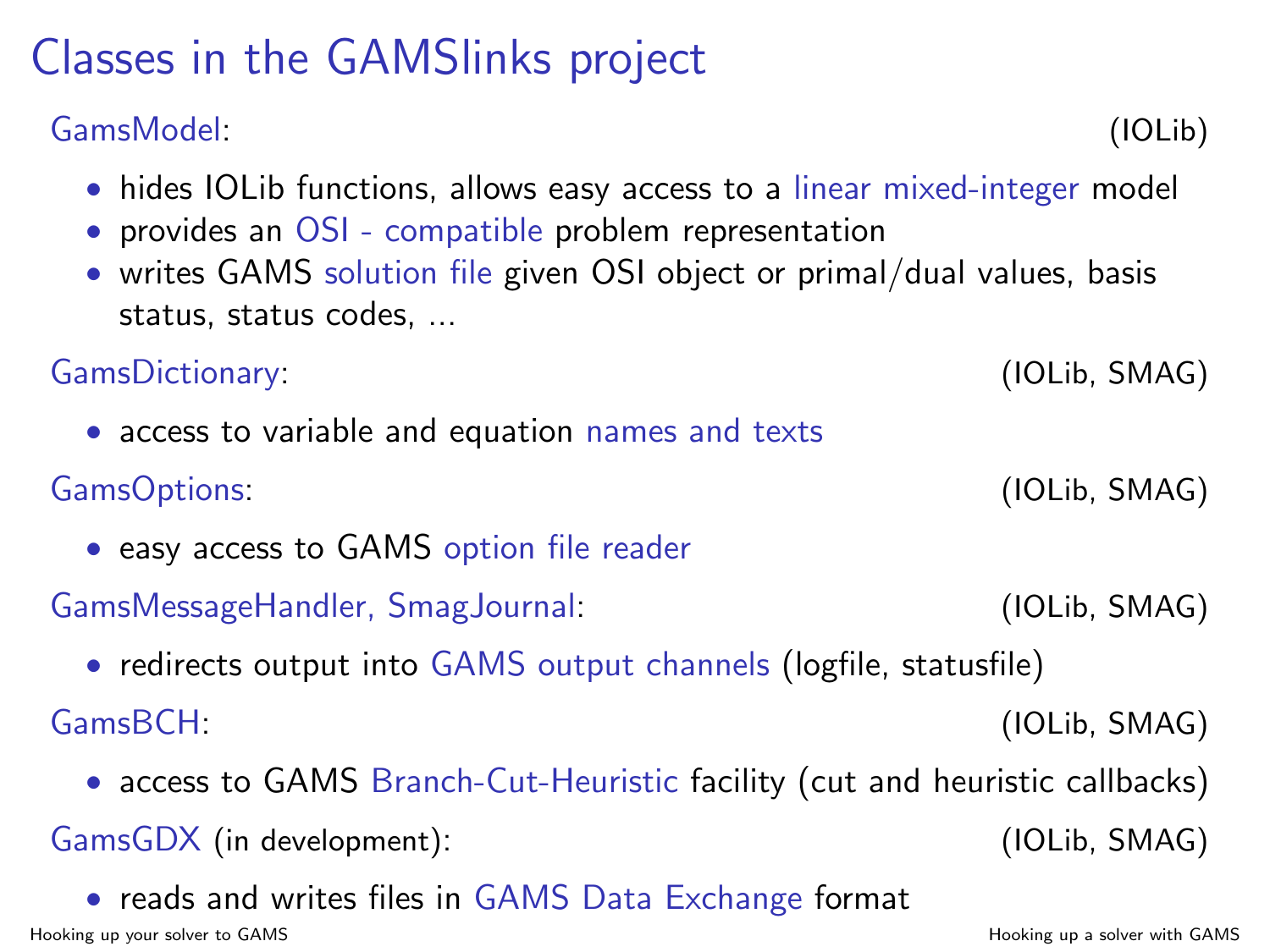Gams Modeling Object: Instance  $\rightarrow$  Solver

Access a model and write solution file via GMO:

| gmoLoadInfoGms  | Load Gams control file                                         |
|-----------------|----------------------------------------------------------------|
| gmoLoadDataGms  | Load model data defined by control file                        |
| gmoM            | Number of equations                                            |
| $g$ mo $N$      | Number of variables                                            |
| gmoGetVarLower  | Get variable lower bounds                                      |
| gmoGetMatrixRow | Get constraint matrix in row order                             |
| gmoEvalFunc     | Evaluate the constraint i                                      |
| gmoEvalGrad     | Update nonlinear gradients of constraint                       |
| gmoEvalHessLag  | Evaluate Hessian of Lagrangian                                 |
| gmoSetSolution  | Set solution values                                            |
|                 | gmoUnloadSolutionGms Unload solution to the Gams solution file |
|                 |                                                                |

Hooking up your solver to GAMS Hooking up a solver with GAMS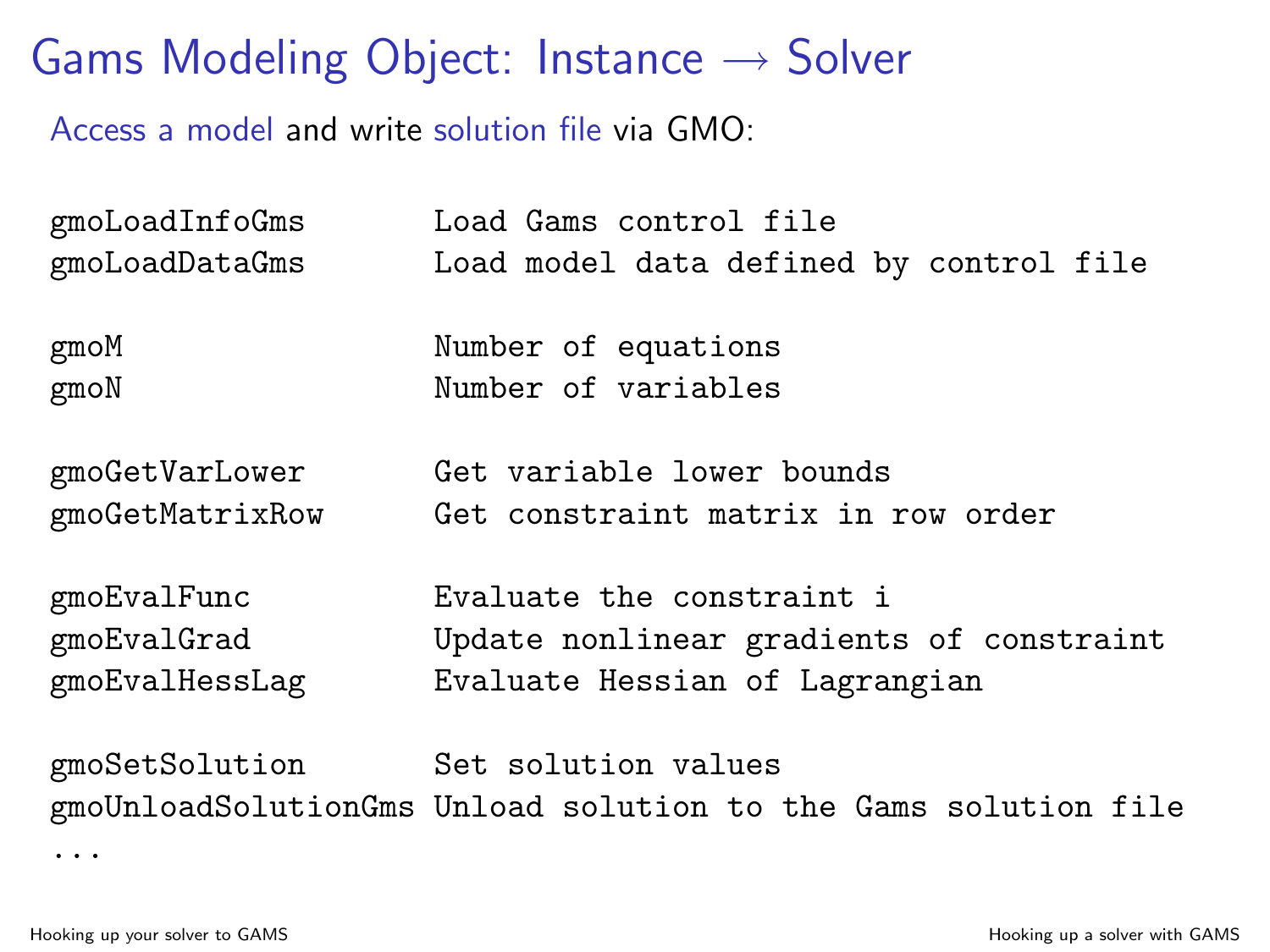### Gams Modeling Object: Solver  $\rightarrow$  Instance

Create or modify a model via GMO:

| gmoInitData        | Initializes GMO data            |
|--------------------|---------------------------------|
| gmoAddRow          | Add a row                       |
| gmoAddCol          | Add a column                    |
|                    |                                 |
| gmoSetAltRHS       | Set alternative RHS             |
| gmoSetAltVarBounds | Set alternative variable bounds |
|                    |                                 |

...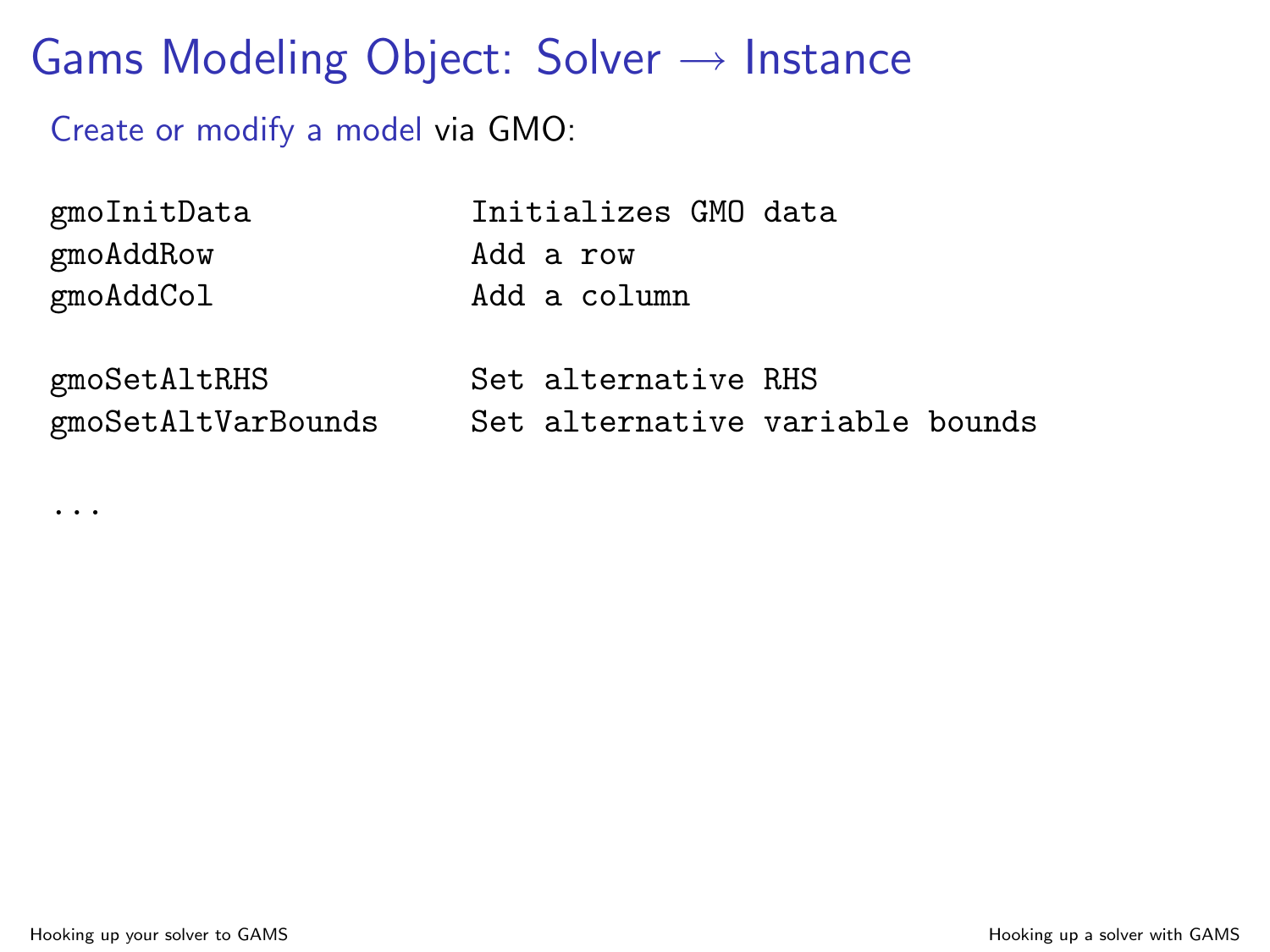Gams Modeling Object: Solver  $\rightarrow$  Instance

Create or modify a model via GMO:

| gmoInitData        | Initializes GMO data            |
|--------------------|---------------------------------|
| gmoAddRow          | Add a row                       |
| gmoAddCol          | Add a column                    |
| gmoSetAltRHS       | Set alternative RHS             |
| gmoSetAltVarBounds | Set alternative variable bounds |

...

Solve a GMO instance with a GAMS solver:

| conReadyAPI      | Define the conopt API and load the option object |
|------------------|--------------------------------------------------|
| conCallSolver    | Call conopt                                      |
|                  |                                                  |
| cpxReadyAPI      | Define the cplex API and load the option object  |
| cpxModifyProblem | Update Cplex object with rhs, obj, bounds, jac.  |

cpxCallSolver Call cplex

Hooking up your solver to GAMS Hooking up a solver with GAMS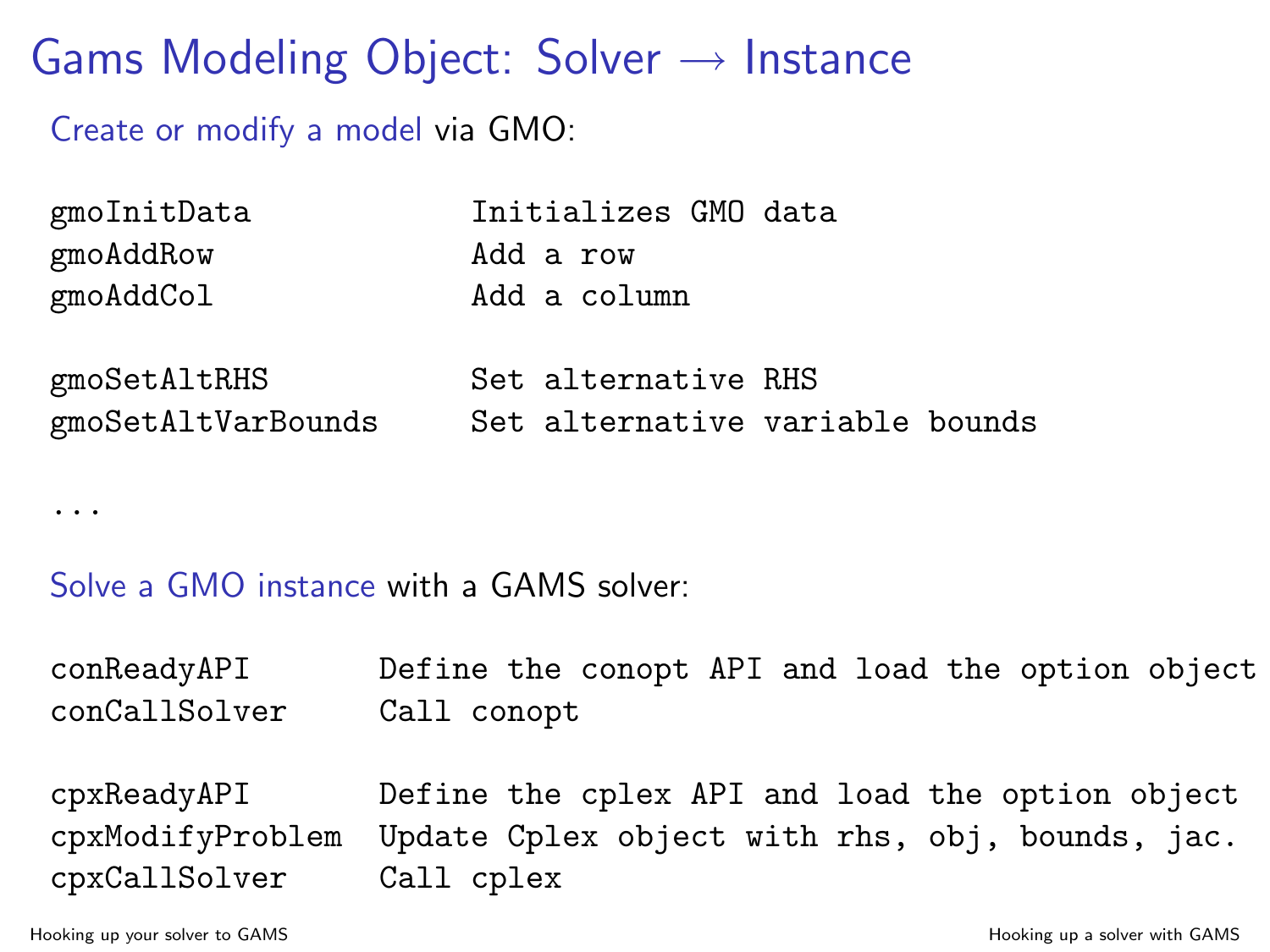<span id="page-57-0"></span>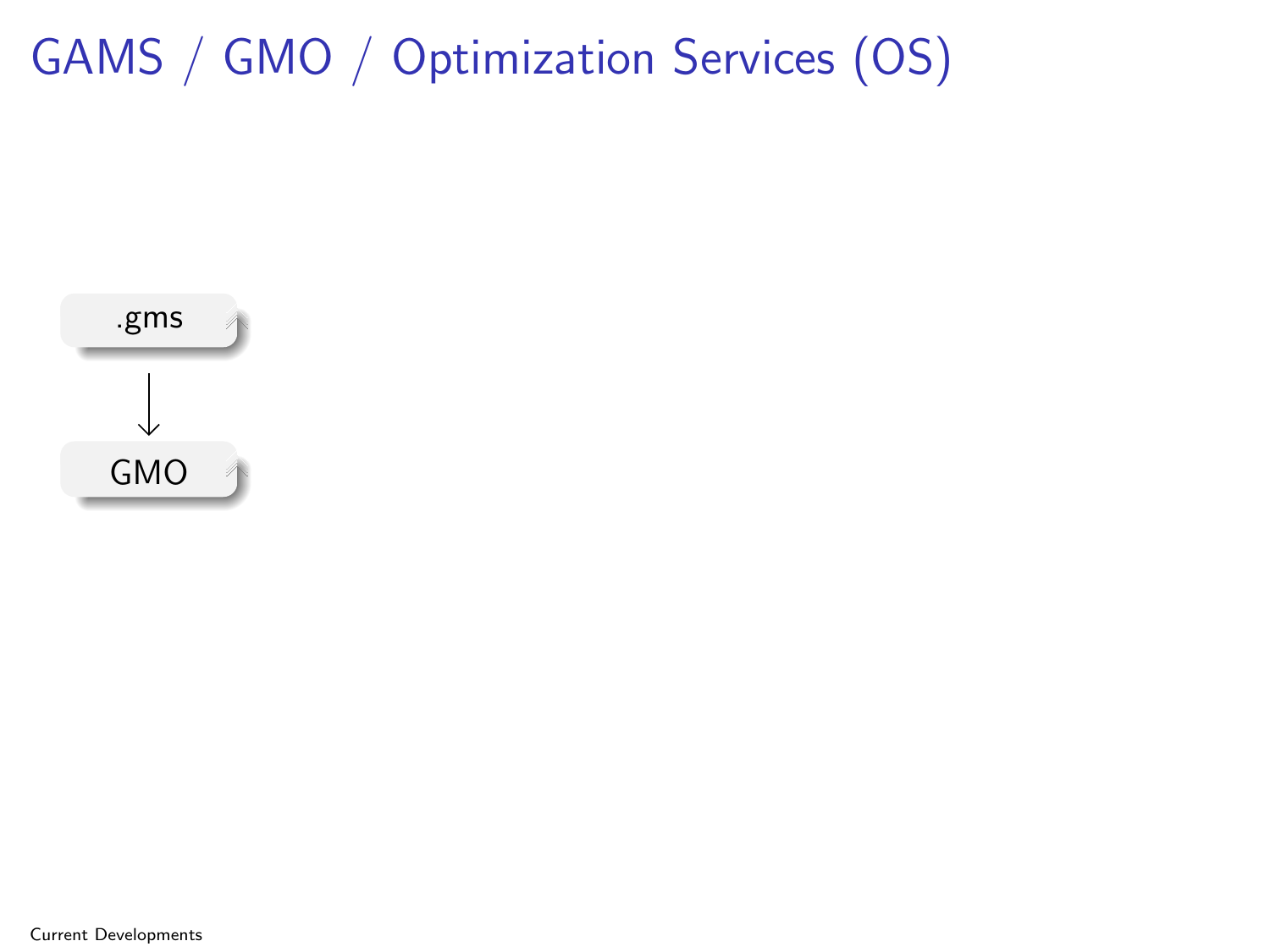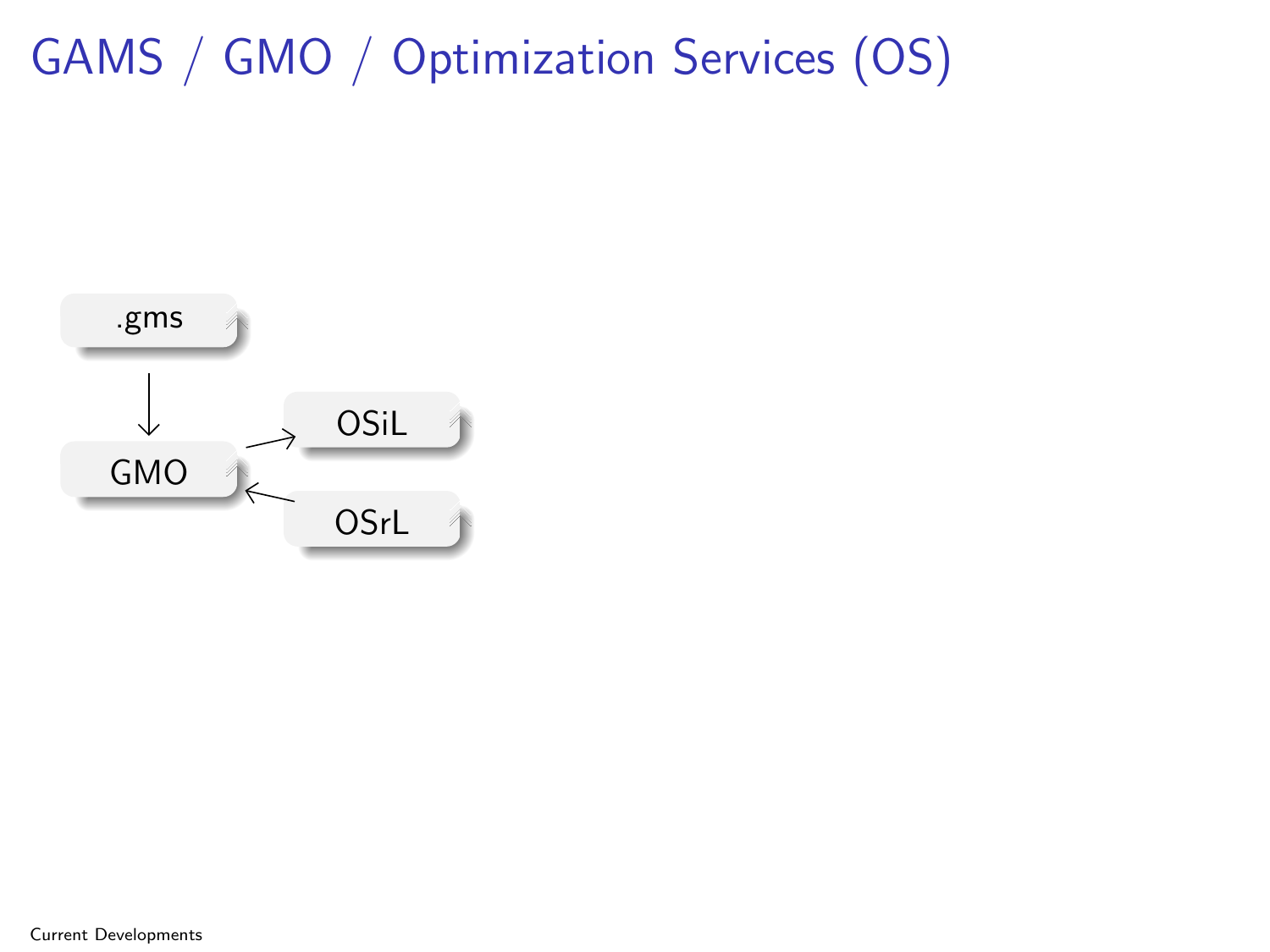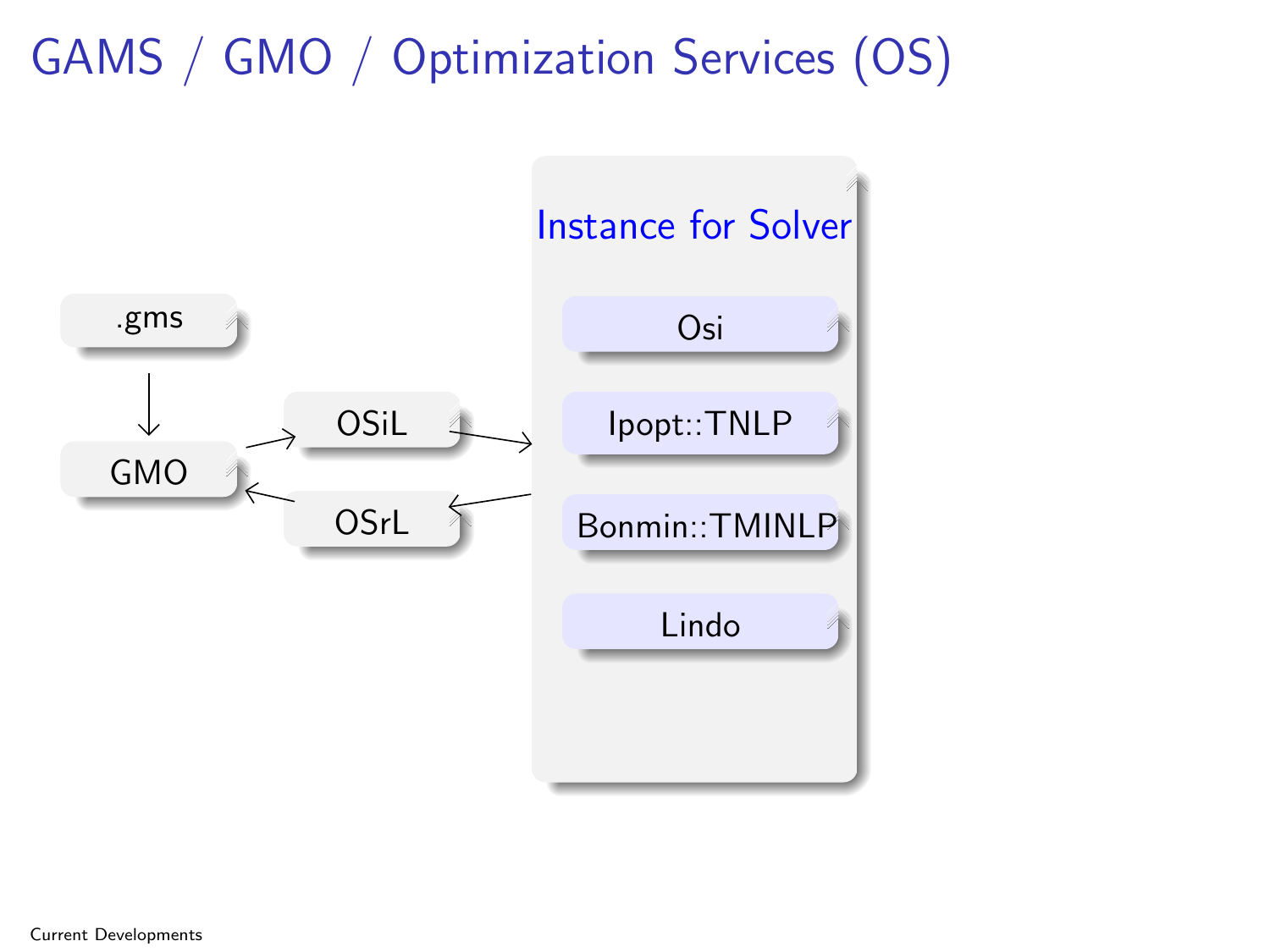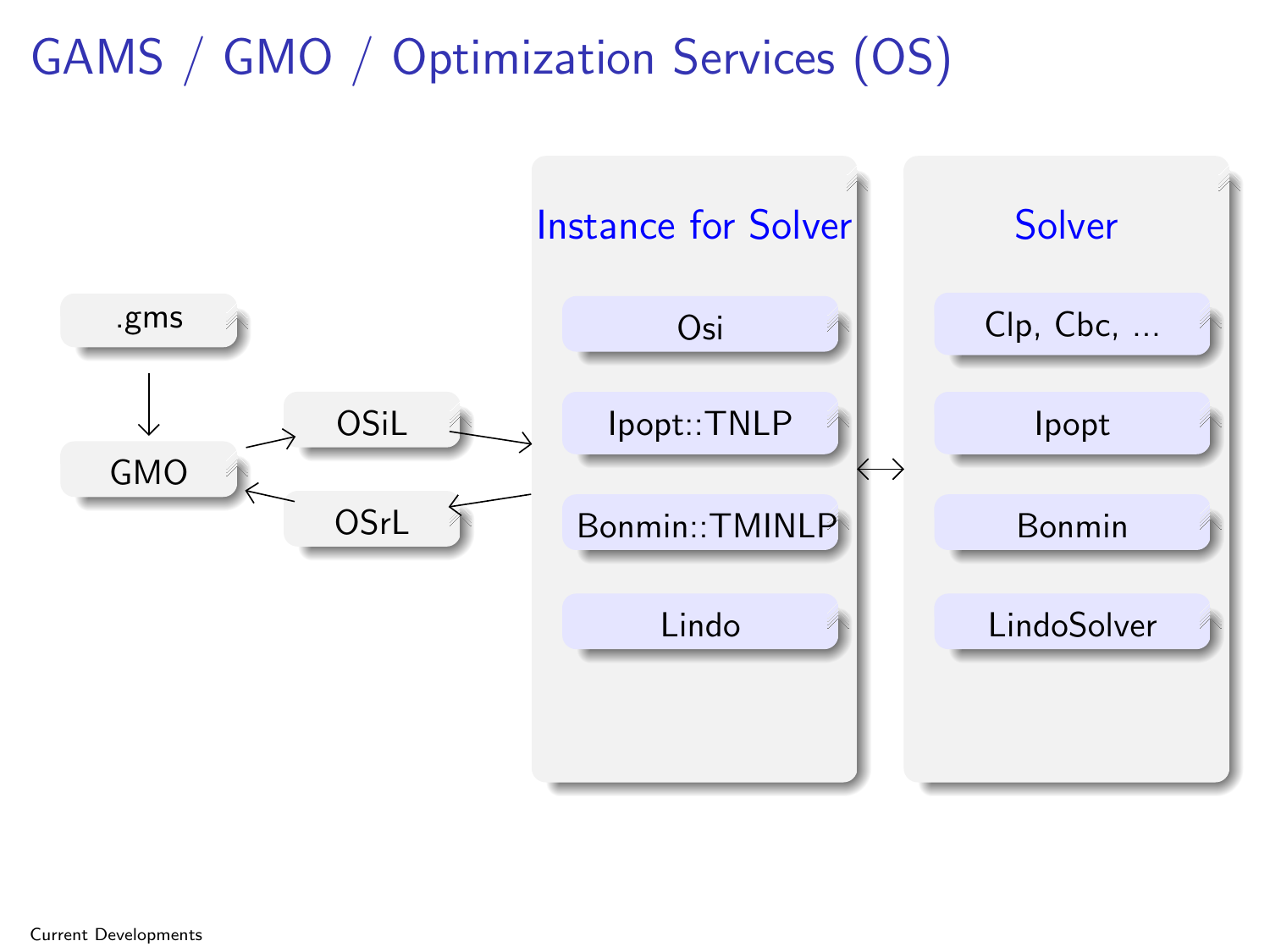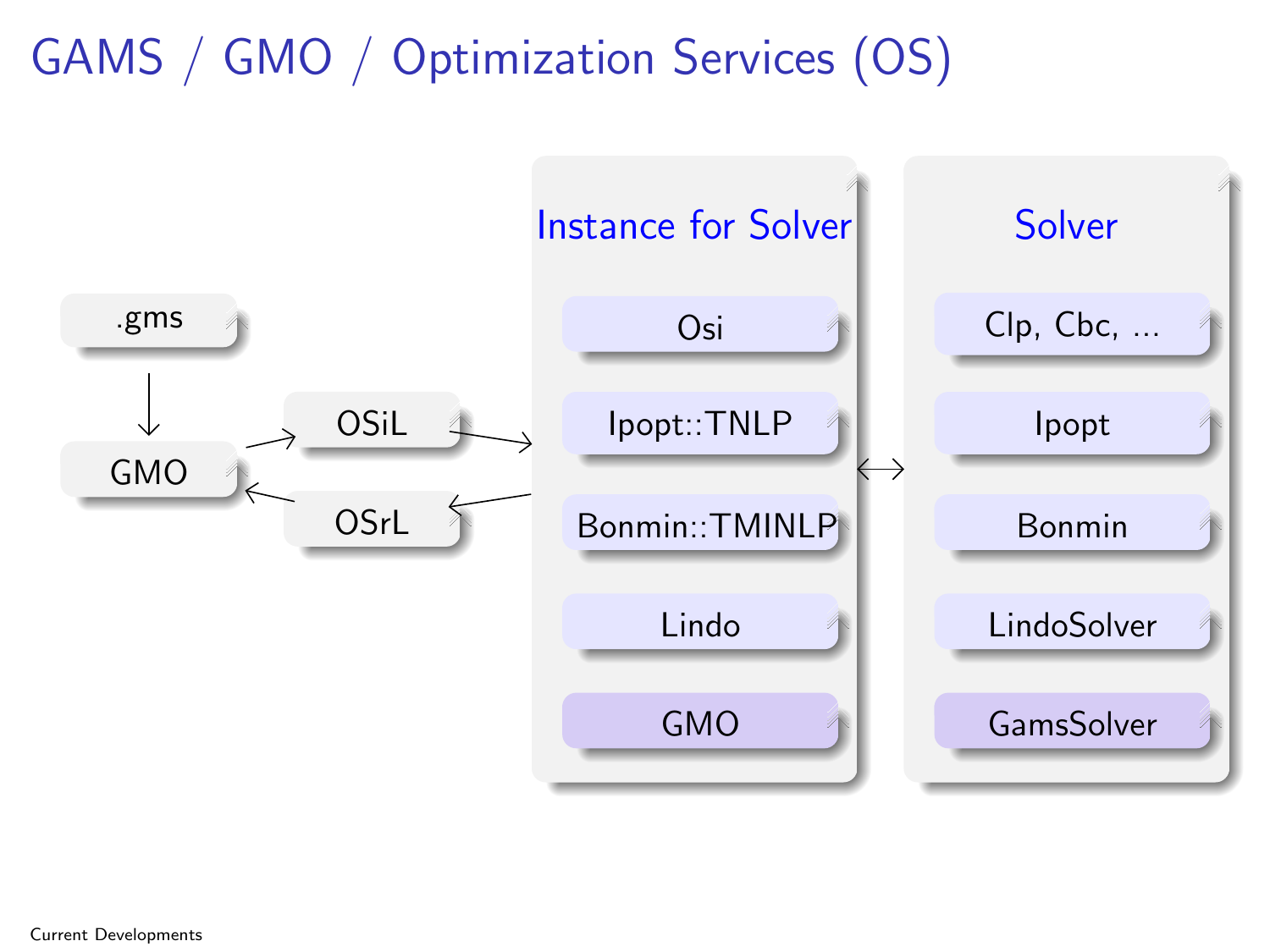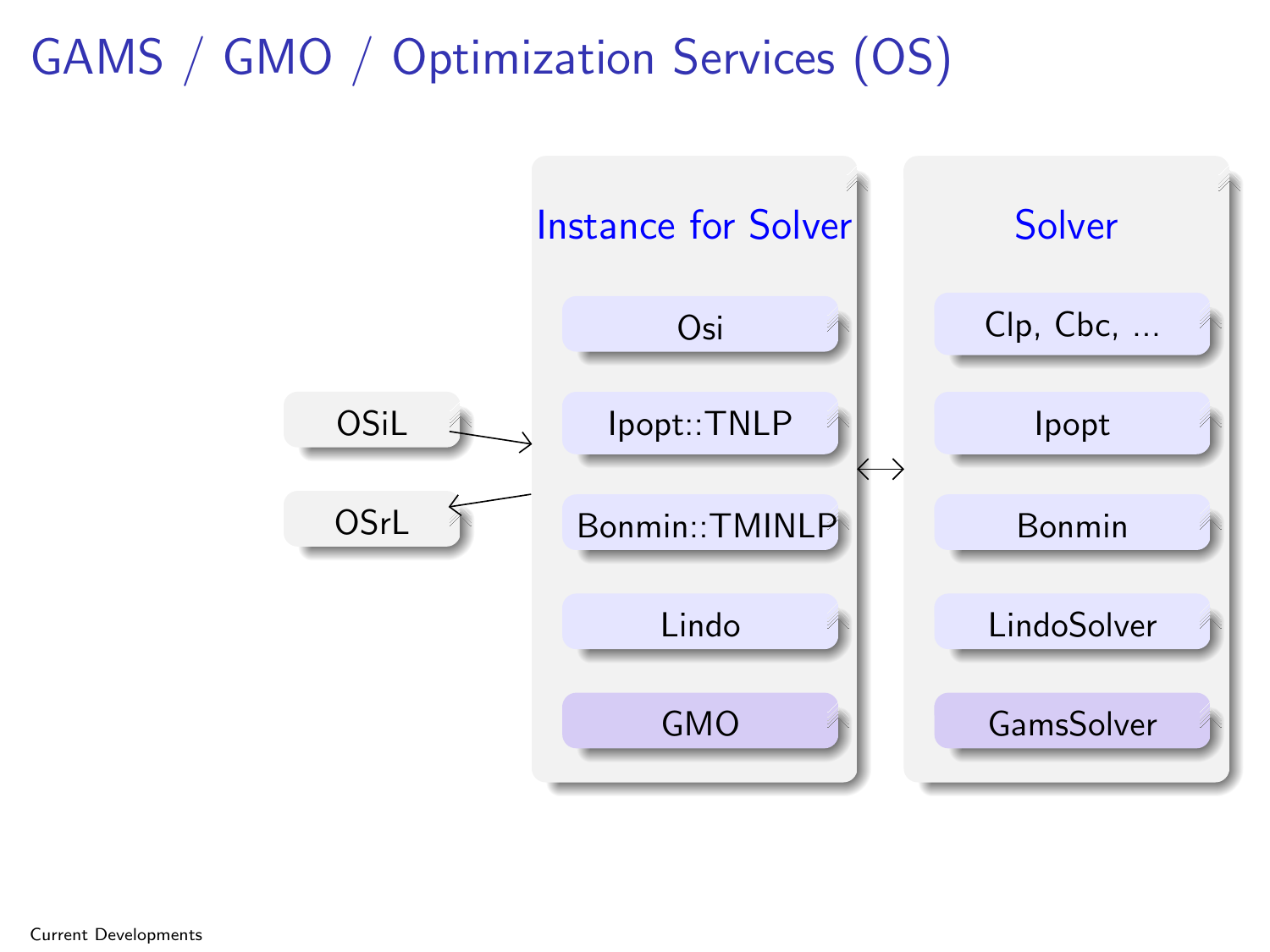That's it.

# **Thanks!**

PS: GAMS evaluation licences (2 months, all solvers) at

- <http://www.gams.com/evals/dc/l/gamslice.txt> (Linux)
- <http://www.gams.com/evals/dc/m/gamslice.txt> (MacOS X)
- <http://www.gams.com/evals/dc/w/gamslice.txt> (Windows)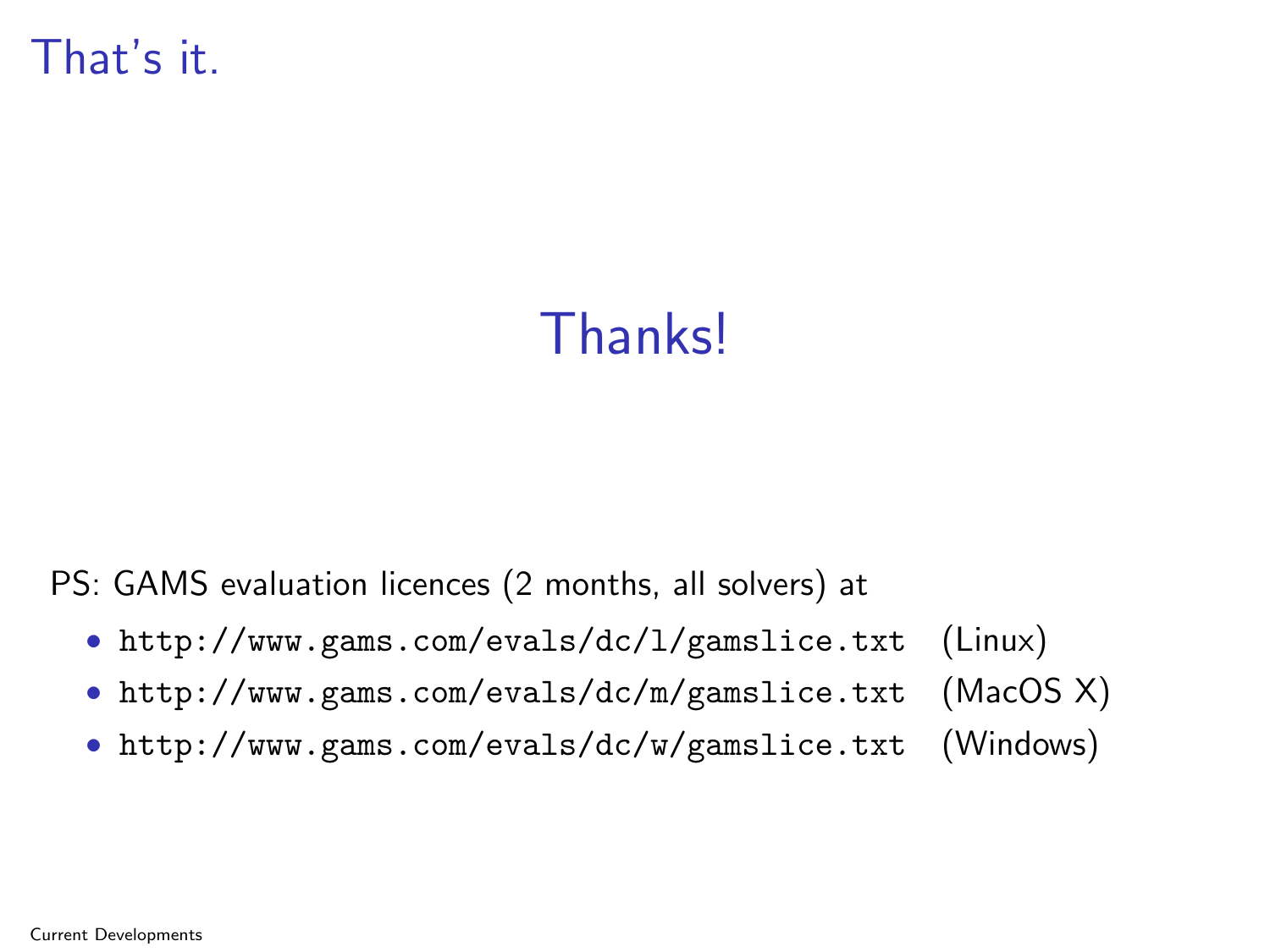#### Performance Profiles

E.D. Dolan and J.J. More, Mathematical Programming, 91, 2002:

• compare performance of solver  $s \in S$  on problem  $p \in \mathcal{P}$  with best performance by any solver on problem p:

$$
\rho(\rho,s):=\frac{t_{\rho,s}}{\min_{s'\in\mathcal{S}}t_{\rho,s'}}
$$

- $t_{p,s}$  = time solver s spend on p,  $t_{p,s} = \infty$  if s did not solve p
- $P_s(\tau)$  = probability that performance ratio  $\rho(p,s)$  within factor of  $\tau$  of best possible ratio:

$$
P_{\mathsf{s}}(\tau) := \frac{|\{p \in \mathcal{P} : \rho(p, s) \leq \tau\}|}{|\mathcal{P}|}
$$

- percentage of models that solver s will solve if for each model, s can have a maximum resource time of  $\tau$  times the minimum time
- s solved p: found feasible point or found best solution among all solvers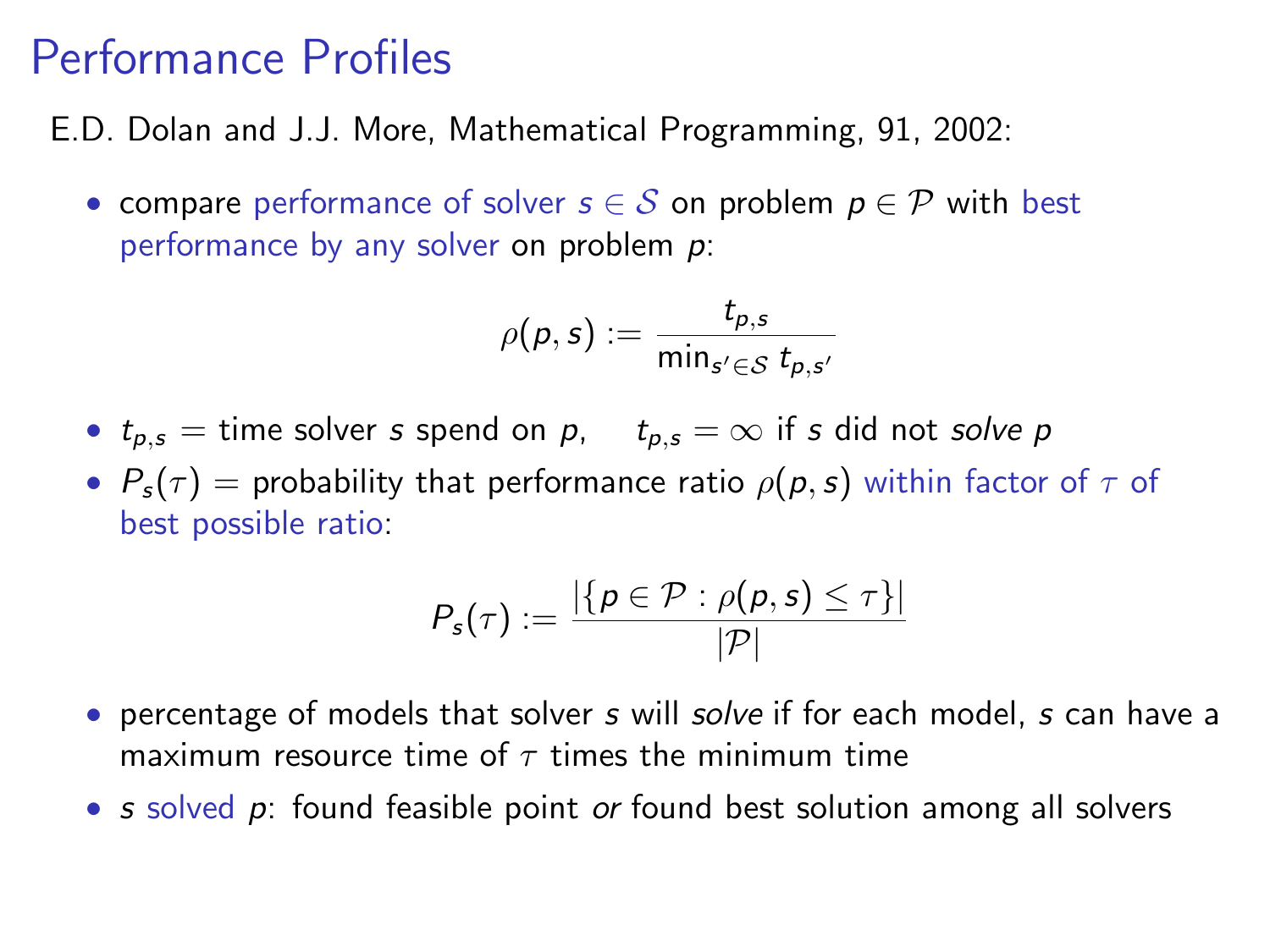### Results: with dicuts, only difficult instances (32)



Instances